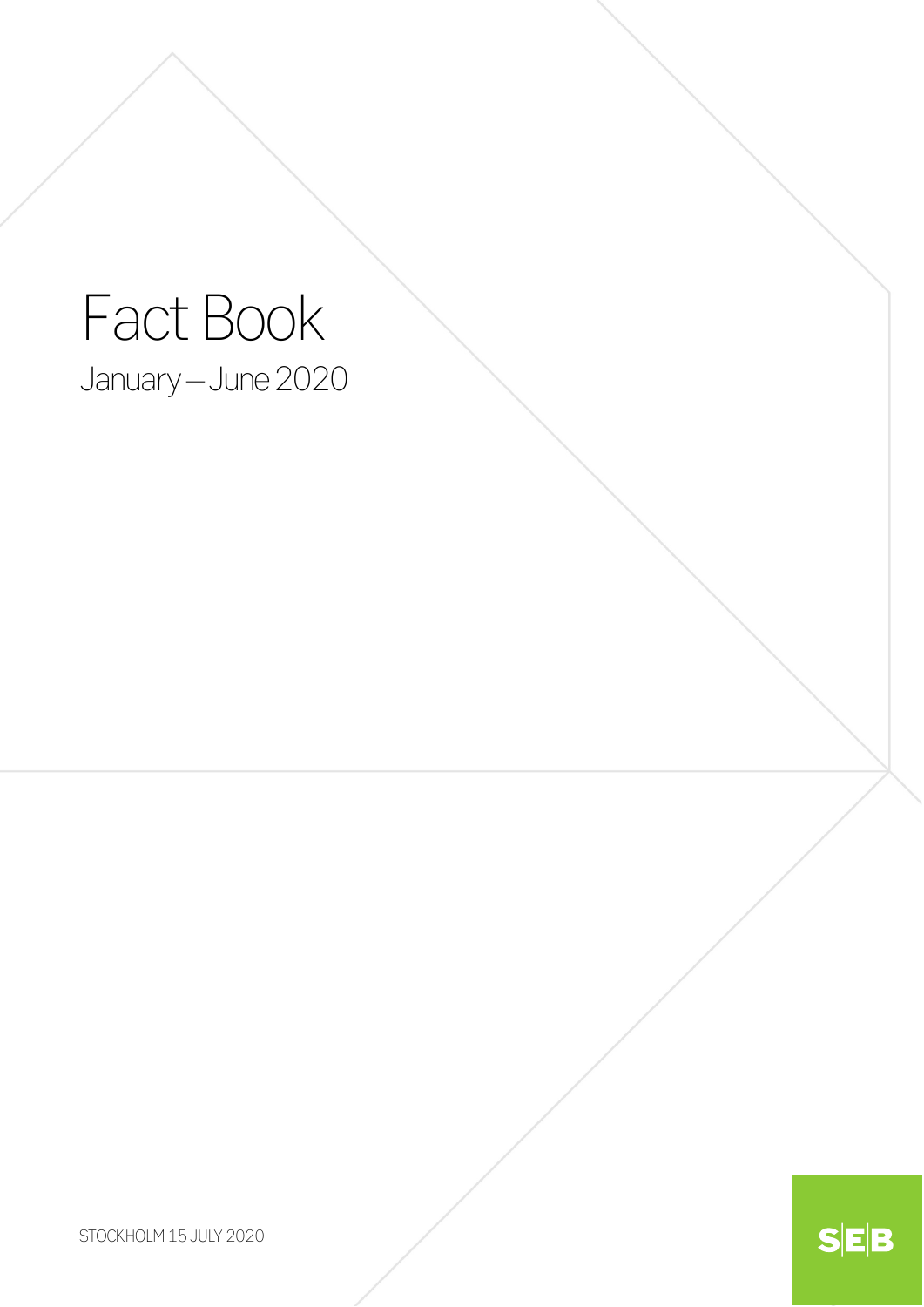## **Table of contents**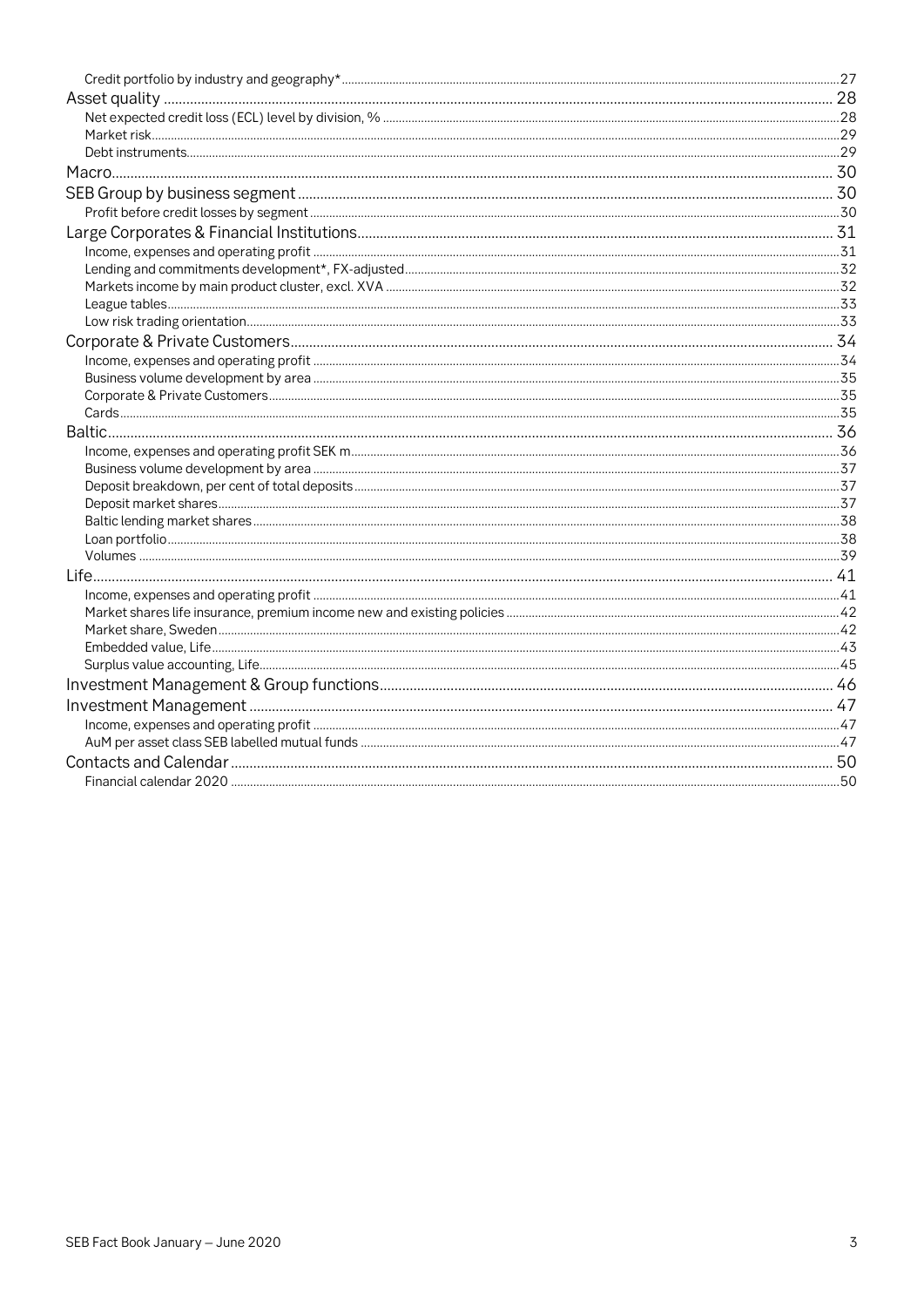### **About SEB**

**Our vision** To deliver world-class service to our customers.

- **Our purpose** We believe that entrepreneurial minds and innovative companies are key to creating a better world. We are here to enable them to achieve their aspirations and succeed through good times and bad.
- **Our overall ambition** To be the undisputed leading Nordic bank for corporations and institutions and the top universal bank in Sweden and the Baltic countries.
- **Whom we serve** 2,000 large corporations, 1,100 financial institutions, 272,000 SME and 1,4 million private fullservice customers bank with SEB.
- **Business plan focus areas** *Advisory leadership* – Offer customers proactive, customised and valuable advice, based on their specific needs and behaviours, through human and digital interaction.
	- *Operational excellence* Improve customer value by increasing the pace of digitalisation and automation while extending the use of data and analytics.

*Extended presence* – Meet our customers on their terms in their digital ecosystems and offer a combination of products and services from SEB and our partners.

- **Values** Guided by our Code of Conduct and our core values: customers first, commitment, collaboration and simplicity.
- People Around 15,000 highly skilled employees serving customers from locations in some 20 countries covering different time zones, securing reach and local market knowledge.
- **History** More than 160 years of business, trust and sharing knowledge. The bank has always acted responsibly in society promoting entrepreneurship, international outlook and long-term relationships.

#### **SEB history**

- 1856- Stockholms Enskilda Bank was founded
- 1972- Merger with Skandinaviska Banken
- 1990- Swedish bank crises. Several acquisitions: Trygg Hansa (1997), Baltic banks (1998), SEB AG (1999), Ukraine (2004)
- 2011- A Nordic relationship bank. Divestment of German retail and Ukrainian retail

#### Financial Targets

| <b>Financial targets and outcome</b>                  | 2015 | 2016     | 2017       | 2018     |                   |      | 2019 Q1 2020 Q2 2020 Target |                                                   |
|-------------------------------------------------------|------|----------|------------|----------|-------------------|------|-----------------------------|---------------------------------------------------|
| Return on equity (per cent) $^{1)}$                   | 12.2 | $11.3^2$ | $12.9^{2}$ | $13.4^2$ | 13.8 <sup>2</sup> | 6.0  |                             | 11.2 $^2$ Competitive with peers                  |
| Common Equity Tier 1 ratio (Basel III, per cent)      | 18.8 | 18.8     | 19.4       | 17.6     | 17.6              | 16.8 | 17.8                        | $\sim$ 150bps buffer above regulatory requirement |
| Dividend pay-out ratio <sup>1)</sup>                  | 66   | 75       | 70         | 70 °     |                   |      |                             | Dividend payout ratio 40% or above                |
| <sup>1)</sup> Excluding items affecting comparability |      |          |            |          |                   |      |                             |                                                   |

2) 7.8% in 2016, 11.7% in 2017, 16.3% in 2018, 13.7% in 2019 and 8.7% in Q2 2020 including items affecting comparability

3) Excluding extra ordinary DPS, inclusive the latter pay-out 76%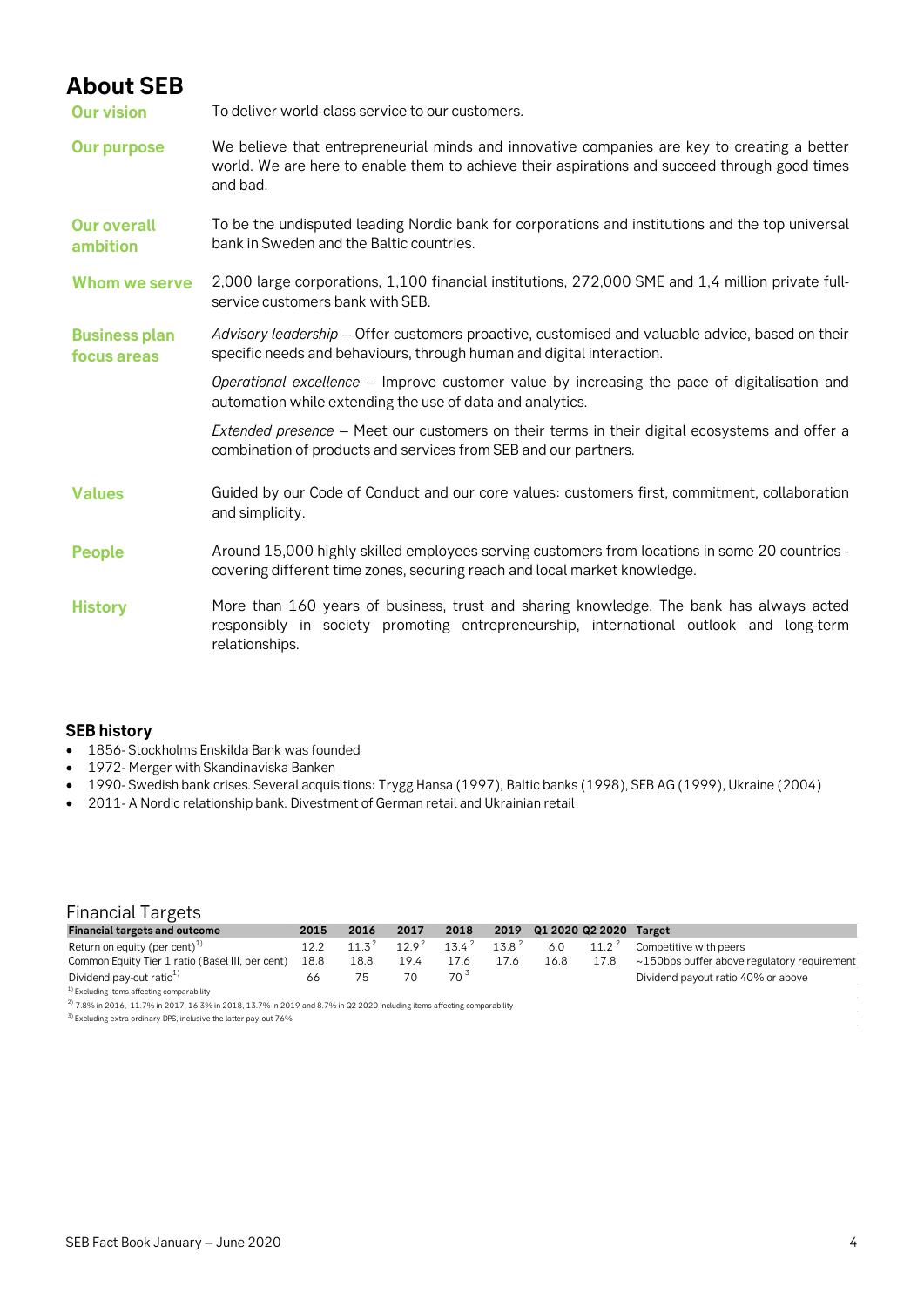#### **Organisation**



- The division Large Corporates & Financial Institutions offers commercial and investment banking services to large corporate and institutional clients, in the Nordic region, Germany and the United Kingdom. Customers are also served through an international network in some 20 offices.
- The division Corporate & Private Customers offers full banking and advisory services to private individuals and small and medium-sized corporate customers in Sweden, as well as card services in four Nordic countries. High net-worth individuals are offered leading Nordic private banking services.
- The Baltic division provides full banking and advisory services to private individuals and small and medium-sized corporate customers in Estonia, Latvia and Lithuania.
- The Life division offers life insurance solutions to private as well as corporate and institutional clients mainly in the Nordic and Baltic countries.
- The Investment Management division manages SEB funds and institutional mandates for the group's various customer segments.



#### **Share of operating profit, excluding items affecting comparability**

### **Jan-Jun 2020 Jan-Dec 2019**



*Business divisions excluding Other and eliminations. Geography excluding International network and eliminations.*

#### **Full-time equivalents, end of quarter**

|                                             | Q <sub>2</sub> | Q <sub>3</sub> | Q <sub>4</sub> | Q1     | Q <sub>2</sub> | Q <sub>3</sub> | Q4     | Q1     | Q2     |
|---------------------------------------------|----------------|----------------|----------------|--------|----------------|----------------|--------|--------|--------|
|                                             | 2018           | 2018           | 2018           | 2019   | 2019           | 2019           | 2019   | 2020   | 2020   |
| Large Corporates and Financial Institutions | 1.993          | 1.990          | 1.997          | 2.045  | 2.056          | 2.058          | 2.085  | 2.104  | 2.089  |
| Corporate and Private Customers             | 3.606          | 3.583          | 3.594          | 3.578  | 3.601          | 3,507          | 3.478  | 3.553  | 3,590  |
| Life                                        | 1,042          | 1,020          | 1,056          | 1,050  | 1,037          | 1,030          | 1,061  | 1,054  | 1,043  |
| Baltic                                      | 2.417          | 2.350          | 2.341          | 2.306  | 2.366          | 2,362          | 2.350  | 2.339  | 2.299  |
| Investment Managment & Group functions      | 5.638          | 5.588          | 5.762          | 5.825  | 5.928          | 5.930          | 6.061  | 6.210  | 6.308  |
| whereof Investment Management               | 185            | 183            | 188            | 190    | 189            | 195            | 201    | 190    | 190    |
| whereof Business Support                    | 3.775          | 3.762          | 3.883          | 3.880  | 3.954          | 3.941          | 4.028  | 4.236  | 4,318  |
| <b>SEB Group</b>                            | 14.695         | 14.531         | 14.749         | 14.804 | 14.988         | 14.887         | 15.034 | 15.261 | 15.329 |

*Note: During the first quarter 2020, the definition of FTEs was harmonized for the SEB Group. Approximately one third of the increase in the number of FTEs in the quarter is related to the unified definition.*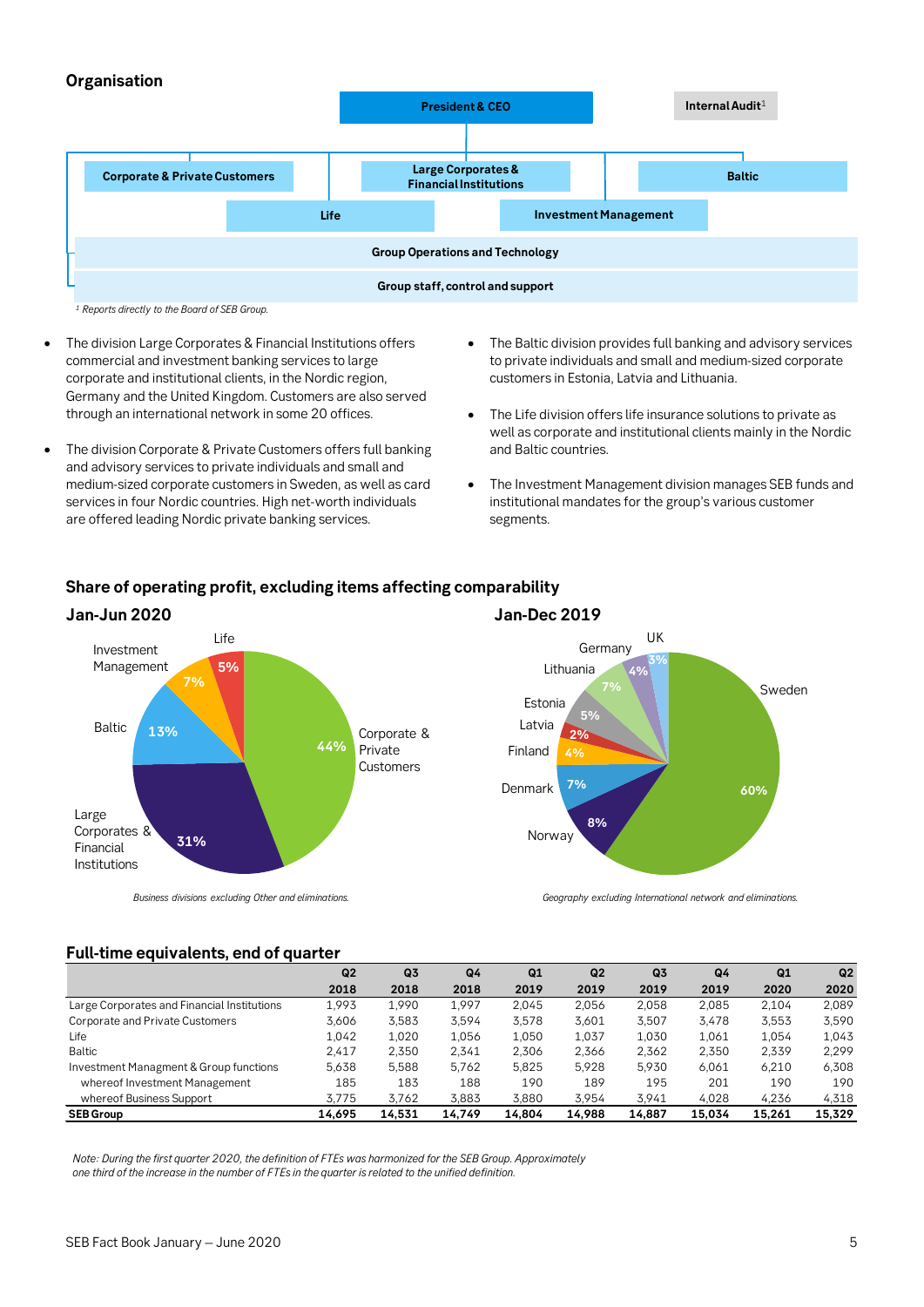### **Corporate Governance**

SEB follows the Swedish Code of Corporate Governance (Bolagsstyrningskoden).

The structure of responsibility distribution and governance comprises:

- Annual General Meeting (AGM)
- Board of Directors
- President and Chief Executive Officer (CEO)
- Divisions, business areas and business units
- Group Support and Group staff functions
- Internal Audit, Compliance and CRO Function.

#### **Board**

The Board members are appointed by the shareholders at the AGM for a one-year term of office, extending through the next AGM. The Board of Directors consists of nine members without any deputies, elected by the AGM, and of two members and two deputies appointed by the employees. In order for the Board to form a quorum more than half of the

**President and CEO**

The President and CEO has four different committees at his disposal; the Group Executive Committee (GEC), the Group Risk Committee, the Asset and Liability Committee and the Group Executive Sustainability Committee. The GEC deals with, among other things, matters of common concern to several divisions, strategic issues, business plans, financial forecasts and reports. The Board of Directors and the President and CEO perform their governing and controlling roles through several policies and instructions, the purpose of which is to clearly define the distribution of responsibility.

members must be present. The President and CEO, Johan Torgeby, is the only Board member elected by the AGM who is an employee of the Bank. All other Board members elected by the AGM are considered to be independent in relation to the Bank and its Management. Two Board members are considered non-independent in relation to major shareholders.

The Rules of Procedure for the Board of Directors, the Instruction for the President and Chief Executive Officer, the Instruction on Internal Governance, the Group's Credit Instruction, Instruction for Handling of Conflicts of Interest, Risk Policy, Instruction for Procedures against Money Laundering and Financing of Terrorism, Remuneration Policy, Code of Conduct and the Corporate Sustainability Policy are of special importannce

#### **Corporate Governance Structure**



SEB's activities are managed, controlled and followed up in accordance with policies and instructions established by the Board and the President and CEO.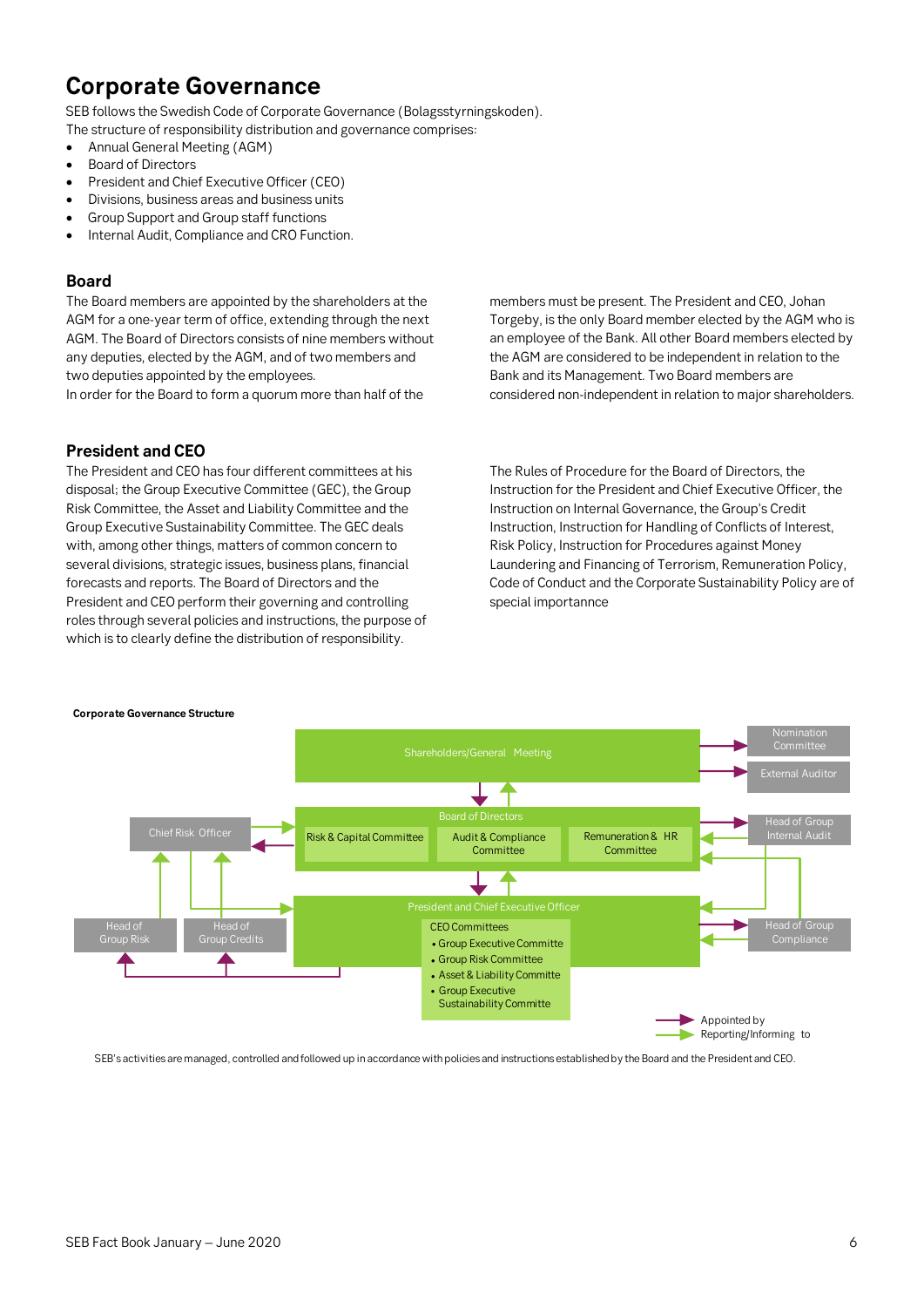### **Share and shareholders**

**1 Jan 2011 – 30 Jun 2020, index to 100**

**The SEB share**



Note: Nordic banks includes the six largest full-range banks.

#### **SEB's major shareholders Dividend development**

|                                                                                 | Share of capital, |
|---------------------------------------------------------------------------------|-------------------|
| 30 June 2020                                                                    | per cent          |
| Investor AB                                                                     | 20.8              |
| Alecta Pension Insurance                                                        | 6.5               |
| <b>Trygg Foundation</b>                                                         | 5.2               |
| Swedbank Robur Funds                                                            | 4.1               |
| AMF Insurance & Funds                                                           | 3.7               |
| <b>BlackRock</b>                                                                | 2.4               |
| Vanguard                                                                        | 2.1               |
| <b>SEB Funds</b>                                                                | 2.0               |
| Handelsbanken Funds                                                             | 1.5               |
| <b>Fourth Swedish National Pension Fund</b>                                     | 1.3               |
| Total share of foreign shareholders<br>Source: Euroclear Sweden/Modular Finance | 25.7              |



**Dividend policy: 40% or above of net profit (Earnings per share)** *Note: Net profit and pay-out ratio 2014-2019 excluding items affecting comparability. Pay-out ratio 2018 excluding extra ordinary DPS, including the latter pay-out 76%.*

#### **Rating**

| nanns |                |              |                              |                |                       |
|-------|----------------|--------------|------------------------------|----------------|-----------------------|
|       | Moody's        |              | <b>Standard &amp; Poor's</b> |                | <b>Fitch</b>          |
|       | Outlook Stable |              | Outlook Stable               |                | Rating Watch negative |
| Short | Long           | <b>Short</b> | Long                         | Short          | Long                  |
| $P-1$ | Aaa            | $A - 1 +$    | AAA                          | $F1+$          | AAA                   |
| $P-2$ | Aa1            | $A-1$        | $AA+$                        | F <sub>1</sub> | $AA+$                 |
| $P-3$ | Aa2            | $A-2$        | AA                           | F <sub>2</sub> | AA                    |
|       | Aa3            | $A-3$        | AA-                          | F3             | AA-                   |
|       | A1             |              | $A+$                         |                | A+                    |
|       | A2             |              | A                            |                | A                     |
|       | A3             |              | A-                           |                | А-                    |
|       | Baa1           |              | BBB+                         |                | BBB+                  |
|       | Baa2           |              | <b>BBB</b>                   |                | <b>BBB</b>            |
|       | Baa3           |              | BBB-                         |                | BBB-                  |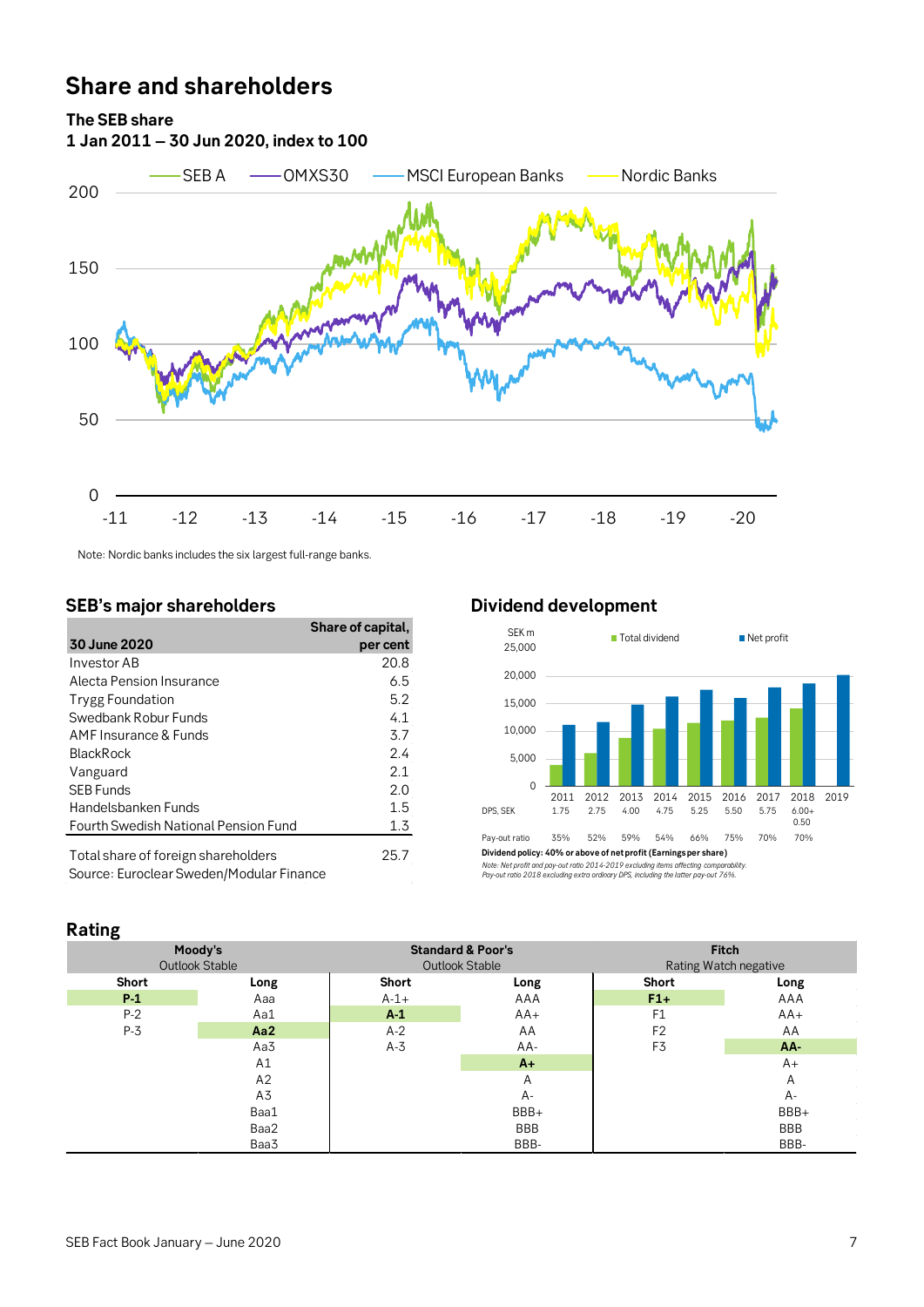## **Income statement**

#### **SEB Group**

|                                       | Q2          | Q1          |                  | Q2       |       |                    | Jan-Jun       |                | <b>Full year</b> |
|---------------------------------------|-------------|-------------|------------------|----------|-------|--------------------|---------------|----------------|------------------|
| SEK <sub>m</sub>                      | 2020        | 2020        | %                | 2019     | $\%$  | 2020               | 2019          | %              | 2019             |
| Net interest income                   | 6,047       | 6,201       | $-2$             | 5,692    | 6     | 12,249             | 11,037        | 11             | 22,950           |
| Net fee and commission income         | 4,364       | 4,624       | $-6$             | 4,735    | -8    | 8,988              | 9,026         | 0              | 18,709           |
| Net financial income                  | 3,541       | $-804$      |                  | 1,482    | 139   | 2,737              | 3,600         | $-24$          | 7,617            |
| Net other income                      | 47          | 68          | $-30$            | 287      | $-84$ | 115                | 440           | $-74$          | 858              |
| <b>Total operating income</b>         | 13,999      | 10,089      | 39               | 12,197   | 15    | 24,089             | 24,103        | 0              | 50,134           |
| Staff costs                           | $-3,794$    | $-3,619$    | 5                | $-3,618$ | 5     | $-7,413$           | $-7,250$      | $\overline{2}$ | $-14,660$        |
| Other expenses                        | $-1,362$    | $-1,598$    | $-15$            | $-1,680$ | $-19$ | $-2,960$           | $-3,270$      | -9             | $-6,623$         |
| impairment of tangible and intangible |             |             |                  |          |       |                    |               |                |                  |
| assets                                | $-557$      | $-429$      | 30               | $-410$   | 36    | $-985$             | $-809$        | 22             | $-1,662$         |
| <b>Total operating expenses</b>       | $-5,712$    | $-5,646$    | $\boldsymbol{1}$ | $-5,708$ | 0     | $-11,358 - 11,329$ |               | 0              | $-22,945$        |
| Profit before credit losses           | 8,287       | 4,443       | 87               | 6,489    | 28    |                    | 12,730 12,775 | 0              | 27,190           |
| Gains less losses from tangible and   |             |             |                  |          |       |                    |               |                |                  |
| intangible assets                     | $\mathbf 1$ | $\mathbf 0$ | 122              | 0        |       | 1                  | $\mathbf{1}$  | 143            | $-2$             |
| Net expected credit losses            | $-2,691$    | $-1,494$    | 80               | $-386$   |       | $-4,185$           | $-808$        |                | $-2,294$         |
| Operating profit before               |             |             |                  |          |       |                    |               |                |                  |
| items affecting comparability         | 5,598       | 2,950       | 90               | 6,103    | -8    | 8,547              | 11,967        | $-29$          | 24,894           |
| Items affecting comparability         | $-1,000$    |             |                  |          |       | $-1,000$           |               |                |                  |
| <b>Operating profit</b>               | 4,598       | 2,950       | 56               | 6,103    | $-25$ | 7,547              | 11,967        | $-37$          | 24,894           |
| Income tax expense                    | $-1,096$    | $-595$      | 84               | $-1,211$ | $-10$ | $-1,691$           | $-2,394$      | $-29$          | $-4,717$         |
| <b>NET PROFIT</b>                     | 3,501       | 2,355       | 49               | 4,892    | $-28$ | 5,856              | 9,573         | $-39$          | 20,177           |
| Attributable to shareholders          | 3,501       | 2,355       | 49               | 4,892    | $-28$ | 5,856              | 9,573         | $-39$          | 20,177           |
| Basic earnings per share, SEK         | 1.62        | 1.09        |                  | 2.26     |       | 2.70               | 4.43          |                | 9.33             |
| Diluted earnings per share, SEK       | 1.61        | 1.08        |                  | 2.25     |       | 2.69               | 4.40          |                | 9.28             |

### **Income, expenses and operating profit**

SEK m





#### *Operating profit including items affecting comparability as follows:*

*Q4 2017: SEK 494m from settlement of shares in VISA Europe in Sweden, SEK -2,390m from transformation of SEB's German business and impairments and derecognition of intangible assets.*

*Q2 2018: SEK 3,565m from the divestment of SEB Pension and SEK 941m from the sale of UC AB.*

*Q2 2020: SEK -1,000m from the Swedish FSA's administrative fine.*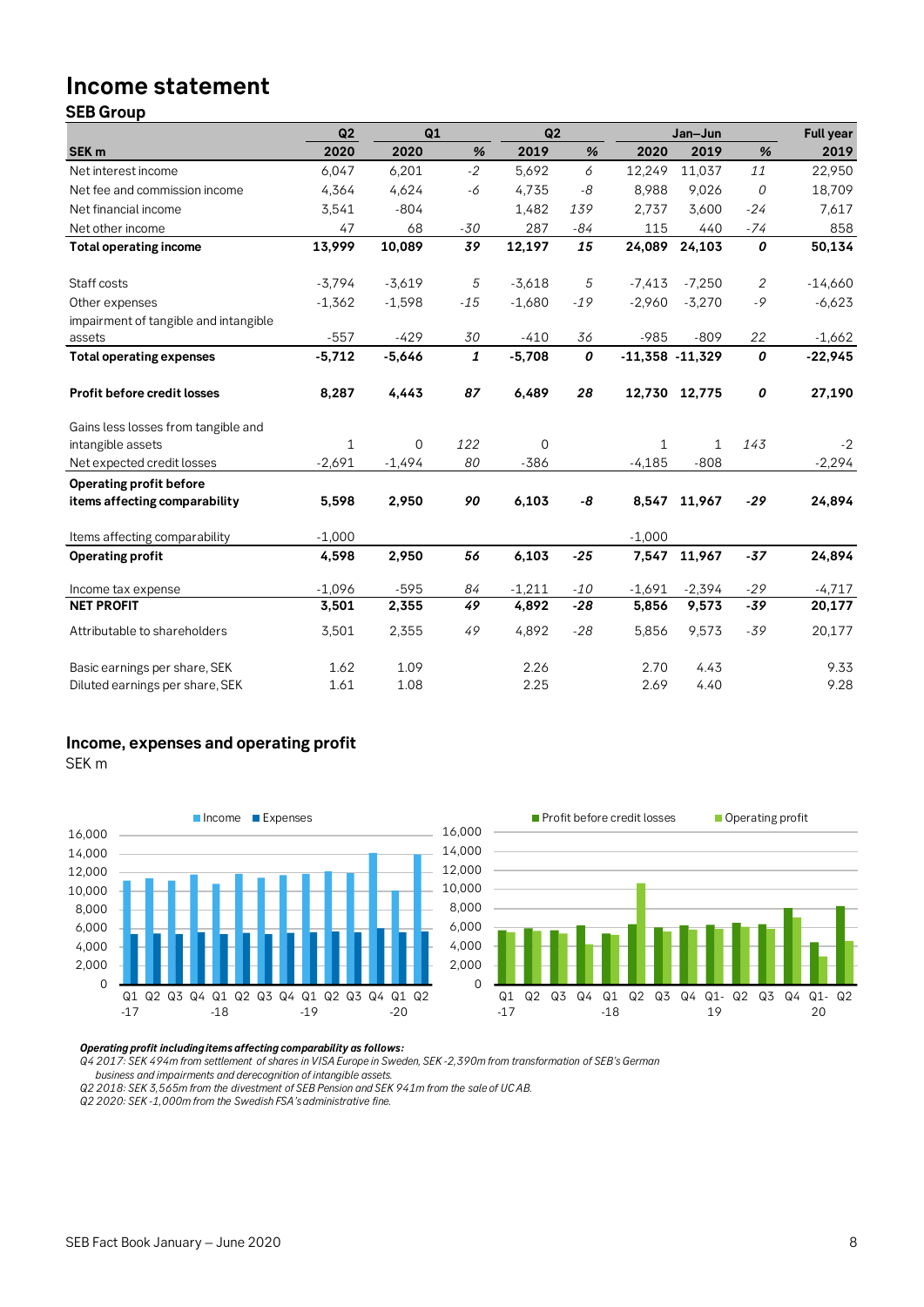#### **Income statement, quarters**

| <b>SEB Group</b>                           |                  |                |                |                |                |                |                |                |                |
|--------------------------------------------|------------------|----------------|----------------|----------------|----------------|----------------|----------------|----------------|----------------|
|                                            | Q2               | Q <sub>3</sub> | Q <sub>4</sub> | Q1             | Q2             | Q <sub>3</sub> | Q <sub>4</sub> | Q1             | Q2             |
| <b>SEK m</b>                               | 2018             | 2018           | 2018           | 2019           | 2019           | 2019           | 2019           | 2020           | 2020           |
| Net interest income                        | 5,500            | 5,319          | 5,215          | 5,345          | 5,692          | 5,983          | 5,930          | 6,201          | 6,047          |
| Net fee and commission income              | 4,814            | 4,512          | 4,848          | 4,292          | 4,735          | 4,693          | 4,989          | 4,624          | 4,364          |
| Net financial income                       | 1,606            | 1,506          | 1,512          | 2,118          | 1,482          | 1,196          | 2,822          | $-804$         | 3,541          |
| Net other income                           | $-18$            | 97             | 169            | 153            | 287            | 70             | 349            | 68             | 47             |
| <b>Total operating income</b>              | 11,903           | 11,433         | 11,744         | 11,907         | 12,197         | 11,942         | 14,089         | 10,089         | 13,999         |
| Staff costs                                | $-3,547$         | $-3,559$       | $-3,382$       | $-3,633$       | $-3,618$       | $-3,603$       | $-3,807$       | $-3,619$       | $-3,794$       |
| Other expenses                             | $-1,797$         | $-1,681$       | $-1,991$       | $-1,590$       | $-1,680$       | $-1,607$       | $-1,746$       | $-1,598$       | $-1,362$       |
| Depreciation, amortisation and impairment  |                  |                |                |                |                |                |                |                |                |
| of tangible and intangible assets          | $-183$           | $-182$         | $-188$         | $-399$         | $-410$         | $-379$         | $-474$         | $-429$         | $-557$         |
| <b>Total operating expenses</b>            | $-5,527$         | $-5,421$       | $-5,561$       | $-5,622$       | $-5,708$       | $-5,589$       | $-6,026$       | $-5,646$       | $-5,712$       |
| <b>Profit before credit losses</b>         | 6,376            | 6,012          | 6,183          | 6,285          | 6,489          | 6,353          | 8,063          | 4,443          | 8,287          |
| Gains less losses from tangible and        |                  |                |                |                |                |                |                |                |                |
| intangible assets                          | 13               | $-1$           | $-2$           | $\mathbf 0$    | 0              | 1              | $-3$           | 0              |                |
| Net expected credit losses                 | $-221$           | $-424$         | $-413$         | $-422$         | $-386$         | $-489$         | -997           | $-1,494$       | $-2,691$       |
| <b>Operating profit before</b>             |                  |                |                |                |                |                |                |                |                |
| items affecting comparability              | 6,167            | 5,587          | 5,768          | 5,864          | 6,103          | 5,864          | 7,063          | 2,950          | 5,598          |
| Items affecting comparability              | 4,506            |                |                |                |                |                |                |                | $-1,000$       |
| <b>Operating profit</b>                    | 10,674           | 5,587          | 5,768          | 5,864          | 6,103          | 5,864          | 7,063          | 2,950          | 4,598          |
| Income tax expense                         | $-649$           | $-1,048$       | $-1,192$       | $-1,182$       | $-1,211$       | $-1,092$       | $-1,232$       | $-595$         | $-1,096$       |
| Net profit<br>Attributable to shareholders | 10,024<br>10,024 | 4,539<br>4,539 | 4,576<br>4,576 | 4,681<br>4,681 | 4,892<br>4,892 | 4,772<br>4,772 | 5,831<br>5,831 | 2,355<br>2,355 | 3,501<br>3,501 |

#### **Impact from exchange rate fluctuations**





| SEK <sub>m</sub>         | Q2-20/Q2-19 |       | Q2-20/Q1-20 YTD-20/YTD-19   |  |
|--------------------------|-------------|-------|-----------------------------|--|
| Total income             | -5          | $-19$ | 74                          |  |
| Total expenses           | 36          | 24    | 8                           |  |
| Net credit losses etc.   | 10          | 5     | 8                           |  |
| Operating profit         | 41          | 10    | 89                          |  |
| <b>SEK bn</b>            |             |       | Jun-20/Mar-20 Jun-20/Dec-19 |  |
|                          |             |       |                             |  |
| Loans to the public      |             | $-40$ | -7                          |  |
| Deposits from the public |             | -30   | -5                          |  |
| REA - Basel III          |             | $-20$ | -4                          |  |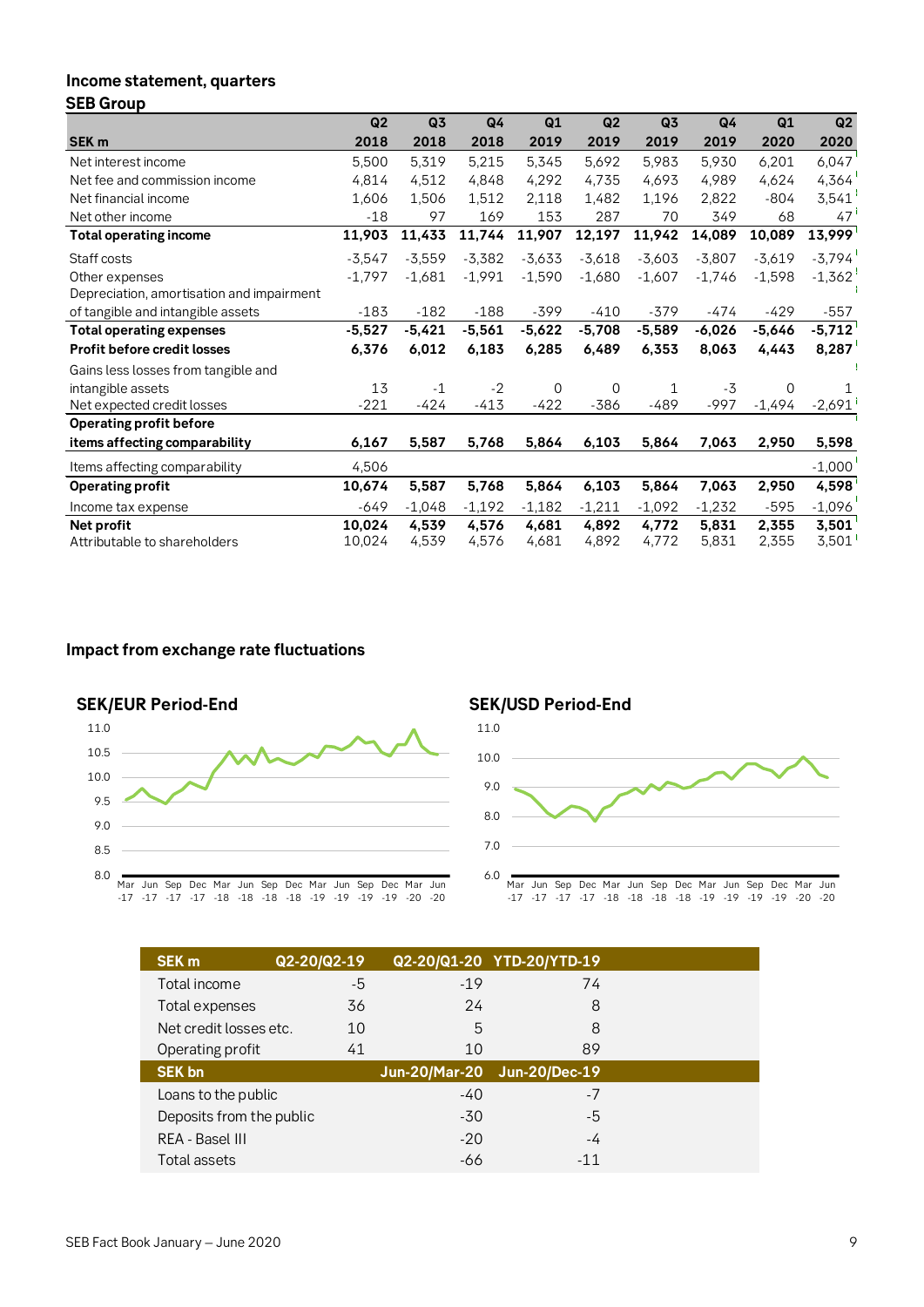#### **Key figures – SEB Group**

|                                                                                             | Q2     | Q3     | Q <sub>4</sub> | Q1                                                                      | Q2     | Q <sub>3</sub> | Q <sub>4</sub> | Q1      | Q2     |
|---------------------------------------------------------------------------------------------|--------|--------|----------------|-------------------------------------------------------------------------|--------|----------------|----------------|---------|--------|
| <b>Total operations</b>                                                                     | 2018   | 2018   | 2018           | 2019                                                                    | 2019   | 2019           | 2019           | 2020    | 2020   |
| Return on equity, %                                                                         | 29.7   | 12.7   | 12.4           | 12.7                                                                    | 13.9   | 13.2           | 15.5           | 6.0     | 8.7    |
| Return on equity excluding items affecting                                                  |        |        |                |                                                                         |        |                |                |         |        |
| comparability <sup>1</sup> , %                                                              | 16.4   | 13.1   | 12.8           | 12.8                                                                    | 13.9   | 13.2           | 15.5           | 6.0     | 11.2   |
| Return on tangible equity, %                                                                | 31.6   | 13.4   | 13.1           | 13.4                                                                    | 14.7   | 13.9           | 16.4           | 6.3     | 9.3    |
| Return on tangible equity excluding items affecting                                         |        |        |                |                                                                         |        |                |                |         |        |
| comparability <sup>1</sup> , %                                                              | 17.5   | 13.9   | 13.6           | 13.5                                                                    | 14.7   | 13.9           | 16.4           | 6.3     | 11.9   |
| Return on total assets, %                                                                   | 1.4    | 0.7    | 0.7            | 0.7                                                                     | 0.7    | 0.6            | 0.8            | 0.3     | 0.4    |
| Return on risk exposure amount, %                                                           | 6.4    | 2.9    | 2.8            | 2.6                                                                     | 2.6    | 2.5            | 3.0            | $1.2\,$ | 1.8    |
| Cost/income ratio                                                                           | 0.46   | 0.47   | 0.47           | 0.47                                                                    | 0.47   | 0.47           | 0.43           | 0.56    | 0.41   |
| Basic earnings per share, SEK                                                               | 4.63   | 2.10   | 2.12           | 2.16                                                                    | 2.26   | 2.21           | 2.70           | 1.09    | 1.62   |
| Weighted average number of shares <sup>2)</sup> , millions                                  | 2,164  | 2,163  | 2,164          | 2,163                                                                   | 2,161  | 2,161          | 2,162          | 2,164   | 2,167  |
| Diluted earnings per share, SEK<br>Weighted average number of diluted shares <sup>3</sup> , | 4.61   | 2.09   | 2.10           | 2.15                                                                    | 2.25   | 2.20           | 2.68           | 1.08    | 1.61   |
| millions                                                                                    | 2,176  | 2,177  | 2,177          | 2,175                                                                   | 2,172  | 2,173          | 2,177          | 2,177   | 2,180  |
| Net worth per share, SEK                                                                    | 72.37  | 75.07  | 74.74          | 70.54                                                                   | 72.78  | 74.32          | 78.42          | 78.09   | 79.79  |
| Equity per share, SEK                                                                       | 64.93  | 67.60  | 68.76          | 64.00                                                                   | 66.11  | 67.60          | 71.99          | 72.58   | 73.91  |
| Average shareholders' equity, SEK, billion                                                  | 135.2  | 143.4  | 147.6          | 147.7                                                                   | 141.2  | 145.1          | 150.4          | 156.8   | 160.1  |
| Net ECL level, %<br>Credit loss level, %                                                    | 0.04   | 0.08   | 0.08           | 0.08                                                                    | 0.07   | 0.09           | 0.18           | 0.25    | 0.46   |
| Stage 3 Loans / Total Loans, gross, %                                                       | 0.51   | 0.48   | 0.50           | 0.56                                                                    | 0.64   | 0.65           | 0.67           | 0.71    | 0.86   |
| Stage 3 Loans / Total Loans, net, %                                                         | 0.31   | 0.28   | 0.30           | 0.35                                                                    | 0.41   | 0.40           | 0.36           | 0.38    | 0.48   |
| Liquidity Coverage Ratio (LCR) <sup>4)</sup> , %                                            | 136    | 129    | 147            | 160                                                                     | 149    | 174            | 218            | 176     | 138    |
| Own funds requirement, Basel III                                                            |        |        |                |                                                                         |        |                |                |         |        |
| Risk exposure amount, SEK m                                                                 |        |        |                | 637,037 631,958 716,498 739,047 763,519 777,243 745,637 781,687 745,457 |        |                |                |         |        |
| Expressed as own funds requirement, SEK m                                                   | 50,963 | 50,557 | 57,320         | 59,124                                                                  | 61,082 | 62,179         | 56,951         | 62,535  | 59,637 |
| Common Equity Tier 1 capital ratio, %                                                       | 19.3   | 19.7   | 17.6           | 17.1                                                                    | 16.6   | 16.4           | 17.6           | 16.8    | 17.8   |
| Tier 1 capital ratio, %                                                                     | 21.7   | 22.1   | 19.7           | 19.2                                                                    | 18.7   | 18.5           | 20.8           | 18.7    | 19.7   |
| Total capital ratio, %                                                                      | 24.7   | 25.0   | 22.2           | 21.7                                                                    | 21.1   | 20.9           | 23.3           | 21.2    | 22.2   |
| Leverage ratio, %                                                                           | 4.7    | 4.8    | 5.1            | 4.6                                                                     | 4.6    | 4.5            | 5.1            | 4.3     | 4.3    |
| Number of full time equivalents <sup>5)</sup>                                               | 14,695 | 14,531 | 14,749         | 14,804                                                                  | 14,988 | 14,887         | 15,034         | 15,261  | 15,329 |
| Assets under custody, SEK bn                                                                | 8,169  | 8,335  | 7,734          | 8,475                                                                   | 8,704  | 9,267          | 10,428         | 8,992   | 10,053 |
| Assets under management, SEK bn                                                             | 1,838  | 1,871  | 1,699          | 1,790                                                                   | 1,932  | 1,943          | 2,041          | 1,758   | 1,909  |

1) Sale of SEB Pension and UC AB in Q2 2018 and Swedish FSA's administrative fine in Q2 2020.

2) The number of issued shares was 2,194,171,802. SEB owned 31,499,321 Class A shares for the equity based programmes at year-end 2019. During 2020 SEB has purchased 296,142 shares and 5,264,309 shares have been sold. Thus, at 30 June 2020 SEB owned 26,531,154 Class Ashares with a market value of SEK 2,141m.

3) Calculated dilution based on the estimated economic value of the long-term incentive programmes.

4) In accordance with the EU delegated act.

5) Quarterly numbers are for end of quarter.

#### **Net interest income analysis**

#### SEB Group, SEK m

|                             | Q <sub>2</sub> | Q <sub>3</sub> | Q <sub>4</sub> | Q1       | Q <sub>2</sub> | Q3     | Q4     | Q1     | Q <sub>2</sub> |
|-----------------------------|----------------|----------------|----------------|----------|----------------|--------|--------|--------|----------------|
|                             | 2018           | 2018           | 2018           | 2019     | 2019           | 2019   | 2019   | 2020   | 2020           |
| Lending volumes and margins | 5.775          | 5.805          | 5.909          | 5.596    | 5.654          | 5.755  | 5.869  | 5.918  | 5,618          |
| Deposit volumes and margins | 30             | 236            | -6             | 770      | 584            | 544    | 584    | 942    | 1,203          |
| Funding and Other           | $-305$         | $-722$         | -688           | $-1.021$ | $-546$         | $-315$ | $-524$ | $-659$ | $-774$         |
| Net interest income         | 5.500          | 5.319          | 5.215          | 5.345    | 5.692          | 5.983  | 5.930  | 6.201  | 6,047          |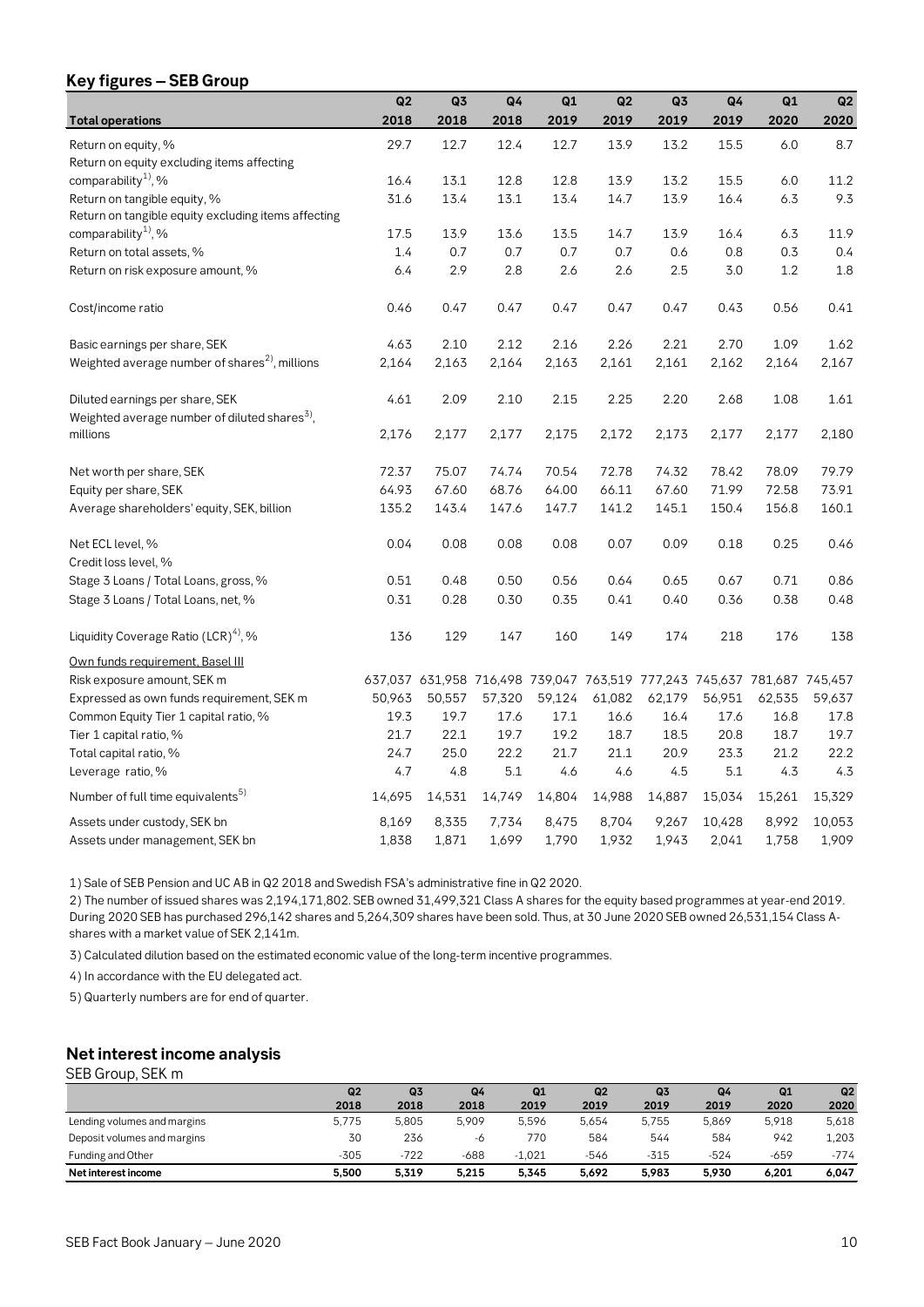### **Net interest margin**

Average balance, quarterly isolated

|                                                                                 | Q <sub>2</sub>       | Q <sub>3</sub>       | Q4                 | Q1                                                                                                   | Q <sub>2</sub>       | Q3                 | Q4                   | Q1                  | Q <sub>2</sub>       |
|---------------------------------------------------------------------------------|----------------------|----------------------|--------------------|------------------------------------------------------------------------------------------------------|----------------------|--------------------|----------------------|---------------------|----------------------|
| SEK <sub>m</sub>                                                                | 2018                 | 2018                 | 2018               | 2019                                                                                                 | 2019                 | 2019               | 2019                 | 2020                | 2020                 |
| Loans to credit institutions and central banks                                  | 407,586              | 360,099              | 349,459            | 348,054                                                                                              | 263,647              | 256,861            | 284,465              | 307,878             | 364,758              |
| Loans to the public                                                             | 1,523,994            |                      |                    | 1,537,869 1,546,558 1,558,395 1,615,697 1,648,389 1,652,087 1,682,987 1,690,266                      |                      |                    |                      |                     |                      |
| Interest-earning securities                                                     | 19,175               | 16,351               | 16,498             | 16,944                                                                                               | 16,940               | 14,817             | 14,906               | 15,051              | 13,111               |
| Total interest-earning assets AMC and FVOCI<br>Debt sec at FVPL                 |                      | 190,919              |                    | 1,950,755 1,914,318 1,912,515 1,923,393 1,896,284 1,920,067 1,951,459 2,005,916 2,068,135<br>174,694 |                      |                    | 245,609              |                     |                      |
| Loans at FVPL                                                                   | 199,057<br>90,278    | 107,897              | 164,267<br>120,481 | 131,262                                                                                              | 274,415<br>172,491   | 262,388<br>199,535 | 201,053              | 247,992<br>205,244  | 349,643<br>227,479   |
| Total interest-earning assets FVPL                                              | 289,335              | 298,816              | 284,748            | 305,957                                                                                              | 446,907              | 461,923            | 446,662              | 453,236             | 577,122              |
| Total interest earning assets                                                   |                      |                      |                    | 2,240,090 2,213,135 2,197,263 2,229,350 2,343,190 2,381,990 2,398,121 2,459,152 2,645,258            |                      |                    |                      |                     |                      |
| Derivatives and other assets                                                    | 706,091              | 569,431              | 542,160            | 537,723                                                                                              | 525,122              | 592,793            | 575,676              | 618,045             | 555,496              |
| <b>Total assets</b>                                                             |                      |                      |                    | 2,946,181 2,782,565 2,739,423 2,767,073 2,868,312 2,974,783 2,973,796                                |                      |                    |                      | 3,077,197 3,200,753 |                      |
| Deposits from credit institutions                                               | 147.863              | 131,036              | 144,551            | 150.490                                                                                              | 126,452              | 139,697            | 121,339              | 138,805             | 170,297              |
| Deposits and borrowing from the public                                          |                      |                      |                    | 1,163,132 1,178,583 1,167,648 1,143,771 1,158,639 1,171,346 1,168,223 1,221,588 1,353,332            |                      |                    |                      |                     |                      |
| Issued debt securities                                                          | 722,112              | 695,747              | 684,092            | 732,382                                                                                              | 787,269              | 835,975            | 874,553              | 896,186             | 824,490              |
| Subordinated liabilities                                                        | 34,213               | 34,529               | 34,672             | 35,222                                                                                               | 36,156               | 37,211             | 41,817               | 46,654              | 40,284               |
| Total interest-bearing liabilities AMC and FVOCI                                |                      |                      |                    | 2,067,320 2,039,896 2,030,963 2,061,865 2,108,515 2,184,228 2,205,932 2,303,234 2,388,403            |                      |                    |                      |                     |                      |
| Deposits at FVPL                                                                | 35,578               | 30,627               | 27,588             | 27,263                                                                                               | 41,940               | 46,201             | 37,718               | 24,789              | 38,458               |
| Debt securities short position<br>Issued securities at FVPL                     | 22,789<br>23,748     | 25,984<br>21,506     | 26,291<br>20,042   | 26,171<br>18,984                                                                                     | 42,792<br>19,741     | 41,980<br>19,922   | 25,996<br>20,074     | 13,631<br>17,303    | 23,801<br>13,573     |
| Total interest-bearing liabilities FVPL                                         | 82,115               | 78,116               | 73,920             | 72,418                                                                                               | 104,473              | 108,103            | 83,787               | 55,723              | 75,832               |
| <b>Total interest bearing liabilities</b>                                       |                      |                      |                    | 2,149,435 2,118,012 2,104,884 2,134,283 2,212,989 2,292,331 2,289,719 2,358,956 2,464,235            |                      |                    |                      |                     |                      |
| Derivatives, other liabilities and equity                                       | 796.746              | 664,554              | 634,539            | 632,789                                                                                              | 655,324              | 682,452            | 684,076              | 718,240             | 736,518              |
| <b>Total liabilities and equity</b>                                             |                      |                      |                    | 2,946,181 2,782,565 2,739,423 2,767,073 2,868,312 2,974,783 2,973,796 3,077,197                      |                      |                    |                      |                     | 3,200,753            |
| Interest, quarterly isolated                                                    |                      |                      |                    |                                                                                                      |                      |                    |                      |                     |                      |
|                                                                                 | Q <sub>2</sub>       | Q3                   | Q4                 | Q1                                                                                                   | Q <sub>2</sub>       | Q3                 | Q4                   | Q1                  | Q <sub>2</sub>       |
| SEK <sub>m</sub>                                                                | 2018                 | 2018                 | 2018               | 2019                                                                                                 | 2019                 | 2019               | 2019                 | 2020                | 2020                 |
| Loans to credit institutions and central banks                                  | 631                  | 722                  | 841                | 650                                                                                                  | 549                  | 531                | 418                  | 168                 | $-71$                |
| Loans to the public                                                             | 7,505                | 7,669                | 7,705              | 7,883                                                                                                | 8,300                | 8,362              | 8,286                | 8,317               | 7,933                |
| Interest-earning securities                                                     | 82                   | 63                   | 61                 | 59                                                                                                   | 60                   | 47                 | 72                   | 55                  | 37                   |
| Total interest-earning assets AMC and FVOCI                                     | 8,217                | 8,455                | 8,607              | 8,592                                                                                                | 8,909                | 8,940              | 8,776                | 8,540               | 7,898                |
| Debt sec at FVPL<br>Loans at FVPL                                               | 776<br>$-131$        | 720                  | 625                | 634                                                                                                  | 852<br>-45           | 1,037              | 867                  | 946<br>93           | 755                  |
| Total interest-earning assets FVPL                                              | 645                  | $-116$<br>603        | $-152$<br>473      | -88<br>546                                                                                           | 808                  | $-27$<br>1,010     | $-58$<br>809         | 1,038               | 16<br>771            |
| Total interest earning assets                                                   | 8,862                | 9,058                | 9,080              | 9,138                                                                                                | 9,717                | 9,950              | 9,585                | 9,578               | 8,670                |
| Derivatives and other assets                                                    | 1,212                | 1,010                | 795                | 811                                                                                                  | 823                  | 835                | 863                  | 764                 | 837                  |
| Total interest income                                                           | 10,074               | 10,068               | 9,875              | 9,949                                                                                                | 10,540               | 10,785             | 10,448               | 10,342              | 9,507                |
| Deposits from credit institutions                                               | $-334$               | $-381$               | $-328$             | $-346$                                                                                               | $-316$               | $-313$             | $-253$               | $-251$              | $-157$               |
| Deposits and borrowing from the public                                          | $-1,253$             | $-1,456$             | $-1,522$           | $-1,602$                                                                                             | $-1,392$             | $-1,306$           | $-993$               | $-788$              | $-189$               |
| Issued debt securities                                                          | $-2,858$             | $-2,796$             | $-2,714$           | $-3,189$                                                                                             | $-3,319$             | $-3,246$           | $-3,181$             | $-3,096$            | $-2,313$             |
| Subordinated liabilities                                                        | $-305$               | $-313$               | $-315$             | $-317$                                                                                               | -326                 | $-331$             | $-400$               | -443                | -364                 |
| Total interest-bearing liabilities AMC and FVOCI                                | $-4,750$             | -4,947               | $-4,879$           | $-5,453$                                                                                             | $-5,353$             | $-5,196$           | -4,826               | $-4,579$            | $-3,024$             |
| Deposits at FVPL                                                                | 29<br>$-172$         | 35<br>$-175$         | 27<br>$-194$       | 27<br>$-140$                                                                                         | 19<br>$-261$         | 41<br>$-254$       | 64<br>$-201$         | 36<br>$-108$        | $-18$<br>$-157$      |
| Debt securities short position<br>Issued securities at FVPL                     | $-219$               | $-241$               | $-177$             | $-198$                                                                                               | $-213$               | $-211$             | $-188$               | $-211$              | $-209$               |
| Total interest-bearing liabilities FVPL                                         | $-362$               | $-381$               | -344               | $-311$                                                                                               | -454                 | -424               | $-326$               | $-283$              | -384                 |
| <b>Total interest bearing liabilities</b>                                       | $-5,112$             | $-5,328$             | $-5,223$           | $-5,764$                                                                                             | $-5,807$             | $-5,620$           | $-5,152$             | $-4,862$            | $-3,407$             |
| Derivatives, other liabilities and equity                                       | 538                  | 579                  | 563                | 1,160                                                                                                | 959                  | 818                | 634                  | 721                 | $-52$                |
| <b>Total interest expense</b>                                                   | $-4,574$             | $-4,749$             | $-4,660$           | $-4,604$                                                                                             | $-4,848$             | -4,802             | -4,518               | $-4,141$            | -3,459               |
| Interest rate                                                                   |                      |                      |                    |                                                                                                      |                      |                    |                      |                     |                      |
|                                                                                 | Q <sub>2</sub>       | Q3                   | Q4                 | Q1                                                                                                   | Q2                   | Q3                 | Q4                   | Q1                  | Q2                   |
|                                                                                 | 2018                 | 2018                 | 2018               | 2019                                                                                                 | 2019                 | 2019               | 2019                 | 2020                | 2020                 |
| Loans to credit institutions and central banks                                  | 0.62%                | 0.80%                | 0.96%              | 0.75%                                                                                                | 0.83%                | 0.83%              | 0.59%                | 0.22%               | $-0.08%$             |
| Loans to the public                                                             | 1.97%                | 1.99%                | 1.99%              | 2.02%                                                                                                | 2.05%                | 2.03%              | 2.01%                | 1.98%               | 1.88%                |
| Interest-earning securities                                                     | 1.71%                | 1.54%                | 1.47%              | 1.39%                                                                                                | 1.43%                | 1.26%              | 1.94%                | 1.45%               | 1.14%                |
| Interest rate on interest-earning assets AMC and FVOCI                          | 1.68%                | 1.77%                | 1.80%              | 1.79%                                                                                                | 1.88%                | 1.86%              | 1.80%                | 1.70%               | 1.53%                |
| Debt sec at FVPL<br>Loans at FVPL                                               | 1.56%<br>$-0.58%$    | 1.51%<br>$-0.43%$    | 1.52%<br>$-0.50%$  | 1.45%<br>$-0.27%$                                                                                    | 1.24%<br>$-0.10%$    | 1.58%<br>$-0.05%$  | 1.41%<br>$-0.12%$    | 1.53%<br>0.18%      | 0.86%<br>0.03%       |
| Interest rate on interest-earning assets FVPL                                   | 0.89%                | 0.81%                | 0.66%              | 0.71%                                                                                                | 0.72%                | 0.87%              | 0.72%                | 0.92%               | 0.53%                |
| Interest rate on total interest-earning assets                                  | 1.58%                | 1.64%                | 1.65%              | 1.64%                                                                                                | 1.66%                | 1.67%              | 1.61%                | 1.56%               | 1.31%                |
| Deposits from credit institutions                                               | $-0.90%$             | $-1.16%$             | $-0.91%$           | $-0.92%$                                                                                             | $-1.00\%$            | $-0.90%$           | $-0.84%$             | $-0.72%$            | $-0.37\%$            |
| Deposits and borrowing from the public                                          | $-0.43%$             | $-0.49%$             | $-0.52%$           | $-0.56%$                                                                                             | $-0.48%$             | $-0.45%$           | $-0.34%$             | $-0.26%$            | $-0.06%$             |
| Issued debt securities                                                          | $-1.58%$             | $-1.61%$             | $-1.59%$           | $-1.74%$                                                                                             | $-1.69%$             | $-1.55%$           | $-1.45%$             | $-1.38%$            | $-1.12%$             |
| Subordinated liabilities                                                        | $-3.57%$             | $-3.63%$             | -3.63%             | $-3.60%$                                                                                             | $-3.61%$             | -3.56%             | $-3.82%$             | $-3.80%$            | $-3.62%$             |
| Interest rate on interest-bearing liabilities AMC and FVOCI                     | $-0.92%$             | $-0.97%$             | -0.96%             | $-1.06%$                                                                                             | $-1.02%$             | -0.95%             | $-0.88%$             | $-0.80%$            | $-0.51%$             |
| Deposits at FVPL                                                                | 0.32%                | 0.46%                | 0.39%              | 0.40%                                                                                                | 0.19%                | 0.35%              | 0.68%                | 0.58%               | $-0.18%$             |
| Debt securities short position                                                  | $-3.02%$             | $-2.70%$             | $-2.95%$           | $-2.14%$                                                                                             | $-2.44%$             | $-2.42%$           | $-3.10%$             | $-3.17%$            | $-2.63%$             |
| Issued securities at FVPL<br>Interest rate on interest-bearing liabilities FVPL | $-3.68%$<br>$-1.76%$ | $-4.48%$<br>$-1.95%$ | $-3.53%$<br>-1.86% | $-4.18%$<br>$-1.72%$                                                                                 | $-4.32%$<br>$-1.74%$ | -4.23%<br>$-1.57%$ | $-3.75%$<br>$-1.55%$ | -4.88%<br>-2.03%    | $-6.17%$<br>$-2.02%$ |
| Interest rate on total interest-bearing liabilities                             | -0.95%               | $-1.01%$             | -0.99%             | $-1.08%$                                                                                             | -1.05%               | -0.98%             | -0.90%               | $-0.82%$            | -0.55%               |
| Net yield on interest-earning assets,                                           |                      |                      |                    |                                                                                                      |                      |                    |                      |                     |                      |
| total operations                                                                | 0.98%                | 0.96%                | 0.95%              | 0.96%                                                                                                | 0.97%                | 1.00%              | 0.99%                | 1.01%               | 0.91%                |

*The above Loans to the public only disclose AmC since Loans at FVPL is specified separately, in contrast to the category Loans to the public in Balance sheet structure & Funding and Condensed balance sheet in interim report. The above category Loans at FVPL disclose all counterparts (the public, credit institutions and central banks).*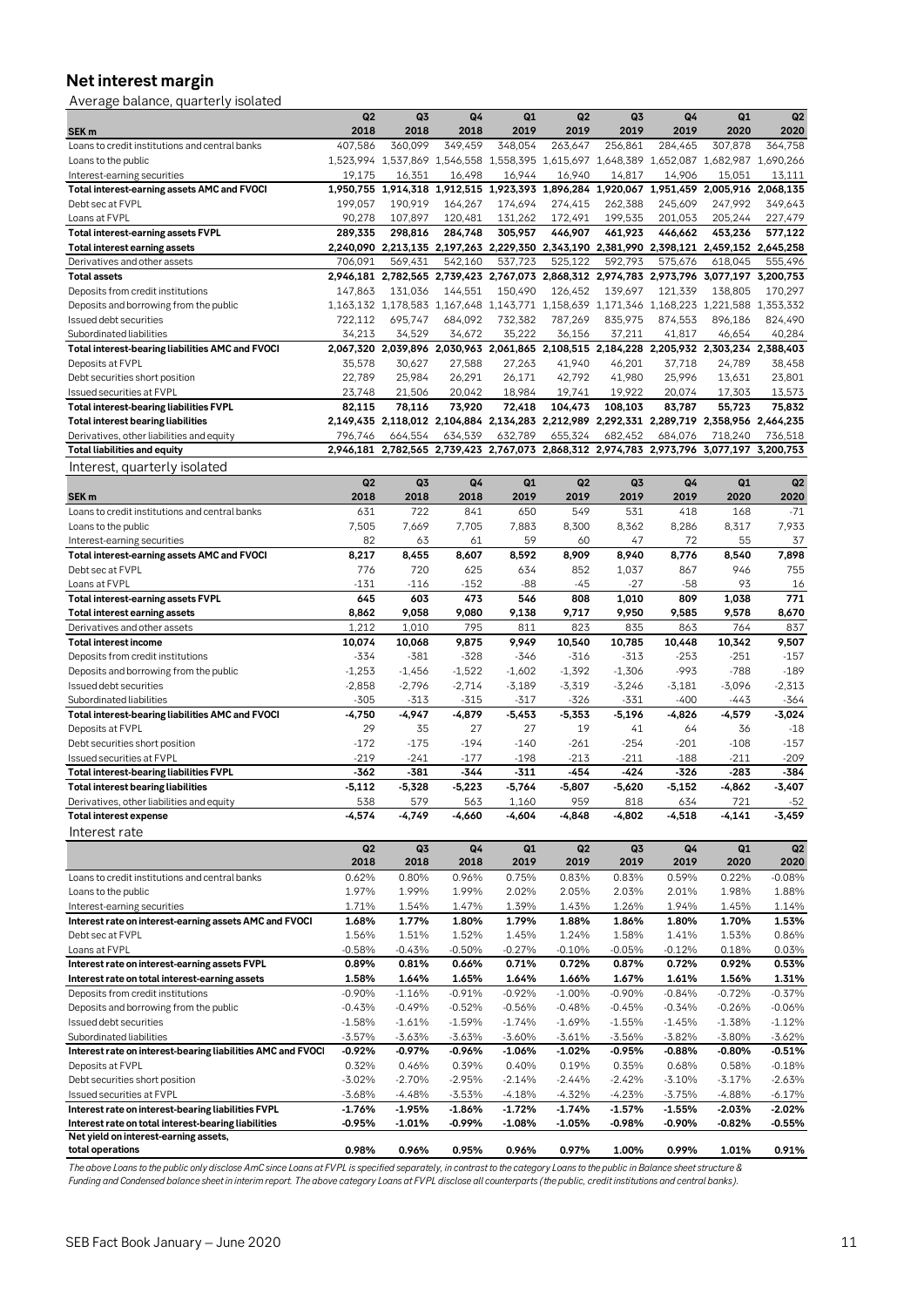#### **NII customer driven specification**

Cumulative changes from Q1 2012, SEK m



#### **NII regulatory costs**

SEB Group

|                          | Q <sub>2</sub> | Q3   | Q4     | Q1    | Q <sub>2</sub> | Q <sub>3</sub> | Q4     | Q <sub>1</sub> | Q2     |
|--------------------------|----------------|------|--------|-------|----------------|----------------|--------|----------------|--------|
| <b>SEK m</b>             | 2018           | 2018 | 2018   | 2019  | 2019           | 2019           | 2019   | 2020           | 2020   |
| Resolution fund fee      | -544           | -548 | $-548$ | -404  | -460           | -430           | -430   | $-253$         | $-208$ |
| Deposit guarantee scheme | -76            | -78  | -76    | $-79$ | -82            | -151           | -92    | $-92$          | $-92$  |
| Sum of NII effect        | $-620$         | -626 | $-624$ | -484  | -542           | $-581$         | $-522$ | -345           | $-300$ |

#### **Net fee and commission income** SEB Group

| JLD UI UUD                                |                |                |                |          |                |                |                |          |                |
|-------------------------------------------|----------------|----------------|----------------|----------|----------------|----------------|----------------|----------|----------------|
|                                           | Q <sub>2</sub> | Q <sub>3</sub> | Q <sub>4</sub> | Q1       | Q <sub>2</sub> | Q <sub>3</sub> | Q <sub>4</sub> | Q1       | Q <sub>2</sub> |
| <b>SEK m</b>                              | 2018           | 2018           | 2018           | 2019     | 2019           | 2019           | 2019           | 2020     | 2020           |
|                                           |                |                |                |          |                |                |                |          |                |
| Issue of securities and advisory          | 298            | 168            | 448            | 232      | 284            | 326            | 470            | 251      | 301            |
| Secondary market and derivatives          | 594            | 496            | 575            | 523      | 549            | 455            | 519            | 622      | 491            |
| Custody and mutual funds                  | 2,049          | 2,036          | 2,075          | 1,794    | 1,975          | 1,977          | 2,036          | 1,996    | 1,890          |
| Whereof performance fees                  | 5              | 12             | 187            | 12       | 56             | 11             | 42             | 51       | 69             |
| Payments, cards, lending, deposits,       |                |                |                |          |                |                |                |          |                |
| guarantees and other                      | 2,847          | 2,628          | 2,756          | 2,705    | 2,877          | 2,843          | 2,867          | 2,760    | 2,486          |
| Whereof payments and card fees            | 1,509          | 1,498          | 1.537          | 1.483    | 1.613          | 1,597          | 1,607          | 1.454    | 1,167          |
| Whereof lending                           | 784            | 577            | 665            | 683      | 737            | 687            | 762            | 769      | 790            |
| Life insurance                            | 487            | 449            | 427            | 435      | 447            | 435            | 425            | 381      | 393            |
| Fee and commission income                 | 6,274          | 5,777          | 6,281          | 5,690    | 6,133          | 6,035          | 6,317          | 6,009    | 5,561          |
| Fee and commission expense                | $-1,460$       | $-1,265$       | $-1,433$       | $-1,398$ | $-1,398$       | $-1,342$       | $-1.328$       | $-1,385$ | -1,197         |
| Net fee and commission income             | 4,814          | 4,512          | 4,848          | 4,292    | 4,735          | 4,693          | 4,989          | 4,624    | 4,364          |
| <b>Whereof Net securities commissions</b> | 2.116          | 2,035          | 2,149          | 1,764    | 2,106          | 2,026          | 2,283          | 2,079    | 2,062          |
| Whereof Net payments and card fees        | 988            | 996            | 971            | 939      | 1,057          | 1,019          | 1,080          | 896      | 710            |
| Whereof Net life insurance commissions    | 349            | 330            | 288            | 282      | 305            | 310            | 302            | 254      | 276            |
| <b>Whereof Other commissions</b>          | 1,361          | 1,150          | 1,440          | 1,307    | 1,266          | 1,338          | 1,325          | 1,395    | 1,316          |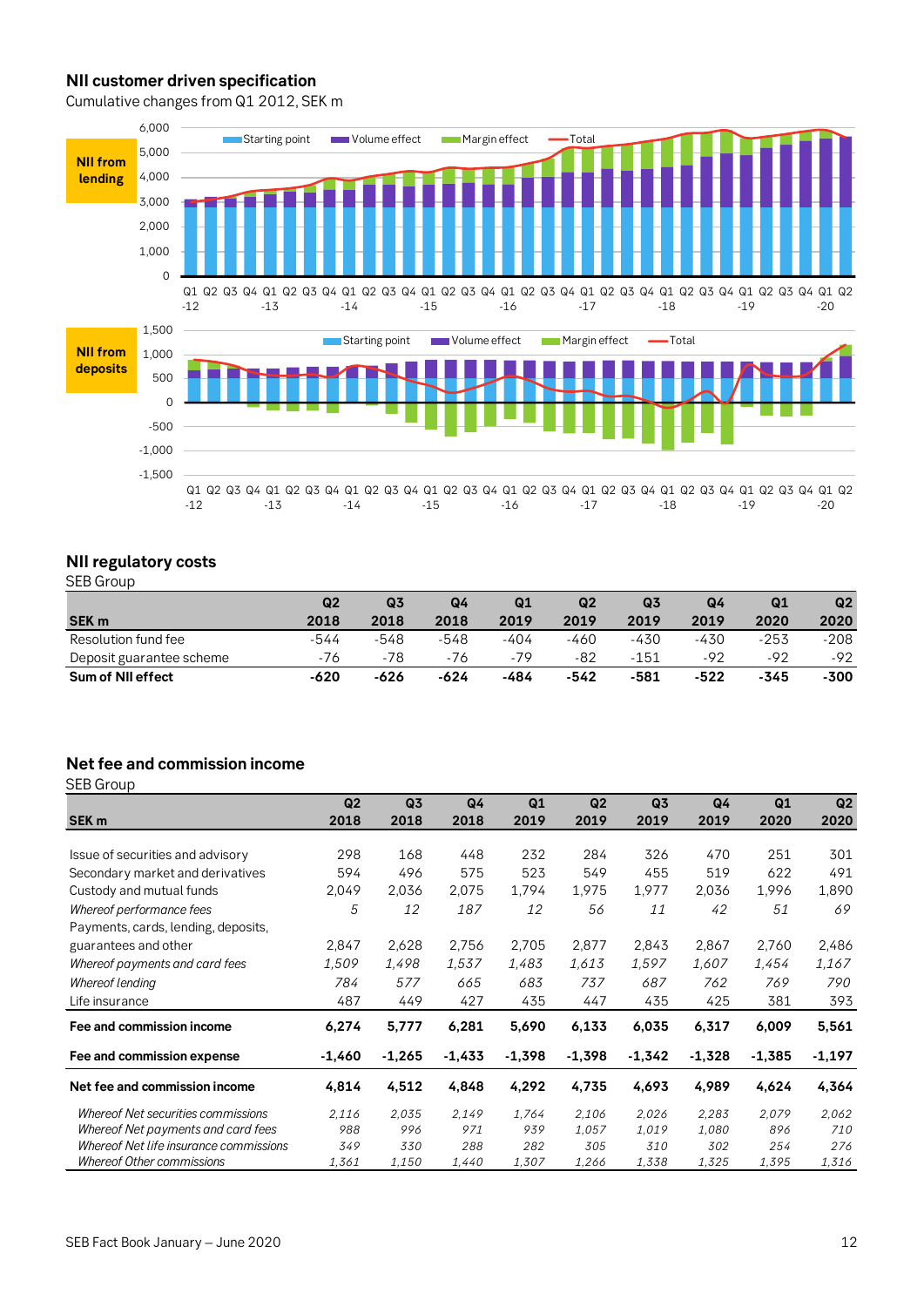#### **Net financial income**

SEB Group

|                                                                                           | Q <sub>2</sub> | Q <sub>3</sub> | Q4     | Q1    | Q <sub>2</sub> | Q <sub>3</sub> | Q4    | Q1       | Q <sub>2</sub> |
|-------------------------------------------------------------------------------------------|----------------|----------------|--------|-------|----------------|----------------|-------|----------|----------------|
| SEK <sub>m</sub>                                                                          | 2018           | 2018           | 2018   | 2019  | 2019           | 2019           | 2019  | 2020     | 2020           |
|                                                                                           |                |                |        |       |                |                |       |          |                |
| Equity instruments and related derivatives                                                | 372            | 449            | $-157$ | 838   | 449            | 586            | 755   | $-1,489$ | 1,159          |
| Debt instruments and related derivatives                                                  | $-343$         | 240            | 343    | -59   | $-153$         | $-407$         | 582   | $-456$   | 900            |
| Currency and related derivatives                                                          | 1,044          | 684            | 1,121  | 1,097 | 941            | 950            | 1,132 | 1,513    | 1,054          |
| Life insurance                                                                            | 463            | 194            | 117    | 152   | 200            | 150            | 219   | $-113$   | 228            |
| Other                                                                                     | 70             | -61            | 88     | 89    | 46             | -84            | 134   | $-259$   | 200            |
| Net financial income                                                                      | 1,606          | 1,506          | 1,512  | 2.118 | 1,482          | 1.196          | 2,822 | -804     | 3,541          |
| Whereof unrealized valuation changes from<br>counterparty risk and own credit standing in |                |                |        |       |                |                |       |          |                |
| derivatives and own issued securities <sup>1)</sup>                                       | -55            | 90             | $-157$ | -6    | $-102$         | $-160$         | 267   | $-1.282$ | 581            |

The result within Net financial income is presented on different rows based on type of underlying financial instrument.

For the second quarter the effect from structured bonds offered to the public was approximately SEK 550m (Q1 2020: -1 160) in Equity

related derivatives and a corresponding effect in Debt related derivatives SEK -440m (Q1 2020: 1 455).

1) Own credit standings from own issued securities is as of 1 January 2018 presented in Other comprehensive income.

#### **Expenses**

#### **Staff costs - SEB Group**

|                   | Q <sub>2</sub> | Q <sub>3</sub> | Q4       | Q1       | Q <sub>2</sub> | Q <sub>3</sub> | Q4       | Q <sub>1</sub> | Q2       |
|-------------------|----------------|----------------|----------|----------|----------------|----------------|----------|----------------|----------|
| <b>SEK m</b>      | 2018           | 2018           | 2018     | 2019     | 2019           | 2019           | 2019     | 2020           | 2020     |
| Salaries etc      | $-3.037$       | $-3.071$       | $-2.791$ | $-3,129$ | $-3,114$       | $-3,122$       | $-3.224$ | $-3.063$       | $-3.267$ |
| Redundancies      | $-35$          | -39            | $-142$   | $-25$    | -30            | $-14$          | -60      | -35            | -31      |
| Pensions          | -336           | $-331$         | $-292$   | $-327$   | $-335$         | $-338$         | $-354$   | $-372$         | -379     |
| Other staff costs | $-140$         | $-118$         | $-157$   | $-151$   | $-139$         | $-129$         | $-169$   | $-150$         | $-117$   |
| Staff costs*      | $-3.547$       | $-3.559$       | $-3.382$ | $-3.633$ | $-3,618$       | $-3.603$       | $-3.807$ | $-3.619$       | $-3.794$ |

 $\mathcal{L}_{\text{max}}$  and  $\mathcal{L}_{\text{max}}$  . The  $\mathcal{L}_{\text{max}}$ 

 $\sim 10$ 

 $\sim 10^{-1}$ 

\*all items include social charges

#### **Other expenses - SEB Group**

|                          | Q <sub>2</sub> | Q <sub>3</sub> | Q <sub>4</sub> | Q1       | Q <sub>2</sub> | Q <sub>3</sub> | Q <sub>4</sub> | Q1       | Q <sub>2</sub> |
|--------------------------|----------------|----------------|----------------|----------|----------------|----------------|----------------|----------|----------------|
| SEK <sub>m</sub>         | 2018           | 2018           | 2018           | 2019     | 2019           | 2019           | 2019           | 2020     | 2020           |
| Costs for premises*      | $-430$         | $-380$         | $-392$         | $-166$   | $-157$         | $-203$         | $-201$         | $-168$   | $-186$         |
| Data costs               | $-824$         | $-746$         | $-994$         | $-803$   | $-878$         | $-797$         | $-1,015$       | $-856$   | $-830$         |
| Travel and entertainment | $-110$         | $-75$          | $-112$         | $-108$   | $-121$         | $-79$          | $-109$         | $-80$    | $-20$          |
| Consultants              | $-172$         | $-164$         | $-229$         | $-158$   | $-184$         | $-202$         | $-252$         | $-157$   | $-159$         |
| Marketing                | $-62$          | $-62$          | $-106$         | $-51$    | $-62$          | $-50$          | $-114$         | -45      | $-55$          |
| Information services     | $-157$         | $-159$         | $-171$         | $-174$   | $-170$         | $-179$         | $-192$         | $-186$   | $-183$         |
| Other operating costs    | $-42$          | -96            | 14             | $-129$   | $-108$         | $-97$          | 138            | $-107$   | 71             |
| Other expenses           | $-1.797$       | $-1.681$       | $-1,991$       | $-1.590$ | $-1,680$       | $-1,607$       | $-1,746$       | $-1.598$ | $-1,362$       |

\* IFRS 16 Leases is applied from 1 January 2019. Interest expense on lease liabilities and depreciation of right-to-use assets are replacing nearly all lease costs for premises from 2019.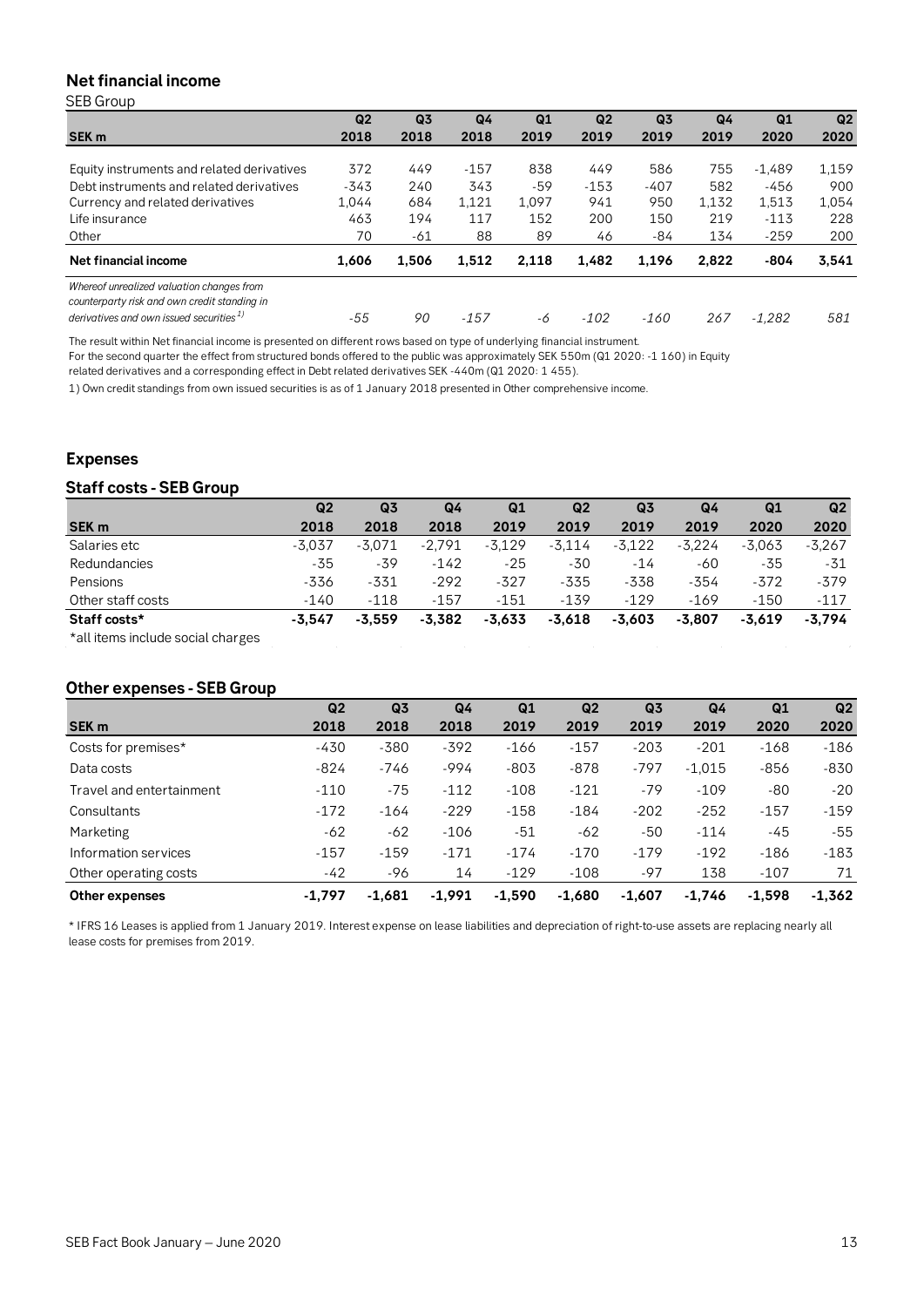## **Balance sheet structure & funding**

#### **Balance sheet structure**

| <b>Assets</b>                                        | 30 Jun             | 30 Sep             | 31 Dec             | 31 Mar             | 30 Jun             | 30 Sep             | 31 Dec             | 31 Mar             | 30 Jun             |
|------------------------------------------------------|--------------------|--------------------|--------------------|--------------------|--------------------|--------------------|--------------------|--------------------|--------------------|
| SEK <sub>m</sub>                                     | 2018               | 2018               | 2018               | 2019               | 2019               | 2019               | 2019               | 2020               | 2020               |
| Cash and balances with central banks                 | 302,064            | 263,494            | 209,115            | 281,159            | 157,967            | 257,099            | 146,691            | 329,384            | 319,387            |
| Lending                                              | 11,519             | 15,574             | 33,294             | 17,191             | 2,725              | 521                | 1,907              | 413                | 334                |
| Collateral margin                                    |                    |                    |                    |                    |                    |                    | 84                 | 56                 | 45                 |
| Reverse repos                                        | 1,571              | 1,907              | 0                  | 1,454              | 4,212              | 3,126              | 2,504              | 2,108              | 557                |
| Loans central banks                                  | 13,089             | 17,481             | 33,294             | 18,645             | 6,936              | 3,647              | 4,494              | 2,578              | 937                |
| Lending                                              | 39,161             | 34,353             | 37,631             | 40,894             | 55,373             | 37,009             | 39,113             | 46,293             | 32,194             |
| Collateral margin                                    | 15,034             | 28,747             | 5,197              | 15,967             | 8,764              | 10,019             | 6,532              | 7,361              | 10,489             |
| Reverse repos                                        | 5,055              | 10,150             | 1,458              | 5,801              | 9,419              | 5,561              | 1,350              | 5,176              | 5,613              |
| Loans credit institutions                            | 59,250             | 73,249             | 44,287             | 62,662             | 73,557             | 52,589             | 46,995             | 58,830             | 48,296             |
| General governments                                  | 25,387             | 23,878             | 18,746             | 17,803             | 18,163             | 16,570             | 13,923             | 18,417             | 15,463             |
| Financial corporations<br>Non-financial corporations | 79,882             | 76,359             | 67,947             | 74,091             | 77,134             | 79,293             | 82,578             | 89,175             | 75,449             |
| Households                                           | 811,593<br>591,319 | 808,366<br>592,229 | 806,311<br>597,768 | 827,217<br>603,639 | 862,055<br>614,245 | 882,118<br>622,390 | 879,752<br>631,601 | 914,283<br>637,163 | 882,370<br>640,633 |
| Collateral margin                                    | 50,187             | 47,506             | 56,118             | 56,829             | 65,366             | 57,822             | 45,602             | 86,247             | 52,442             |
| Reverse repos                                        | 96,091             | 116,131            | 97,936             | 149,167            | 182,046            | 200,775            | 184,150            | 202,114            | 236,701            |
| Loans to the public                                  | 1,654,460          | 1,664,468          | 1,644,825          | 1,728,745          | 1,819,010          | 1,858,967          | 1,837,605          | 1,947,400          | 1,903,059          |
| of which customer lending                            | 1,508,182          | 1,500,832          | 1,490,771          | 1,522,749          | 1,571,598          | 1,600,370          | 1,607,853          | 1,659,038          | 1,613,915          |
| Debt securities                                      | 234,176            | 216,908            | 156,128            | 240,566            | 279,639            | 259,661            | 238,578            | 317,935            | 363,143            |
| Equity instruments                                   | 59,487             | 57,617             | 50,434             | 64,231             | 75,480             | 74,113             | 78,482             | 62,028             | 59,259             |
| Derivatives                                          | 142,568            | 123,163            | 115,463            | 124,390            | 129,485            | 170,033            | 139,427            | 225,482            | 157,007            |
| Insurance assets                                     | 295,762            | 299,905            | 269,613            | 293,037            | 299,956            | 306,827            | 316,776            | 277,416            | 301,581            |
| Other financial assets                               | 731,994            | 697,592            | 591,639            | 722,224            | 784,559            | 810,634            | 773,263            | 882,861            | 880,991            |
| Assets held for sale                                 | 0                  |                    |                    |                    |                    |                    |                    | 0                  |                    |
| Tangible and intangible assets                       | 9,624              | 9,677              | 9,468              | 15,181             | 15,027             | 14,833             | 14,852             | 14,868             | 14,666             |
| Other assets                                         | 48,265             | 52,302             | 34,889             | 57,707             | 55,302             | 48,427             | 32,746             | 49,946             | 50,522             |
| <b>TOTAL ASSETS</b>                                  | 2,818,746          | 2,778,264          | 2,567,516          | 2,886,322          | 2,912,358          | 3,046,196          | 2,856,648          | 3,285,866          | 3,217,858          |
| Liabilities                                          | 30 Jun             | 30 Sep             | 31 Dec             | 31 Mar             | 30 Jun             | 30 Sep             | 31 Dec             | 31 Mar             | 30 Jun             |
| SEK <sub>m</sub>                                     | 2018               | 2018               | 2018               | 2019               | 2019               | 2019               | 2019               | 2020               | 2020               |
| Deposits                                             | 63,035             | 56,712             | 47,830             | 58,830             | 40,074             | 68,125             | 36,385             | 105,816            | 86,238             |
| Repos                                                | 0                  | 0                  | 0                  | 3,299              | 6,727              | 3,646              | 0                  | 4,029              | 3,010              |
| Deposits from central banks                          | 63,035             | 56,712             | 47,830             | 62,129             | 46,801             | 71,770             | 36,385             | 109,844            | 89,249             |
| Deposits                                             | 63,412             | 52,389             | 70,002             | 75,171             | 66,990             | 70,799             | 45,272             | 75,274             | 83,060             |
| Collateral margin                                    | 15,166             | 12,915             | 17,296             | 16,922             | 9,120              | 15,308             | 2,692              | 10,571             | 6,386              |
| Repos                                                | 3,129              | 2,069              | 192                | 2,639              | 2,388              | 16,073             | 3,580              | 7,460              | 1,596              |
| Registered bonds                                     | 778                | 720                | 399                | 277                | 118                | 118                | 113                | 119                | 114                |
| Deposits from credit institutions                    | 82,485             | 68,093             | 87,889             | 95,010             | 78,616             | 102,298            | 51,656             | 93,424             | 91,156             |
| General governments                                  | 39,527             | 27,158             | 26,712             | 35,457             | 31,901             | 39,594             | 22,140             | 17,077             | 32,223             |
| Financial corporations                               | 297,363            | 333,734            | 226,434            | 265,829            | 252,298            | 225,780            | 215,091            | 292,010            | 341,282            |
| Non-financial corporations                           | 438,230            | 446,769            | 461,219            | 483,181            | 482,581            | 503,244            | 507,727            | 567,056            | 587,821            |
| Households                                           | 318,179            | 317,988            | 323,100            | 328,271            | 342,253            | 344,496            | 346,455            | 361,946            | 375,912            |
| Collateral margin                                    | 52,605             | 53,059             | 49,424             | 49,636             | 53,203             | 54,785             | 57,418             | 69,510             | 63,751             |
| Repos                                                | 30,652             | 13,970             | 3,396              | 16,582             | 45,599             | 28,332             | 4,848              | 23,727             | 27,546             |
| Registered bonds                                     | 25,897             | 23,792             | 21,103             | 16,795             | 14,836             | 10,231             | 7,808              | 5,500              | 4,516              |
| Deposits and borrowings from the public              | 1,202,453          | 1,216,470          | 1,111,390          | 1,195,752          | 1,222,671          | 1,206,463          | 1,161,485          | 1,336,827          | 1,433,051          |
| of which customer deposits                           | 1,093,299          | 1,125,649          | 1,037,466          | 1,112,739          | 1,109,034          | 1,113,114          | 1,091,412          | 1,238,089          | 1,337,238          |
| Financial liabilities to policyholders               | 317,586            | 322,480            | 292,402            | 317,863            | 325,641            | 333,438            | 344,121            | 305,707            | 330,601            |
| CP/CD                                                | 201,674            | 167,406            | 142,697            | 242,435            | 288,319            | 341,251            | 289,023            | 314,397            | 243,482            |
| Covered bonds                                        | 321,063            | 331,084            | 334,244            | 356,282            | 336,028            | 358,097            | 364,901            | 377,194            | 340,992            |
| Senior bonds<br>Debt securities issued               | 222,633<br>745,371 | 216,014<br>714,503 | 203,729<br>680,670 | 191,870<br>790,587 | 194,041<br>818,388 | 194,822<br>894,170 | 204,249<br>858,173 | 210,798            | 194,490            |
| Debt securities                                      |                    |                    |                    |                    |                    |                    |                    | 902,390            | 778,964            |
| Equity instruments                                   | 24,618<br>17,064   | 34,869<br>18,696   | 9,646<br>13,498    | 53,421<br>13,937   | 40,039<br>17,384   | 40,644<br>16,588   | 9,991<br>17,352    | 15,528<br>17,674   | 23,731<br>12,494   |
| Derivatives                                          | 119,139            | 104,422            | 96,872             | 96,642             | 105,184            | 133,830            | 122,192            | 187,964            | 137,896            |
| Other financial liabilities                          | 4,398              | 4,417              | 3,613              | 3,567              | 3,866              | 3,725              | 2,449              | 1,978              | 2,256              |
| Financial liabilities at fair value                  | 165,218            | 162,405            | 123,629            | 167,567            | 166,472            | 194,788            | 151,984            | 223,144            | 176,377            |
| Liabilities held for sale                            |                    |                    |                    |                    |                    |                    |                    |                    |                    |
| Other liabilities                                    | 67,483             | 56,838             | 40,395             | 83,200             | 75,010             | 59,638             | 52,505             | 108,660            | 123,243            |
| <b>Subordinated liabilities</b>                      | 34,660             | 34,516             | 34,521             | 35,805             | 35,951             | 37,542             | 44,639             | 48,697             | 35,003             |
| <b>Total liabilities</b>                             | 2,678,290          | 2,632,016          | 2,418,727          | 2,747,912          | 2,769,551          | 2,900,109          | 2,700,947          | 3,128,693          | 3,057,643          |
| Total equity                                         | 140,456            | 146,248            | 148,789            | 138,410            | 142,807            | 146,088            | 155,700            | 157,174            | 160,214            |
| TOTAL LIABILITIES AND EQUITY                         | 2,818,746          | 2,778,264          | 2,567,516          | 2,886,322          | 2,912,358          | 3,046,196          | 2,856,648          | 3,285,866          | 3,217,858          |
|                                                      |                    |                    |                    |                    |                    |                    |                    |                    |                    |

*The definitions of the specified categories under Loans to credit institutions and Loans to the public above deviate slightly from the definitions of industries in the table on p. 25 Credit portfolio by industry and geography that is also more detailed.*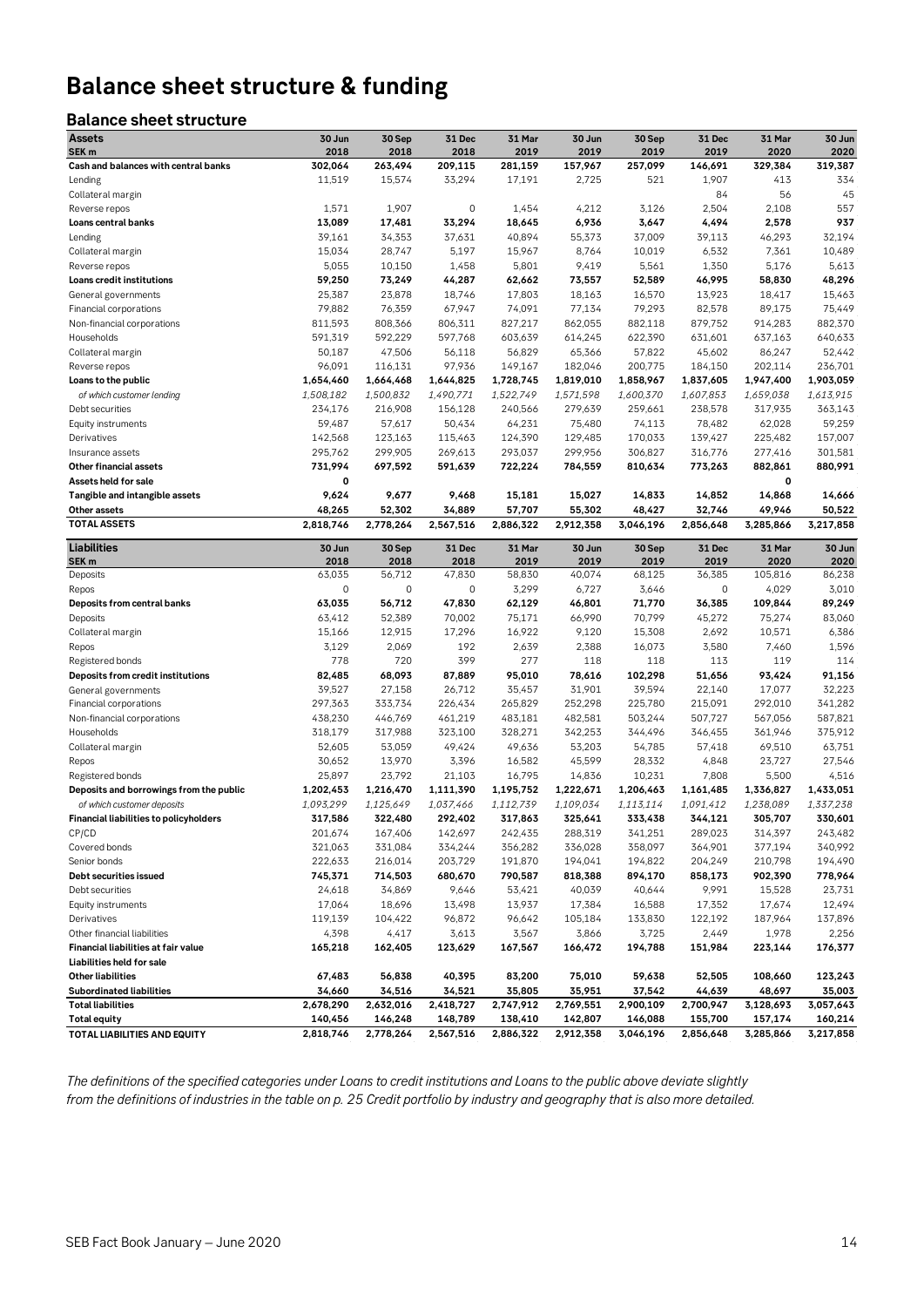#### **Total loans and deposits** SEK bn

|                                        | 30 Jun | 30 Sep | <b>31 Dec</b> | 31 Mar | 30 Jun | 30 Sep | <b>31 Dec</b> | <b>31 Mar</b> | 30 Jun |
|----------------------------------------|--------|--------|---------------|--------|--------|--------|---------------|---------------|--------|
|                                        | 2018   | 2018   | 2018          | 2019   | 2019   | 2019   | 2019          | 2020          | 2020   |
| Loans to the public                    | 1.654  | 1.664  | 1,645         | 1,729  | 1,819  | 1,858  | 1.838         | 1.947         | 1,903  |
| Repos                                  | 96     | 116    | 98            | 149    | 182    | 202    | 184           | 202           | 237    |
| Loans adjusted for repos               | 1.558  | 1.548  | 1.547         | 1,580  | 1,637  | 1.656  | 1.653         | 1.745         | 1,666  |
| Deposits and borrowing from the public | 1,202  | 1.216  | 1,111         | 1,196  | 1,223  | 1,230  | 1,161         | 1.337         | 1,433  |
| Repos                                  | 31     | 14     | 3             | 17     | 46     | 36     | 5             | 24            | 28     |
| Deposits adjusted for repos            | 1.172  | 1.203  | 1.108         | 1.179  | 1,177  | 1.194  | 1.157         | 1.313         | 1,406  |
| Loan to deposit ratio excl. repos      | 133%   | 129%   | 140%          | 134%   | 139%   | 139%   | 143%          | 133%          | 119%   |

#### **Loan to deposit ratio excl. repos**



2002 2003 2004 2005 2006 2007 2008 2009 2010 2011 2012 2013 2014 2015 2016 2017 2018 2019 2020

#### **A strong balance sheet structure,** 30 Jun 2020 **Deposits and wholesale funding structure** SEK 3,218bn **by product,** 30 Jun 2020, SEK 2,394bn\*





\* Excluding repos and public covered bonds issued by DSK Hyp AG (former SEB AG), which is in run-off.

#### **Intangible assets**

|                            | 30 Jun | 30 Sep | 31 Dec | 31 Mar | 30 Jun | 30 Sep | <b>31 Dec</b> | 31 Mar | 30 Jun |
|----------------------------|--------|--------|--------|--------|--------|--------|---------------|--------|--------|
| SEK <sub>m</sub>           | 2018   | 2018   | 2018   | 2019   | 2019   | 2019   | 2019          | 2020   | 2020   |
| Goodwill                   | 4,821  | 4,813  | 4,762  | 4,803  | 4,817  | 4,813  | 4.792         | 4,724  | 4,716  |
| Other intangibles          | 2,048  | 2,108  | 2,168  | 2,150  | 2,181  | 2,219  | 2,343         | 2,395  | 2,277  |
| Deferred acquisition costs | 1.294  | 1.263  | 1,227  | 1.196  | 1.149  | 1.110  | 1.051         | 1.043  | 969    |
| Intangible assets          | 8.163  | 8.184  | 8,157  | 8.149  | 8.147  | 8.142  | 8.186         | 8.163  | 7,962  |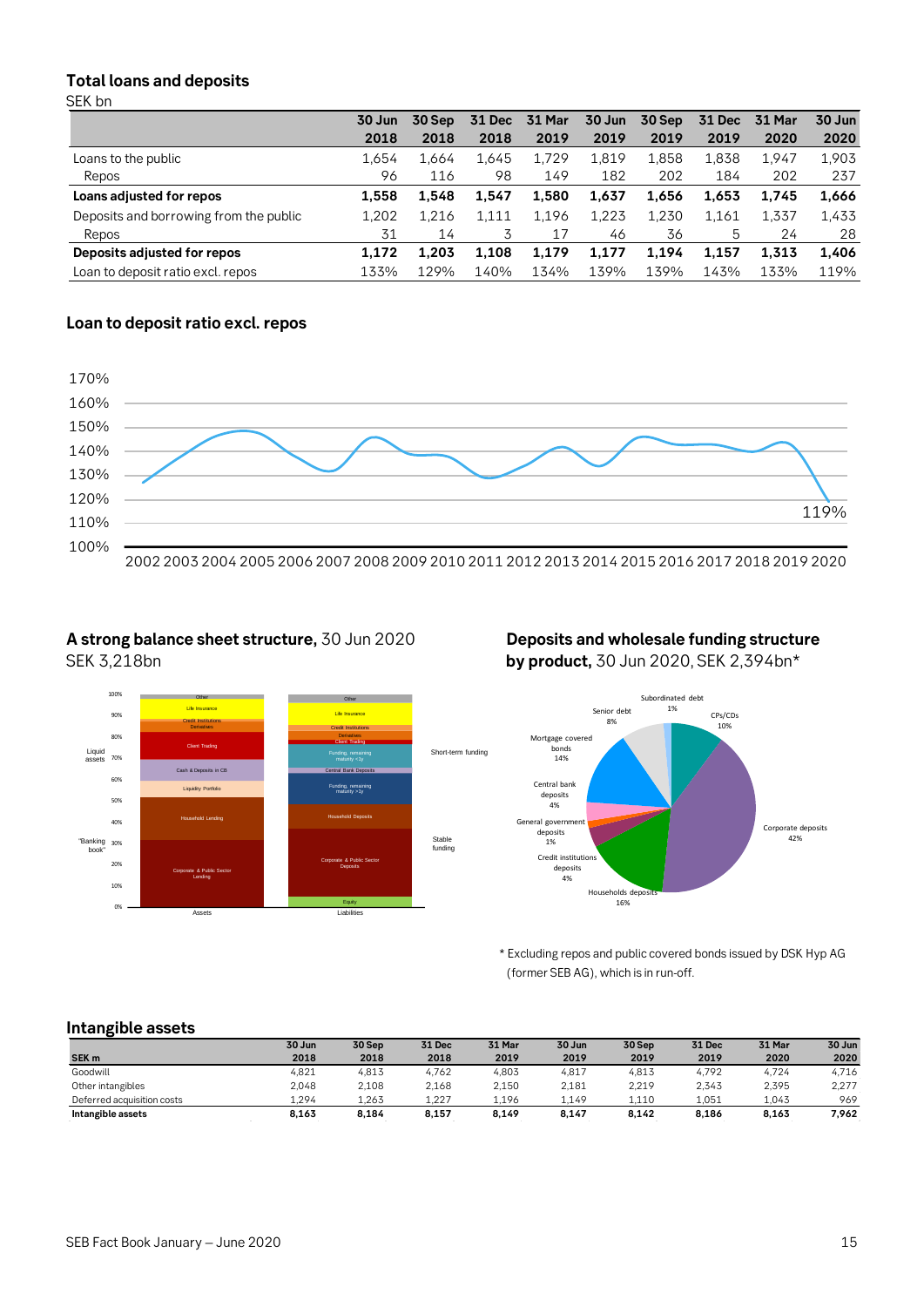### **Long-term funding maturity profile, 30 June 2020**





| Total                           | 124 | 119 | 119 | 107 | 74 | 42 | 1 Q | 610 |
|---------------------------------|-----|-----|-----|-----|----|----|-----|-----|
| Subordinated debt **            |     |     |     |     |    |    |     | 35  |
| Senior non-preferred            |     |     |     |     |    |    |     |     |
| Senior unsecured                | 70  | 41  | 47  | 4   | 13 |    |     | 177 |
| Mortgage covered bonds, non-SEK | 41  |     |     |     |    | 14 |     | 98  |
| Mortgage covered bonds, SEK     |     | 61  | 60  | 83  | 50 |    |     | 279 |
|                                 |     |     |     |     |    |    |     |     |

\* Excluding participation in Riksbankens lending facilities.

\* Excluding public covered bonds.

\*\* Tier 2 and Additional Tier 1 issues assumed to be called at first call date.

#### **By currency, SEK bn**



| Currency*          | $1v$ | $1-2v$ | $2 - 3y$ | $3-4v$ | $4-5v$ | $5-7v$ | $7-10y$ | >10v | Total |
|--------------------|------|--------|----------|--------|--------|--------|---------|------|-------|
| <b>SEK</b>         | 3    | 62     | 61       | 84     | 52     | 17     |         | 6    | 286   |
| $EUR**$            | 70   | 29     | 34       | 22     | 13     | 24     | 19      | 0    | 212   |
| USD <sup>**</sup>  | 43   | 28     | 17       | 0      | 9      |        |         |      | 97    |
| GBP                | Ô    |        |          |        |        |        |         |      | 13    |
| <b>CHF</b>         |      |        |          |        |        |        |         |      |       |
| <b>NOK</b>         | 0    | 0      |          |        |        |        |         |      | 0     |
| <b>HKD</b>         | 0    | 0      |          |        |        |        |         |      | 0     |
| <b>Grand Total</b> | 124  | 119    | 119      | 107    | 74     | 42     | 19      |      | 610   |

\* Excluding participation in Riksbankens lending facilities.

\* Excluding public covered bonds.

\*\* Tier 2 and Additional Tier 1 issues assumed to be called at first call date.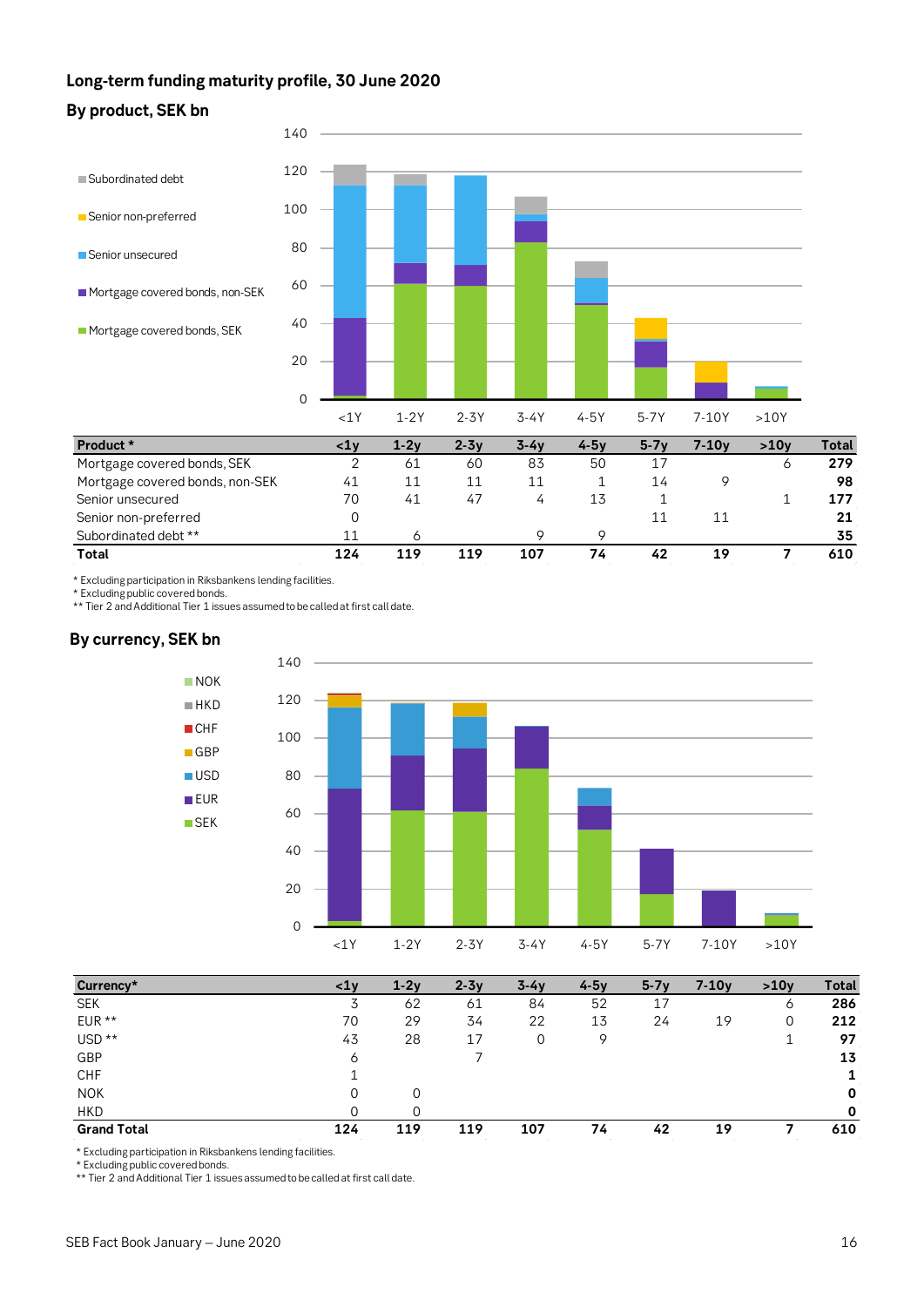### **Long-term funding raised, SEK bn**

| Instrument           | 2013 | 2014 | 2015 | 2016 | 2017 | 2018 | 2019 | Q1 2020 | Q2 2020 |
|----------------------|------|------|------|------|------|------|------|---------|---------|
| Covered bonds        | 75   | 60   | 55   | 62   | 55   | 67   | -81  | 53      | 6       |
| Senior unsecured     | 45   | 32   | 40   | 74   | 20   | 34   | 40   | 0       | 11      |
| Senior non-preferred |      |      |      |      |      |      | 11   | 11      |         |
| Subordinated debt    |      | 17   |      | я    | 5    |      | O    |         |         |
| Total                | 120  | 109  | 95   | 145  | 80   | 101  | 140  | 64      | 17      |

#### **Balance sheet maturity profile SEB Group**

#### **Remaining contractual maturities, 30 Jun 2020**

|                                                  | Payable on  |             |             |                |                |                |             |             |             |                      |           |
|--------------------------------------------------|-------------|-------------|-------------|----------------|----------------|----------------|-------------|-------------|-------------|----------------------|-----------|
| SEK <sub>m</sub>                                 | demand      | < 1m        | $1-3m$      | $3-6m$         | $6 - 12m$      | $1-2y$         | $2-5y$      | $5-10y$     |             | >10y Not distributed | Total     |
| Cash and balances with central banks             | 319,387     | 0           | $\mathbf 0$ | 0              | 0              | 0              | 0           | 0           | 0           | 0                    | 319,387   |
| Loans to central banks                           | 45          | 557         | 210         | 125            | $\mathbf 0$    | 0              | 0           | 0           | 0           | 0                    | 937       |
| of which repos and collateral margin             | 45          | 557         | $\mathbf 0$ | $\mathbf 0$    | $\Omega$       | $\overline{0}$ | $\mathbf 0$ | 0           | $\Omega$    | $\Omega$             | 602       |
| Loans to credit institutions                     | 11.286      | 20.221      | 4.334       | 3.242          | 3,066          | 1.744          | 3.935       | 467         | 0           | 0                    | 48,296    |
| of which repos and collateral margin             | 12          | 16.088      | $\mathbf 0$ | $\Omega$       | $\overline{2}$ | $\Omega$       | $\Omega$    | $\Omega$    | $\Omega$    | $\Omega$             | 16.102    |
| Loans to the public                              | 60.477      | 306,685     | 118,228     | 92.192         | 153,747        | 174,053        | 352,744     | 94.424      | 550,510     | 0                    | 1,903,059 |
| of which repos and collateral margin             | $\mathbf 0$ | 250.718     | 38,425      | $\mathbf 0$    | $\mathbf 0$    | $\overline{0}$ | $\mathbf 0$ | $\Omega$    | $\Omega$    | $\Omega$             | 289,144   |
| General governments                              | 396         | 5,899       | 403         | 824            | 464            | 2,881          | 4,793       | 2,976       | 2.471       | $\Omega$             | 21,108    |
| Households                                       | 8,522       | 4,430       | 6,353       | 11,886         | 19,086         | 18,408         | 28,487      | 21,242      | 522,220     | 0                    | 640,633   |
| Financial corporations                           | 4,188       | 198,475     | 46,076      | 16,441         | 5,321          | 7,145          | 15,856      | 2,964       | 335         | $\Omega$             | 296,802   |
| Non-financial corporations                       | 47,370      | 97,881      | 65,396      | 63,041         | 128,876        | 145,619        | 303,609     | 67,242      | 25,484      | $\Omega$             | 944,516   |
| Financial assets at fair value                   | 0           | 123,991     | 8,570       | 11,738         | 37,676         | 76,842         | 76,381      | 23,073      | 4,873       | 517,847              | 880,991   |
| Debt instruments                                 | $\mathbf 0$ | 123,991     | 8,570       | 11,738         | 37,676         | 76,842         | 76,381      | 23,073      | 4,873       | $\mathbf 0$          | 363,143   |
| Equity instruments                               | $\mathbf 0$ | $\mathbf 0$ | $\mathbf 0$ | $\mathbf 0$    | $\mathbf 0$    | 0              | $\mathbf 0$ | 0           | $\mathbf 0$ | 59.259               | 59,259    |
| Derivatives                                      | $\mathbf 0$ | $\mathbf 0$ | $\mathbf 0$ | $\Omega$       | $\Omega$       | $\Omega$       | $\mathbf 0$ | $\Omega$    | $\Omega$    | 157,007              | 157,007   |
| Insurance assets                                 | $\Omega$    | $\Omega$    | $\mathbf 0$ | $\Omega$       | $\Omega$       | $\overline{0}$ | $\mathbf 0$ | $\Omega$    | $\Omega$    | 301,581              | 301,581   |
| Other assets                                     | 0           | 30.614      | 104         | 305            | 43             | 22             | 43          | 13          | 252         | 33,793               | 65,188    |
| <b>Total assets</b>                              | 391,194     | 482,069     | 131,445     | 107,602        | 194,532        | 252,661        | 433,103     | 117,977     | 555,635     | 551,640              | 3,217,858 |
|                                                  | Payable on  |             |             |                |                |                |             |             |             |                      |           |
|                                                  | demand      | < 1m        | $1-3m$      | $3-6m$         | $6-12m$        | $1-2y$         | $2-5y$      | $5-10y$     | >10v        | Not distributed      | Total     |
| Deposits by central banks                        | 10,394      | 28,383      | 12,419      | 3,054          | 0              | 35,000         | $\mathbf 0$ | $\mathbf 0$ | $\Omega$    | 0                    | 89,249    |
| Deposits by credit institutions                  | 57,241      | 12,443      | 10,203      | 7,683          | 499            | 466            | 667         | 396         | 1,559       | 0                    | 91,156    |
| of which repos and collateral margin             | $\mathbf 0$ | 7,771       | 211         | $\mathbf 0$    | $\mathbf 0$    | 0              | $\mathbf 0$ | $\mathbf 0$ | 0           | 0                    | 7,982     |
| Deposits and borrowings from the public          | 1,266,106   | 130,442     | 16,321      | 5,784          | 3,042          | 3,439          | 5,687       | 731         | 1,500       | 0                    | 1,433,051 |
| of which repos, collateral margin and reg. bonds | $\mathbf 0$ | 90,370      | 1,038       | 256            | 314            | 1,200          | 2,123       | 511         | $\mathbf 0$ | 0                    | 95,813    |
| General governments                              | 15,513      | 13,879      | 1,227       | $\overline{c}$ | $\,1\,$        | 9              | 44          | 128         | 1,421       | 0                    | 32,224    |
| Households                                       | 347,402     | 13,556      | 7.390       | 4,196          | 2.216          | 529            | 457         | 88          | 78          | 0                    | 375,912   |
| Financial corporations                           | 336,374     | 47,274      | 2,292       | 544            | 461            | 1,616          | 2,701       | 511         | $\Omega$    | 0                    | 391,773   |
| Non-financial corporations                       | 566,818     | 55,734      | 5.412       | 1.042          | 365            | 1.285          | 2.484       | 4           | $\Omega$    | $\Omega$             | 633,142   |
| Liabilities to policyholders                     | 0           | 190         | 309         | 498            | 961            | 1,497          | 4,390       | 7,432       | 12,101      | 303,222              | 330,601   |
| <b>Debt securities</b>                           | 0           | 60,658      | 73,478      | 135,419        | 82,784         | 111,574        | 248,327     | 59,357      | 7,365       | 0                    | 778,964   |
| CP/CD                                            | 0           | 59,834      | 66,565      | 104,979        | 9,560          | 702            | 1,842       | $\mathbf 0$ | $\Omega$    | 0                    | 243,482   |
| Covered bonds                                    | $\mathbf 0$ | $\mathbf 0$ | 103         | 12,386         | 30,427         | 71,783         | 180,956     | 38,969      | 6,369       | 0                    | 340,992   |
| Senior bonds                                     | $\mathbf 0$ | 825         | 6,811       | 18,054         | 42,797         | 39,090         | 65,529      | 20,388      | 997         | 0                    | 194,490   |
| Financial liabilities at fair value              | 0           | 140         | 284         | 4,506          | 1,686          | 2,520          | 7,384       | 6,918       | 2,549       | 150,390              | 176,377   |
| Debt instruments                                 | $\Omega$    | $\mathbf 0$ | 263         | 3,709          | 388            | 2,520          | 7,384       | 6,918       | 2,549       | 0                    | 23,731    |
| Equity instruments                               | $\Omega$    | $\Omega$    | $\mathbf 0$ | $\mathbf 0$    | $\mathbf 0$    | 0              | $\mathbf 0$ | 0           | $\Omega$    | 12.494               | 12,494    |
| Derivatives                                      | $\Omega$    | $\Omega$    | $\mathbf 0$ | $\Omega$       | $\Omega$       | $\Omega$       | $\mathbf 0$ | 0           | $\Omega$    | 137,896              | 137,896   |
| Other financial liabilities                      | $\Omega$    | 140         | 21          | 797            | 1.298          | 0              | $\mathbf 0$ | $\Omega$    | $\Omega$    | 0                    | 2,256     |
| Other liabilities                                | 0           | 86.600      | 661         | 80             | 657            | 486            | 1,858       | 1,020       | 4,022       | 27,860               | 123,243   |
| <b>Subordinated liabilities</b>                  | 0           | 0           | 0           | 181            | 24             | 0              | $\mathbf 0$ | 20,058      | 14,739      | 0                    | 35,003    |
| Equity                                           | 0           | $\mathbf 0$ | $\mathbf 0$ | 0              | 0              | 0              | $\mathbf 0$ | 0           | 0           | 160,214              | 160,214   |
| <b>Total Liabilities and Equity</b>              | 1.333.740   | 318.857     | 113.674     | 157.205        | 89.653         | 154.981        | 268.314     | 95.912      | 43.834      | 641.686              | 3,217,858 |

Maturities above are based on remaining contractual maturities.

Other assets include assets held for sale, tangible and intangible assets and other assets.

Other liabilities include liabilities held for sale and other liabilities.

Payable on demand includes items available O/N.

Not distributed includes items with no contractual maturity and other undistributed items.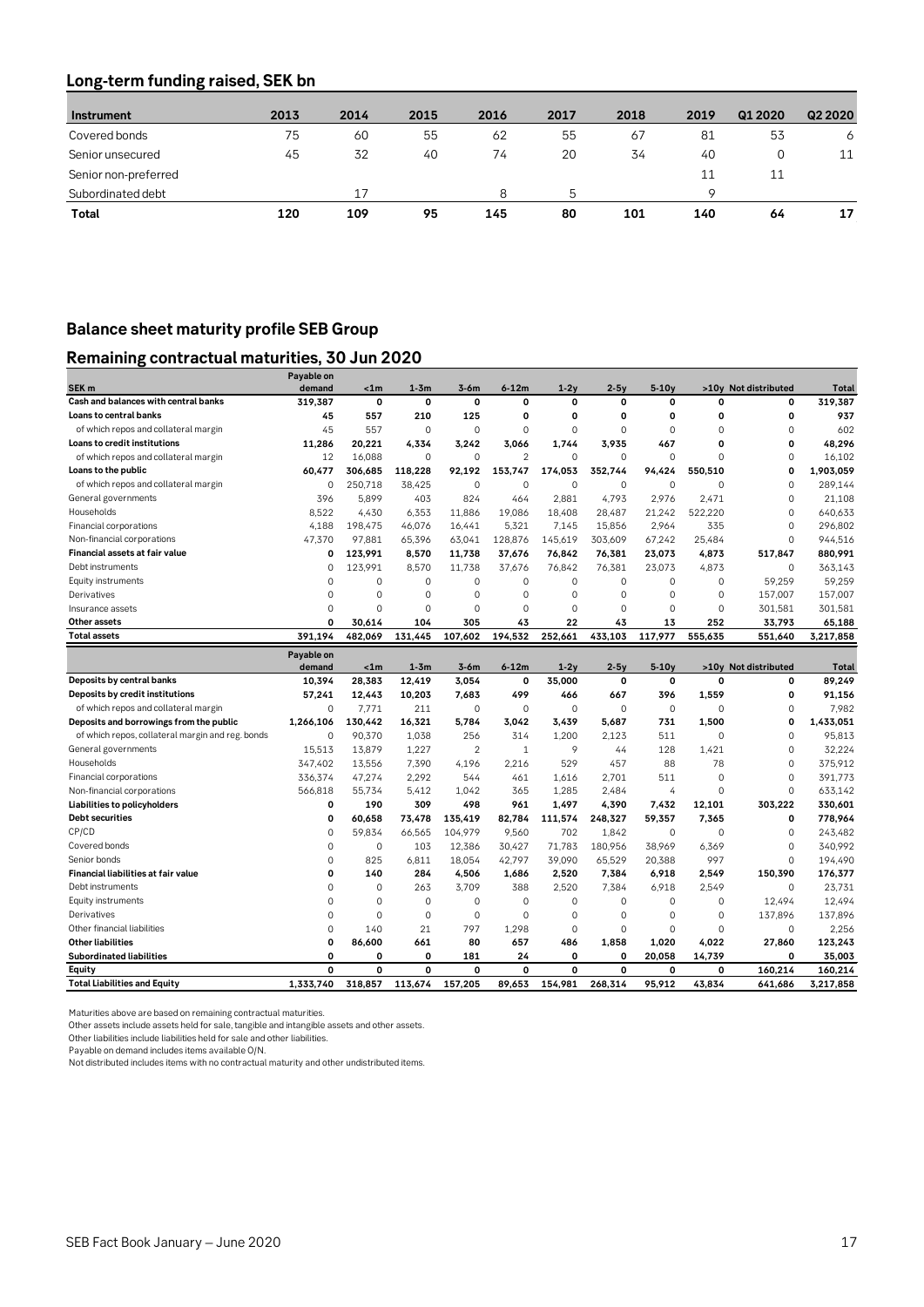#### **Remaining contractual maturities, by currency**

|                                                            | Payable on demand           | < 1m                  | $1-3m$              | $3-6m$             | $6-12m$               | $1-2y$                | $2-5y$                 | $5-10y$               |                | >10y Not distributed             | <b>Total</b>      |
|------------------------------------------------------------|-----------------------------|-----------------------|---------------------|--------------------|-----------------------|-----------------------|------------------------|-----------------------|----------------|----------------------------------|-------------------|
| Cash and balances with central banks                       | 153.942                     | $\mathbf 0$           | $\mathbf 0$         | $\mathbf 0$        | $\mathbf 0$           | $\Omega$              | $\Omega$               | $\Omega$              | $\Omega$       | $\Omega$                         | 153,942           |
| Other Lending to Central Banks                             | $\mathbf 0$                 | $\mathsf{O}\xspace$   | 209                 | $\mathbf 0$        | $\mathbf 0$           | $\mathbf 0$           | $\mathbf 0$            | $\mathsf{O}\xspace$   | 0              | 0                                | 209               |
| Loans to credit institutions                               | 1.547                       | 1.775                 | 734                 | 1,335              | 1,761                 | 555                   | 1.899                  | 165                   | $\Omega$       | $\Omega$                         | 9.773             |
| Loans to the public                                        | 18,155                      | 43,266                | 17,369              | 23,511             | 26,988                | 53,486                | 126,999                | 47,246                | 43,618         | 0                                | 400,637           |
| Financial assets at fair value                             | $\mathbf 0$                 | 636                   | 565                 | 1,200              | 7,585                 | 3,631                 | 9.849                  | 9,771                 | 80             | 76,416                           | 109,733           |
| Other assets                                               | $\mathbf 0$                 | 2,024                 | 82                  | 261                | 33                    | 16                    | 25                     | $\overline{2}$        | 237            | 25,607                           | 28,286            |
| <b>Total assets</b>                                        | 173,645                     | 47,701                | 18,959              | 26,307             | 36,366                | 57,688                | 138,772                | 57,184                | 43,935         | 102,023                          | 702,580           |
|                                                            | Payable on demand           | < 1m                  | $1-3m$              | $3-6m$             | $6-12m$               | $1-2y$                | $2-5v$                 | $5-10y$               |                | >10y Not distributed             | <b>Total</b>      |
| Deposits by credit institutions                            | 18,178                      | 2,356                 | 9,214               | 3,875              | 196                   | 318                   | 552                    | 396                   | 956            | $\Omega$                         | 36,041            |
| Deposits and borrowings from the public                    | 282,115                     | 37,057                | 3,730               | 1,880              | 2,225                 | 1,732                 | 2,380                  | 647                   | 34             | 0                                | 331,799           |
| Debt securities                                            | $\mathbf 0$                 | 1,046                 | 16,365              | 15,281             | 40,492                | 27,361                | 57,325                 | 43,386                | 392            | $\Omega$                         | 201,649           |
| Financial liabilities at fair value                        | $\mathbf 0$                 | 0                     | $\mathsf{O}\xspace$ | $\mathbf 0$        | $\mathbf 0$           | $\mathbf 0$           | 487                    | 69                    | $\mathbf 0$    | 29,094                           | 29,651            |
| Other liabilities                                          | $\Omega$                    | 2,113                 | 74                  | 161                | 180                   | 223                   | 721                    | 20,146                | 1,148          | 64,379                           | 89,143            |
| <b>Total liabilities</b>                                   | 300,292                     | 42,572                | 29.383              | 21,196             | 43,093                | 29,634                | 61,465                 | 64,643                | 2,531          | 93,473                           | 688,282           |
| SEB Group 30 June 2020 USD                                 |                             |                       |                     |                    |                       |                       |                        |                       |                |                                  |                   |
|                                                            | Payable on demand           | < 1m                  | $1-3m$              | $3-6m$             | $6-12m$               | $1-2v$                | $2-5v$                 | $5-10y$               |                | >10y Not distributed             | <b>Total</b>      |
| Cash and balances with central banks                       | 133,527                     | $\mathbf 0$           | 0                   | $\overline{0}$     | $\mathbf 0$           | $\mathbf 0$           | $\mathbf 0$            | $\mathbf 0$           | $\overline{0}$ | $\Omega$                         | 133,527           |
| Other Lending to Central Banks                             | 0                           | $\mathsf 0$           | $\mathsf{O}\xspace$ | $\mathbf 0$        | $\mathbf 0$           | $\mathbf 0$           | $\mathbf 0$            | $\mathbf 0$           | $\overline{0}$ | 0                                | 0                 |
| Loans to credit institutions                               | 2,584                       | 9,185                 | 3,030               | 1,817              | 1,059                 | 463                   | $\overline{2}$         | $\mathbf 0$           | $\overline{O}$ | 0                                | 18,140            |
| Loans to the public                                        | 4,580                       | 34,945                | 21,378              | 6,516              | 7,080                 | 14,453                | 52,233                 | 12,963                | 1,954          | 0                                | 156,102           |
| Financial assets at fair value                             | $\mathbf 0$                 | 73                    | 1,864               | 1,950              | 8,293                 | 16.119                | 21.990                 | $\mathbf 0$           | $\mathbf 0$    | 34,688                           | 84,976            |
|                                                            |                             |                       |                     |                    |                       |                       |                        |                       |                |                                  |                   |
| Other assets                                               | $\mathbf 0$                 | 341                   | 0                   | $\Omega$           | $\mathbf 0$           | 0                     | $\mathbf 0$            | $\mathbf 0$           | 0              | 1,189                            |                   |
| <b>Total assets</b>                                        | 140.691                     | 44,543                | 26,272              | 10,283             | 16,431                | 31.035                | 74,226                 | 12,963                | 1,955          | 35.877                           | 1,529<br>394,275  |
|                                                            |                             |                       |                     | $3-6m$             |                       | $1-2v$                | $2-5y$                 | $5-10y$               |                |                                  | <b>Total</b>      |
| Deposits by credit institutions                            | Payable on demand<br>21,194 | < 1m<br>19,494        | $1-3m$<br>5,856     | 5,507              | $6-12m$<br>91         | $\mathbf 0$           | $\mathbf 0$            | $\mathbf 0$           | $\overline{O}$ | >10y Not distributed<br>$\Omega$ | 52,142            |
| Deposits and borrowings from the public                    | 214,126                     | 34,531                | 1,076               | 223                | 396                   | 246                   | 62                     | $\mathbf{1}$          | $\mathbf 0$    | 0                                | 250,662           |
| Debt securities                                            | $\mathbf 0$                 | 55,096                | 56,295              | 114,521            |                       |                       | 18.968                 | $\mathbf 0$           | 604            | $\Omega$                         | 304,712           |
| Financial liabilities at fair value                        | 0                           | 133                   | $\mathsf{O}\xspace$ | 668                | 36,873<br>$\mathbf 0$ | 22,355<br>$\mathbf 0$ | $\mathbf 0$            | $\mathbf 0$           | $\mathbf 0$    | 21,381                           | 22,182            |
| Other liabilities                                          | 0                           | 858                   | 8                   | 102                | 32                    | 27                    | 247                    | 17                    | 15,161         | 2,361                            | 18,813            |
| <b>Total liabilities</b>                                   | 235,321                     | 110,113               | 63,235              | 121,020            | 37,391                | 22,629                | 19,277                 | 17                    | 15,765         | 23,742                           | 648,511           |
|                                                            |                             |                       |                     |                    |                       |                       |                        |                       |                |                                  |                   |
| SEB Group 30 June 2020 SEK                                 |                             |                       |                     |                    |                       |                       |                        |                       |                |                                  |                   |
| Cash and balances with central banks                       | Payable on demand           | < 1m                  | $1-3m$              | $3-6m$             | $6-12m$               | $1-2y$                | $2-5y$                 | $5-10y$               | >10v           | Not distributed                  | <b>Total</b>      |
|                                                            | 26,090                      | $\mathbf 0$           | $\mathbf 0$         | $\mathbf 0$        | $\mathbf 0$           | $\mathbf 0$           | $\mathbf 0$            | $\mathbf 0$           | $\overline{0}$ | 0                                | 26,090            |
| Other Lending to Central Banks                             | $\mathbf 0$                 | $\mathbf 0$           | $\overline{0}$      | $\mathbf 0$        | $\mathbf 0$           | $\mathbf 0$           | $\mathbf 0$            | $\mathbf 0$           | $\overline{0}$ | $\Omega$                         | 0                 |
| Loans to credit institutions                               | 1,249                       | 2,511                 | 410                 | 33                 | 75                    | 208                   | 950                    | $\mathbf{0}$          | $\Omega$       | $\mathbf 0$                      | 5,437             |
| Loans to the public                                        | 26,813                      | 123,941               | 62,466              | 50,451             | 106,882               | 86,695                | 135,516                | 27,841                | 500,852        | 0                                | 1,121,457         |
| Financial assets at fair value                             | $\mathbf 0$                 | 114,609               | 570                 | 3,649              | 10,642                | 44,859                | 33,926                 | 5,695                 | 683            | 374,462                          | 589,095           |
| Other assets<br><b>Total assets</b>                        | $\mathbf 0$<br>54,152       | 8,334<br>249,396      | 16<br>63,462        | 40<br>54,173       | 3<br>117,602          | 0<br>131,762          | $\mathbf 0$<br>170,392 | $\mathbf 0$<br>33.536 | 15<br>501.549  | 4,079<br>378,541                 | 12,488            |
|                                                            |                             |                       |                     |                    |                       |                       |                        |                       |                |                                  | 1,754,566         |
|                                                            | Payable on demand           | < 1m                  | $1-3m$              | $3-6m$<br>$\Omega$ | $6-12m$               | $1-2y$                | $2-5y$                 | $5-10y$<br>$\Omega$   |                | >10y Not distributed<br>$\Omega$ | <b>Total</b>      |
| Deposits by credit institutions                            | 6,185                       | 4,903                 | 1,083               |                    | $\mathbf 0$           | 35,000                | $\mathbf 0$            |                       | 603            |                                  | 47,773            |
| Deposits and borrowings from the public<br>Debt securities | 638,212                     | 42,814                | 8,522               | 3,610              | 304                   | 1,181                 | 3,179                  | 4                     | 1,400          | 0<br>$\Omega$                    | 699,226           |
|                                                            | $\mathbf 0$                 | 447                   | 153                 | 1,813              | 465                   | 61,407                | 165,077                | 15,971                | 6,369          |                                  | 251,701           |
| Financial liabilities at fair value<br>Other liabilities   | $\mathbf 0$<br>$\Omega$     | $\mathbf 0$<br>59.983 | 284<br>882          | 3,834<br>494       | 1,295<br>1.412        | 1,917<br>1,660        | 5,531<br>5.174         | 6,328<br>7,664        | 513<br>14,554  | 77,540<br>419.026                | 97,242<br>510,848 |

Notes:

Other assets include assets held for sale, tangible and intangible assets and other assets.

Other liabilities include liabilities to policyholders, liabilities held for sale, subordinated debt, equity and other liabilities.

#### **SEB's liquid assets, 30 Jun 2020, SEK m**

|                                                                                                    | 30 Jun 2019  |              | 30 Sep 2019 31 Dec 2019 | 31 Mar 2020 30 Jun 2020 |              |            |            |            |          |
|----------------------------------------------------------------------------------------------------|--------------|--------------|-------------------------|-------------------------|--------------|------------|------------|------------|----------|
| Liquid assets*, Group                                                                              | <b>TOTAL</b> | <b>TOTAL</b> | <b>TOTAL</b>            | <b>TOTAL</b>            | <b>TOTAL</b> | <b>SEK</b> | <b>EUR</b> | <b>USD</b> | Other    |
| Cash and balances with central banks                                                               | 154,397      | 251,432      | 140,063                 | 323,393                 | 313,269      | 36,593     | 139.866    | 132,313    | 4.498    |
| Securities issued or guaranteed by sovereigns, central banks, MDBs and international organisations | 134,630      | 133.041      | 166,128                 | 156,277                 | 233,844      | 127,518    | 17.807     | 43,831     | 44,688   |
| Securities issued by municipalites and PSEs                                                        | 23,044       | 22,499       | 17,074                  | 25,263                  | 24,765       | 3,293      | 4,555      | 6,048      | 10,870   |
| Extremely high quality covered bonds                                                               | 127,689      | 133,372      | 119.244                 | 120,666                 | 100,625      | 58,961     | 1,179      | 291        | 40,194   |
| Other assets                                                                                       | 0            | $\Omega$     | 0                       | 0                       | $\Omega$     |            | $\Omega$   | 0          | $\Omega$ |
| Level 1 assets                                                                                     | 439,760      | 540,344      | 442,510                 | 625,600                 | 672,504      | 226,365    | 163,407    | 182,482    | 100,249  |
| Securities issued or guaranteed by sovereigns, central banks, municipalities and PSEs              | 185          | 197          | 187                     | 927                     | 1.386        | 0          | $\Omega$   | 975        | 411      |
| High quality covered bonds                                                                         | 23,522       | 25.866       | 27,399                  | 31,023                  | 37.521       | 21.434     | $\Omega$   | 2,195      | 13,893   |
| Corporate debt securities (lowest rating AA-)                                                      |              | 142          | 11                      | 326                     |              |            |            | 0          |          |
| Other assets                                                                                       | $\Omega$     | $\Omega$     | O                       | $\Omega$                | $\Omega$     |            | $\Omega$   | 0          | $\Omega$ |
| Level 2A assets                                                                                    | 23.709       | 26,205       | 27,597                  | 32.277                  | 38.912       | 21.434     | 5          | 3,170      | 14,304   |
| Asset-backed securities                                                                            | 0            | $\Omega$     | $\Omega$                | $\Omega$                | 4,858        |            | 4,858      | $\Omega$   | 0        |
| High quality covered bonds                                                                         | 415          | 27           | 0                       | $\Omega$                |              |            |            | U          |          |
| Corporate debt securities (rated A+ to BBB-)                                                       | 481          | 381          | 299                     | 2,375                   | 987          |            | 987        | 0          |          |
| Shares (major stock index)                                                                         | 0            | $\Omega$     | 0                       | 0                       | $\Omega$     |            | $\Omega$   | 0          |          |
| Other assets                                                                                       | $\Omega$     | $\Omega$     | 0                       | $\Omega$                | $\Omega$     |            | $\Omega$   | 0          | 0        |
| Level 2B assets                                                                                    | 896          | 409          | 299                     | 2.375                   | 5.846        | 0          | 5,846      | $\theta$   | 0        |
| Level 2 assets                                                                                     | 24,605       | 26,614       | 27,896                  | 34,652                  | 44,757       | 21,434     | 5,850      | 3,170      | 14,304   |
| <b>TOTAL LIQUID ASSETS</b>                                                                         | 464,366      | 566,958      | 470.406                 | 660,251                 | 717,261      | 247,799    | 169,257    | 185,652    | 114,553  |

\* The Liquid assets is presented in accordance with the template defined by the Swedish Bankers' Association. All definitions are in accordance with Liquidity Coverage Ratio in CRR.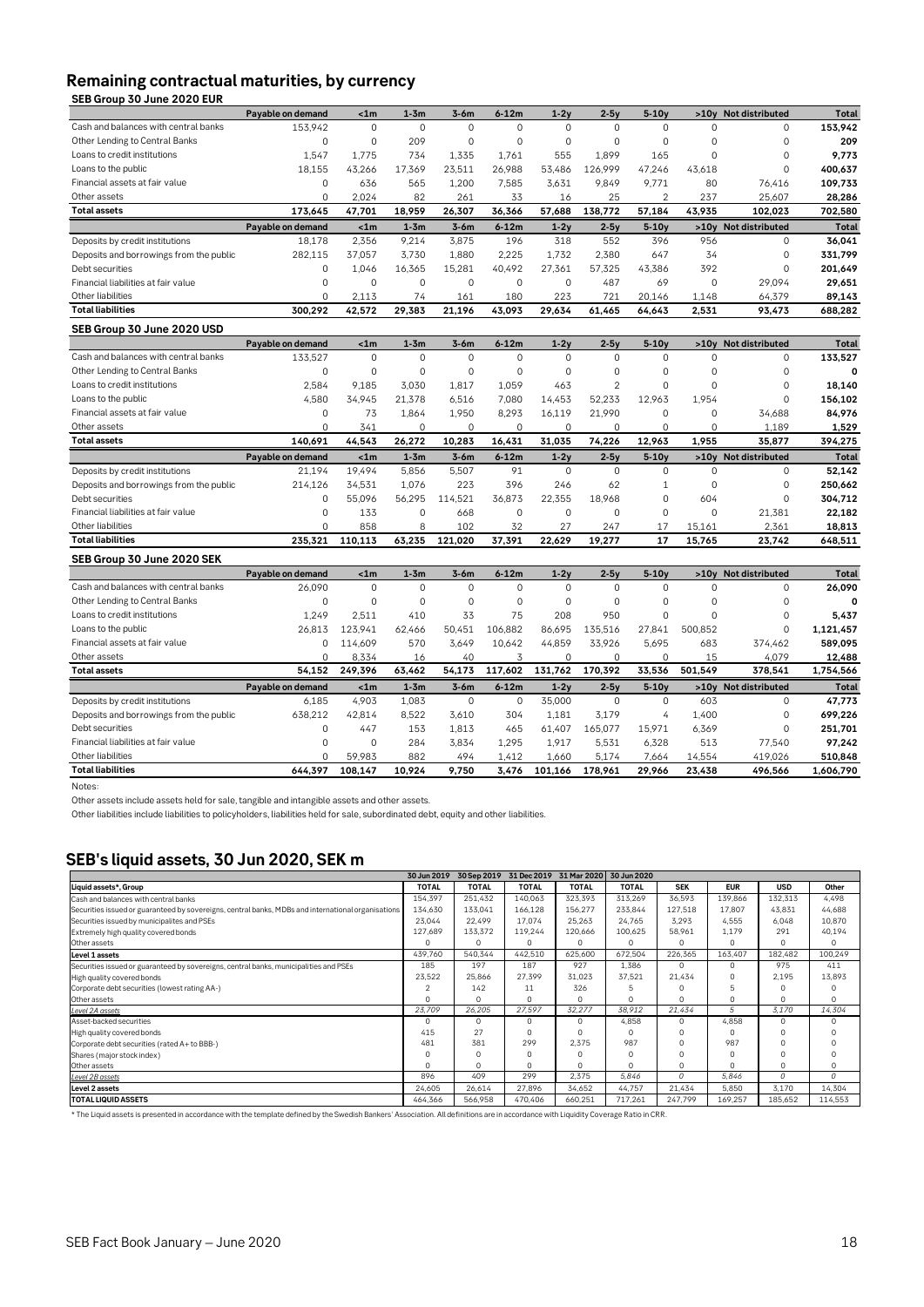### **Components Liquidity Coverage Ratio, 30 Jun 2020, SEK bn**

|                                         | Total |
|-----------------------------------------|-------|
| Liquid assets level 1                   | 665   |
| Liquid assets level 2                   | 37    |
| <b>Liquid assets</b>                    | 703   |
| Retail deposits                         | 34    |
| Unsecured wholesale funding             | 469   |
| Secured wholesale funding               | 70    |
| Other outflows                          | 124   |
| <b>Total liquidity outflows</b>         | 697   |
| Secured lending                         | 90    |
| Inflows from fully performing exposures | 69    |
| Other inflows                           | 28    |
| <b>Total liquidity inflows</b>          | 187   |
| <b>Net liquidity outflow</b>            | 510   |
| <b>Liquidity Coverage Ratio</b>         | 138%  |

#### **Asset encumbrance for the SEB consolidated situation, 30 Jun 2020, SEK m**

|                                        | Total<br>Encumbrance |                            |         | Of which: Encumbered Assets |          |              |                     |                            |         | Of which: Encumbered Collateral |                 |       |                     |
|----------------------------------------|----------------------|----------------------------|---------|-----------------------------|----------|--------------|---------------------|----------------------------|---------|---------------------------------|-----------------|-------|---------------------|
| <b>Carrying amount of selected</b>     |                      | Bonds issued<br>by General |         |                             |          |              |                     | Bonds issued<br>by General |         |                                 |                 |       |                     |
| financial liabilities                  |                      | Governments<br>and Central | Covered | Other debt                  |          | Loans and    | Total<br>encumbered | Governments<br>and Central | Covered | Other debt                      |                 |       | Total<br>encumbered |
|                                        |                      | Banks                      | bonds   | securities                  | Equities | other assets | assets              | Banks                      | bonds   | securities                      | <b>Equities</b> | Other | collateral          |
| Derivatives                            | 86,455               |                            | 540     |                             | 209      | 53.003       | 53,754              | 17.356                     | 14.164  | 835                             | 346             |       | 32,700              |
| Repos                                  | 32,152               | 5.674                      | 320     | 0                           |          |              | 5,994               | 16.848                     | 6.061   | 3,249                           |                 |       | 26,158              |
| Collateralised deposits                | 69.964               | 17.305                     | 1,134   |                             | 2,072    | 38.320       | 58,830              | 632                        | 1,857   | 103                             | 8,542           |       | 11,134              |
| Securities financing                   | 24,197               | 290                        | 16,123  |                             | 7,782    |              | 24,197              |                            |         |                                 |                 |       |                     |
| Covered bonds                          | 347,962              |                            |         |                             |          | 347.962      | 347,962             |                            |         |                                 |                 |       |                     |
| Collateral management                  | 103,717              |                            |         |                             |          |              |                     | 22,102                     | 31,928  | 1,859                           | 47,827          |       | 103,717             |
| Other                                  | 1,345                | 852                        |         |                             |          | 493          | 1,345               |                            |         |                                 |                 |       |                     |
| Total                                  | 665.791              | 24,122                     | 18.116  |                             | 10.064   | 439.779      | 492.082             | 56.938                     | 54.010  | 6,046                           | 56,715          |       | 173,709             |
| Non-encumbered assets and collateral   |                      | 161,982                    | 139.823 | 8,386                       | 32,365   | 2.054.128    | 2,396,685           | 62,382                     | 87.228  | 39,479                          | 18,695          | 2,213 | 209,997             |
| Total encumbrance and flon-encumbrance |                      | 186,105                    | 157,939 | 8,387                       | 42,429   | 2,493,907    | 2,888,767           | 119,320                    | 141,239 | 45,524                          | 75,411          | 2,213 | 383,707             |

| Encumbered asset ratio      | 17.0% |
|-----------------------------|-------|
| Encumbered collateral ratio | 45.3% |
| Total encumbrance ratio     | 20.3% |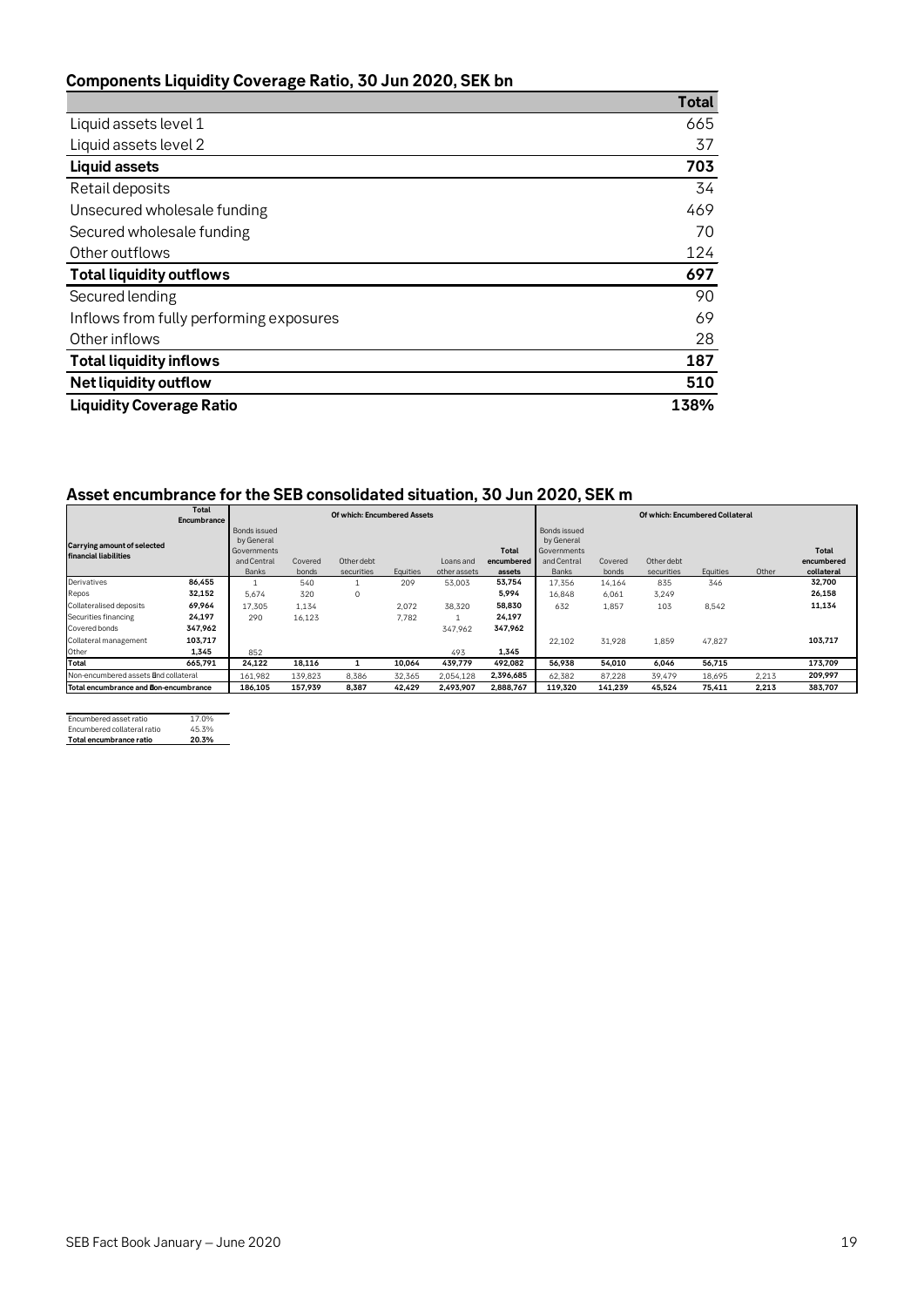#### **SEB AB Mortgage cover pool and covered bonds characteristics**

#### 30 Jun 2020

| <b>SEB AB Mortgage Covered Bonds</b>         |            |                                         |                                           |                 |
|----------------------------------------------|------------|-----------------------------------------|-------------------------------------------|-----------------|
| Loans originated by                          |            | Skandinaviska Enskilda Banken AB (publ) |                                           |                 |
| Pool type                                    | Dynamic    |                                         |                                           |                 |
| Cover pool                                   |            | 30 Jun 2020                             | 31 dec 2019                               | 31 Dec 2018     |
| Total residential mortgage assets (SEK m)    |            | 632,697                                 | 612,975                                   | 500,720         |
| Weighted average LTV (property level)        |            | 52%                                     | 51%                                       | 53%             |
| Number of loans (thousand)                   |            | 743                                     | 737                                       | 713             |
| Number of borrowers (thousand)               |            | 429                                     | 428                                       | 418             |
| Weighted average loan balance (SEK thousand) |            | 852                                     | 831                                       | 702             |
| Substitute assets (SEK thousand)             |            | 0                                       | 0                                         | 0               |
| Loans past due 60 days (basis points)        |            | 4                                       | 5                                         | 1               |
| Net Expected Credit Losses (basis points)    |            | $\Omega$                                | $\Omega$                                  | $\Omega$        |
| <b>Covered bonds</b>                         |            | 30 Jun 2020                             | 31 dec 2019                               | 31 Dec 2018     |
| Total outstanding covered bonds (SEK m)      |            | 361,615                                 | 354,614                                   | 323,699         |
| Rating of the covered bond programme         |            | Aaa Moody's                             | Aaa Moody's                               | Aaa Moody's     |
| FX distribution                              | <b>SEK</b> | 74%                                     | 71%                                       | 73%             |
|                                              | non-SEK    | 26%                                     | 29%                                       | 27%             |
| <b>Over collateralisation</b>                |            | 30 Jun 2020                             | 31 dec 2019                               | 31 Dec 2018     |
| Over collateralisation level                 |            | 75%                                     | 73%                                       | 55%             |
|                                              |            | 30 Jun 2020                             |                                           |                 |
| LTV distribution*                            |            |                                         | Loans (100% Swedish residential mortgage) |                 |
|                                              |            |                                         |                                           |                 |
| $0 - 10%$                                    | 23%        |                                         |                                           |                 |
| 10-20%                                       | 21%        |                                         |                                           |                 |
| 20-30%                                       | 18%        | Residential                             |                                           | Single          |
| 30-40%<br>15%                                |            | apt bldgs,<br>$\sim$ $\sim$ $\sim$      |                                           | , family<br>52% |





**Tenant** owned

, 26%

Floating (3m), 55%

Stockholm region, 41%

Gothenburg region,<br>15%

#### **Interest payment frequency CONSIDER ALCORDING THE CONSIDERED ATT Geographical distribution**

5.1%

No prior ranks

<25% of property value >25<75% of property…

0.4%



\* Distribution in different LTV buckets based on exact order of priority for the individual mortgage deeds according to the Association of Swedish Covered Bond issuers.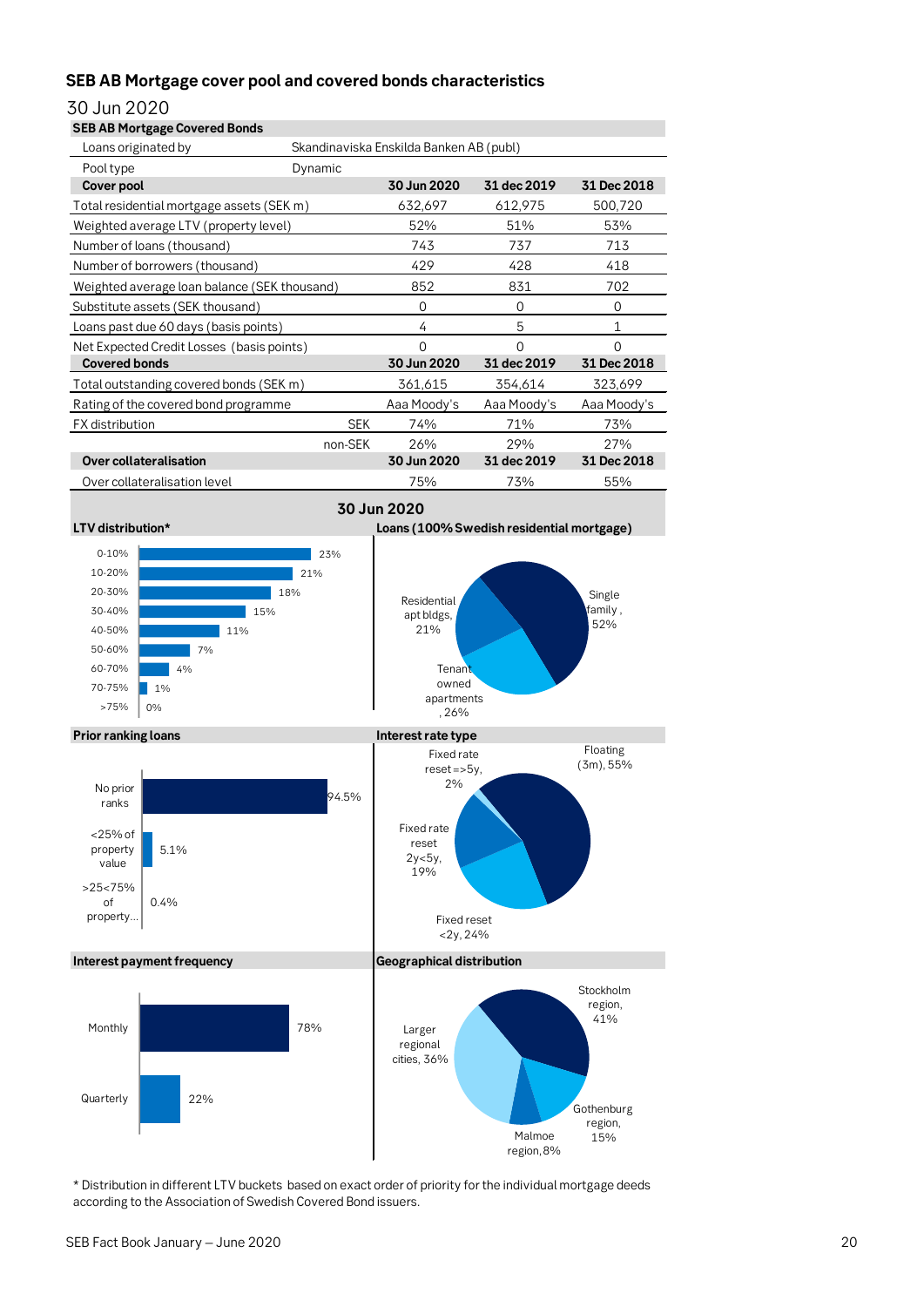### **Capital adequacy**

#### **Capital adequacy**

|                                                                      | 30 Jun  | 30 Sep                                                      | 31 Dec  | 31 Mar  | 30 Jun  | 30 Sep  | 31 Dec  | 31 Mar                                                                                    | 30 Jun  |
|----------------------------------------------------------------------|---------|-------------------------------------------------------------|---------|---------|---------|---------|---------|-------------------------------------------------------------------------------------------|---------|
| SEK <sub>m</sub>                                                     | 2018    | 2018                                                        | 2018    | 2019    | 2019    | 2019    | 2019    | 2020                                                                                      | 2020    |
| Own funds                                                            |         |                                                             |         |         |         |         |         |                                                                                           |         |
| Common Equity Tier 1 capital                                         | 123,228 | 124,699                                                     | 125,857 | 126,106 | 126,772 | 127,090 | 131,155 | 131,346                                                                                   | 132,491 |
| Tier 1 capital                                                       | 138.483 | 139.848                                                     | 141.108 | 141.868 | 142,537 | 143.773 | 155.398 | 146.388                                                                                   | 146,492 |
| Total own funds                                                      | 157,126 | 158,282                                                     | 159,331 | 160,431 | 160,924 | 162,552 | 173,382 | 165,552                                                                                   | 165,259 |
| Own funds requirement                                                |         |                                                             |         |         |         |         |         |                                                                                           |         |
| Risk exposure amount                                                 | 637.037 | 631,958                                                     | 716,498 | 739,047 | 763,519 | 777,243 | 745,637 | 781,687                                                                                   | 745,457 |
| Expressed as capital requirement                                     | 50.963  | 50,557                                                      | 57,320  | 59,124  | 61,082  | 62,179  | 59,651  | 62,535                                                                                    | 59,637  |
| Common Equity Tier 1 capital ratio                                   | 19.3%   | 19.7%                                                       | 17.6%   | 17.1%   | 16.6%   | 16.4%   | 17.6%   | 16.8%                                                                                     | 17.8%   |
| Tier 1 capital ratio                                                 | 21.7%   | 22.1%                                                       | 19.7%   | 19.2%   | 18.7%   | 18.5%   | 20.8%   | 18.7%                                                                                     | 19.7%   |
| Total capital ratio                                                  | 24.7%   | 25.0%                                                       | 22.2%   | 21.7%   | 21.1%   | 20.9%   | 23.3%   | 21.2%                                                                                     | 22.2%   |
| Own funds in relation to capital requirement                         | 3.08    | 3.13                                                        | 2.78    | 2.71    | 2.63    | 2.61    | 2.91    | 2.65                                                                                      | 2.77    |
| Regulatory Common Equity Tier 1 capital requirement including buffer | 11.0%   | 11.0%                                                       | 11.2%   | 11.2%   | 11.2%   | 11.5%   | 11.5%   | 10.1%                                                                                     | 10.1%   |
| of which capital conservation buffer requirement                     | 2.5%    | 2.5%                                                        | 2.5%    | 2.5%    | 2.5%    | 2.5%    | 2.5%    | 2.5%                                                                                      | 2.5%    |
| of which systemic risk buffer requirement                            | 3.0%    | 3.0%                                                        | 3.0%    | 3.0%    | 3.0%    | 3.0%    | 3.0%    | 3.0%                                                                                      | 3.0%    |
| of which countercyclical capital buffer requirement                  | 1.0%    | 1.0%                                                        | 1.2%    | 1.2%    | 1.2%    | 1.5%    | 1.5%    | 0.1%                                                                                      | 0.1%    |
| Common Equity Tier 1 capital available to meet buffer <sup>1)</sup>  | 14.8%   | 15.2%                                                       | 13.1%   | 12.6%   | 12.1%   | 11.9%   | 13.1%   | 12.3%                                                                                     | 13.3%   |
| Leverage ratio                                                       |         |                                                             |         |         |         |         |         |                                                                                           |         |
| Exposure measure for leverage ratio calculation                      |         |                                                             |         |         |         |         |         | 2,954,414 2,914,154 2,773,608 3,108,939 3,130,476 3,230,206 3,063,481 3,418,557 3,395,891 |         |
| of which on balance sheet items                                      |         | 2,506,532 2,475,559 2,311,250 2,584,801 2,607,350 2,691,091 |         |         |         |         |         | 2,554,625 2,881,737 2,870,907                                                             |         |
| of which off balance sheet items                                     | 447.882 | 438,595                                                     | 462,358 | 524,138 | 523,126 | 539,115 | 508.856 | 536.820                                                                                   | 524,984 |
| Leverage ratio                                                       | 4.7%    | 4.8%                                                        | 5.1%    | 4.6%    | 4.6%    | 4.5%    | 5.1%    | 4.3%                                                                                      | 4.3%    |

 $1)$  CET1 ratio excluding buffers and minimum capital requirement of 4.5%.

#### **Own funds for SEB consolidated situation**

|                                                                                   | 30 Jun   | 30 Sep    | 31 Dec    | 31 Mar   | 30 Jun   | 30 Sep    | 31 Dec    | 31 Mar    | 30 Jun    |
|-----------------------------------------------------------------------------------|----------|-----------|-----------|----------|----------|-----------|-----------|-----------|-----------|
| SEK <sub>m</sub>                                                                  | 2018     | 2018      | 2018      | 2019     | 2019     | 2019      | 2019      | 2020      | 2020      |
| Shareholder's equity according to balance sheet <sup>1)</sup>                     | 139,573  | 145,364   | 148,789   | 138,410  | 142,807  | 146,088   | 155,700   | 157,174   | 160,214   |
| Deductions related to the consolidated situation and other foreseeable charges    | $-6,651$ | $-9,845$  | $-14,227$ | $-3,508$ | $-7,145$ | $-10,307$ | $-14,075$ | $-15,913$ | $-18,575$ |
| Common Equity Tier 1 capital before regulatory adjustments <sup>3)</sup>          | 132,922  | 135,519   | 134.562   | 134,902  | 135,662  | 135,781   | 141,626   | 141,261   | 141,639   |
| Additional value adjustments                                                      | $-774$   | $-726$    | $-868$    | $-1,016$ | $-1,248$ | $-1,267$  | $-1,033$  | $-1,915$  | $-1,264$  |
| Intangible assets                                                                 | $-6,405$ | $-6,458$  | $-6,467$  | $-6,494$ | $-6,542$ | $-6,579$  | $-6,688$  | $-6,674$  | $-6,556$  |
| Deferred tax assets that rely on future profitability                             | $-18$    |           |           |          |          |           |           | -6        | -6        |
| Fair value reserves related to gains or losses on cash flow hedges                | $-633$   | $-519$    | $-313$    | $-140$   | 16       | 44        | $-15$     | 36        | 46        |
| Negative amounts resulting from the calculation of expected loss amounts          | $-141$   |           | $-78$     | $-82$    | $-642$   | $-733$    | $-816$    |           |           |
| Gains or losses on liabilities valued at fair value resulting from changes in own |          |           |           |          |          |           |           |           |           |
| credit standing                                                                   | 210      | 196       | 8         | 62       | 97       | 26        | 19        | $-474$    | $-85$     |
| Defined-benefit pension fund assets                                               | $-1.764$ | $-3,114$  | $-816$    | $-966$   | $-398$   |           | $-1,761$  | $-748$    | $-1,124$  |
| Direct and indirect holdings of own CET1 instruments                              | $-170$   | $-198$    | $-172$    | $-161$   | $-172$   | $-181$    | $-176$    | $-134$    | $-161$    |
| Total regulatory adjustments to Common Equity Tier 1                              | $-9,694$ | $-10,820$ | $-8,705$  | $-8,796$ | $-8,889$ | $-8,690$  | $-10,471$ | $-9,915$  | $-9,149$  |
| Common Equity Tier 1 capital                                                      | 123,228  | 124,699   | 125,857   | 126,106  | 126,772  | 127,090   | 131,155   | 131,346   | 132,491   |
| Additional Tier 1 instruments <sup>4)</sup>                                       | 15,255   | 15,149    | 15,251    | 15,762   | 15,765   | 16,682    | 24,243    | 15,043    | 14,002    |
| Tier 1 capital                                                                    | 138,483  | 139,848   | 141,108   | 141,868  | 142,537  | 143,773   | 155,398   | 146,388   | 146,492   |
| Tier 2 instruments                                                                | 19,332   | 19,095    | 18,987    | 19,260   | 19,534   | 19,802    | 19,326    | 20,341    | 19,366    |
| Net provisioning amount for IRB-reported exposures                                | 510      | 539       | 436       | 502      | 54       | 177       | 309       | 472       | 1,050     |
| Holdings of Tier 2 instruments in financial sector entities                       | $-1,200$ | $-1,200$  | $-1,200$  | $-1,200$ | $-1,200$ | $-1,200$  | $-1,650$  | $-1,650$  | $-1,650$  |
| Tier 2 capital                                                                    | 18,642   | 18,434    | 18,222    | 18,562   | 18,387   | 18,779    | 17,985    | 19,164    | 18,766    |
| Total own funds                                                                   | 157,126  | 158,282   | 159,331   | 160,431  | 160,924  | 162,552   | 173,382   | 165,552   | 165,259   |

<sup>1)</sup> The Swedish Financial Supervisory Authority has approved SEB 's application to use the net profit in measuring own funds on condition that the responsible auditors have reviewed the surplus, that the surplus is calculated in accordance with applicable accounting frameworks, that predictable costs and dividends have

been deducted in accordance with EU regulation No 575/2013 (CRR) and that the calculation was made in accordance with EU regulation No 241/2014.

 $^{2)}$  Depending on how the Covid-19 situation develops, the Board may assess a dividend payment later this year, if

deemed appropriate. Hence the accumulated dividend has been excluded from CET1 capital.

<sup>3)</sup> The Common Equity Tier 1 capital is presented on a consolidated basis, and differs from total equity according to IFRS. The insurance business

contribution to equity is excluded and there is a dividend deduction calculated according to Regulation (EU) No 575/2013 (CRR).

4) Following an approval from the Swedish FSA in March to call the 2014 AT1-instrument of USD 1.1bn, this instrument was excluded from the bank's Tier 1 and from total own funds.

|                                                    | 31 Dec | 30 Jun | 30 Sep | 31 Dec | 31 Mar | 30 Jun |
|----------------------------------------------------|--------|--------|--------|--------|--------|--------|
| SEK <sub>m</sub>                                   | 2018   | 2019   | 2019   | 2019   | 2020   | 2020   |
| Available Distributable Income (ADI) <sup>1)</sup> | 77.449 | 73.189 | 77.142 | 82.942 | 85.909 | 88.328 |

 $1)$ According to Regulation (EU) No 575/2013 (CRR). The numbers are calculated both for the consolidated situation and the parent company. The ADI equals the lower of the two numbers.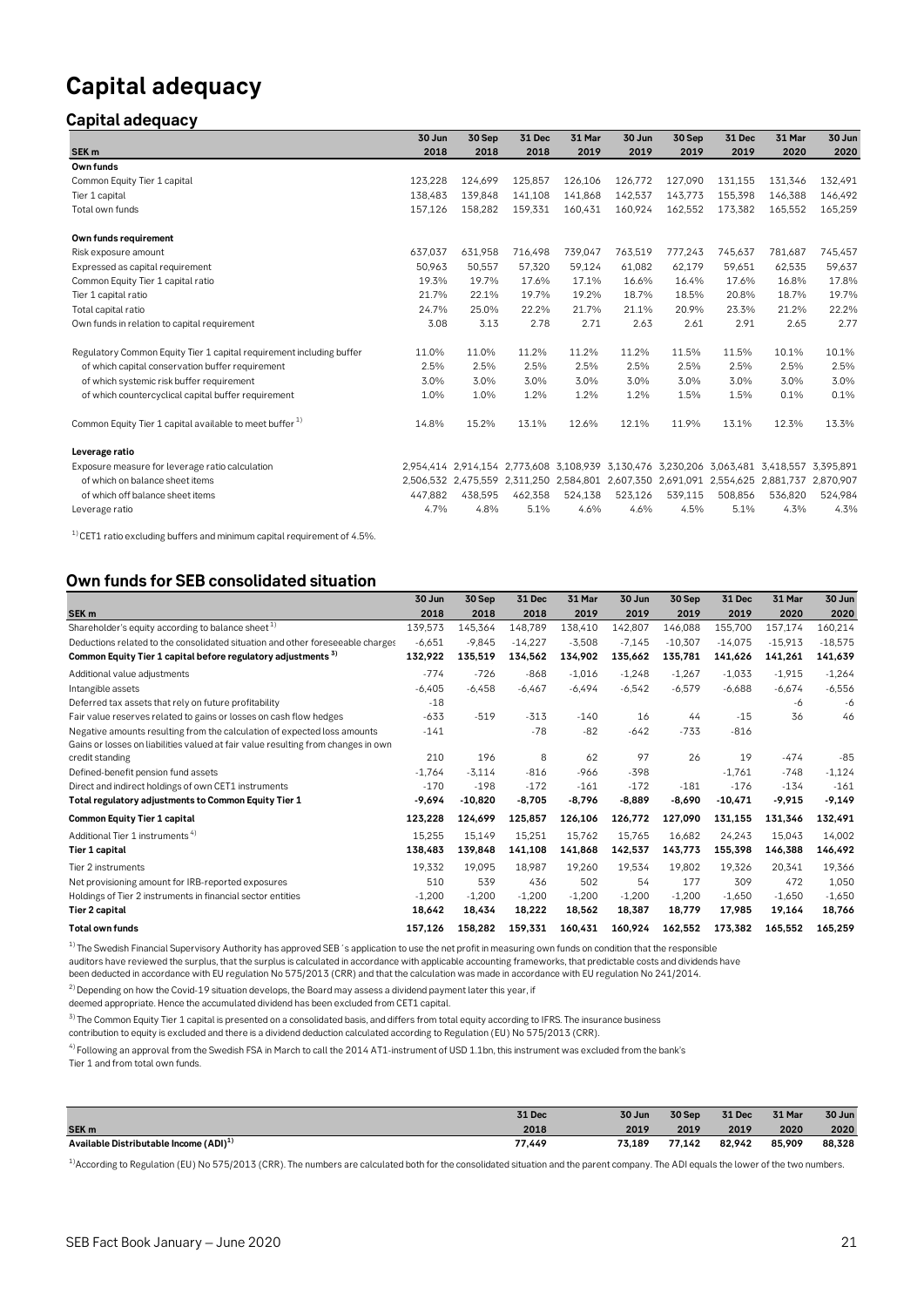#### **Risk exposure amounts for SEB consolidated situation**

|                                                                   | 30 Jun       | 30 Sep      | 31 Dec  | 31 Mar      | 30 Jun      | 30 Sep  | 31 Dec      | 31 Mar  | 30 Jun  |
|-------------------------------------------------------------------|--------------|-------------|---------|-------------|-------------|---------|-------------|---------|---------|
| SEK <sub>m</sub><br>Credit risk IRB approach                      | 2018         | 2018        | 2018    | 2019        | 2019        | 2019    | 2019        | 2020    | 2020    |
| Exposures to central governments or central banks                 | 11.389       | 11,129      | 11,602  | 11,200      | 11.044      | 12.780  | 12,283      | 13.942  | 14,879  |
|                                                                   |              |             | 51,033  | 53,318      | 54,410      | 55,080  |             | 58,414  |         |
| Exposures to institutions                                         | 53,762       | 53,495      |         |             |             |         | 54,421      |         | 48,191  |
| Exposures to corporates                                           | 341,258      | 337,835     | 342,713 | 351,423     | 361,063     | 376,507 | 369,055     | 390,814 | 365,412 |
| Retail exposures                                                  | 62,979       | 63,276      | 63,171  | 64,475      | 66,515      | 68,029  | 67,255      | 66,683  | 64,484  |
| of which secured by immovable property                            | 36,916       | 36,701      | 36,720  | 37,398      | 38,496      | 39,489  | 39,616      | 40,930  | 40,357  |
| of which retail SME                                               | 7,103        | 7,422       | 7,027   | 7,454       | 7,333       | 7,716   | 7,094       | 5,867   | 5,219   |
| of which other retail exposures                                   | 18,961       | 19,153      | 19,424  | 19,623      | 20,686      | 20,824  | 20,546      | 19,885  | 18,908  |
| Securitisation positions                                          | 977          | 1,012       | 987     | 1,079       | 1,062       | 1,189   | 1,195       | 2,217   | 2,176   |
| <b>Total IRB approach</b>                                         | 470,366      | 466,748     | 469,506 | 481,495     | 494,094     | 513,585 | 504,210     | 532,071 | 495,142 |
| Credit risk standardised approach                                 |              |             |         |             |             |         |             |         |         |
| Exposures to central governments or central banks                 | 1,924        | 2,018       | 2,241   | 2,132       | 208         | 264     | 1,361       | 259     | 344     |
| Exposures to institutions                                         | 1,589        | 649         | 649     | 695         | 780         | 873     | 1,057       | 902     | 664     |
| Exposures to corporates                                           | 14,694       | 15,482      | 14,539  | 15,712      | 15,324      | 14,395  | 6,505       | 6,576   | 5,468   |
| Retail exposures                                                  | 13,610       | 13,079      | 13,310  | 13,538      | 13,721      | 13,522  | 13,691      | 13,804  | 13,242  |
| Exposures secured by mortgages on immovable property              | 2,732        | 2,573       | 2,184   | 2,379       | 2,280       | 2,422   | 2,278       | 2,092   | 1,917   |
| Exposures in default                                              | 42           | 165         | 168     | 84          | 100         | 93      | 82          | 80      | 79      |
| Exposures associated with particularly high risk                  | 731          | 694         | 761     | 692         | 733         | 869     | 933         | 963     | 998     |
| Exposures in the form of collective investment undertakings (CIU) | 47           | 47          | 45      | 49          | 48          | 55      | 58          | 54      | 55      |
| Equity exposures                                                  | 3,031        | 2,945       | 4,045   | 3,255       | 3,460       | 3,592   | 3,589       | 4,038   | 3,638   |
| Other items                                                       | 8,508        | 8,473       | 5,885   | 12,914      | 12,002      | 12,173  | 10,735      | 10,105  | 10,311  |
| <b>Total standardised approach</b>                                | 46,909       | 46,126      | 43,827  | 51,451      | 48,655      | 48,257  | 40,290      | 38,873  | 36,716  |
| Market risk                                                       |              |             |         |             |             |         |             |         |         |
| Trading book exposures where internal models are applied          | 28,939       | 27,550      | 25,020  | 23,251      | 32,137      | 27,715  | 21,195      | 24,573  | 28,396  |
| Trading book exposures applying standardised approaches           | 12,317       | 12,595      | 7,711   | 11,487      | 14,214      | 13,013  | 6,913       | 11,255  | 9,412   |
| Foreign exchange rate risk                                        | 2,867        | 3,079       | 2,889   | 2,922       | 3,185       | 3,111   |             |         |         |
| Total market risk                                                 | 44,123       | 43,223      | 35,620  | 37,660      | 49,536      | 43,839  | 28,107      | 35,827  | 37,809  |
|                                                                   |              |             |         |             |             |         |             |         |         |
| Other own funds requirements                                      |              |             |         |             |             |         |             |         |         |
| Operational risk advanced measurement approach                    | 47,465       | 47,205      | 47,151  | 47,707      | 47,813      | 47,540  | 47.444      | 47,227  | 46,963  |
| Settlement risk                                                   | $\mathbf{1}$ | $\mathbf 0$ | 9       | $\mathbf 0$ | $\mathbf 0$ |         | $\mathbf 0$ | 40      | 32      |
| Credit value adjustment                                           | 7.485        | 7.670       | 7,605   | 7,289       | 7,087       | 8,212   | 7,932       | 9,486   | 8,272   |
| Investment in insurance business                                  | 16,633       | 16,633      | 16,633  | 16,633      | 16,633      | 16,633  | 16,633      | 16,633  | 16,633  |
| Other exposures                                                   | 4,056        | 4,353       | 4,556   | 3,985       | 4,884       | 3,769   | 4,870       | 3,981   | 3,850   |
| Additional risk exposure amount <sup>1)</sup>                     |              |             | 91,591  | 92,828      | 94,816      | 95,408  | 96,151      | 97,550  | 100,040 |
| Total other own funds requirements                                | 75,640       | 75,861      | 167,545 | 168,442     | 171,234     | 171,562 | 173,030     | 174,916 | 175,790 |
| Total                                                             | 637,037      | 631,958     | 716,498 | 739,047     | 763,519     | 777,243 | 745,637     | 781,687 | 745,457 |
|                                                                   |              |             |         |             |             |         |             |         |         |

 $1)$ Additional risk exposure amount according to Article 458, Regulation (EU) No 575/2013 (CRR), for risk-weight floors in the Swedish mortgage.

#### **IRB reported credit exposures (less repos and securities lending)**

|                                                   |        |        | --     |        |        |        |        |        |        |
|---------------------------------------------------|--------|--------|--------|--------|--------|--------|--------|--------|--------|
|                                                   | 30 Jun | 30 Sep | 31 Dec | 31 Mar | 30 Jun | 30 Sep | 31 Dec | 31 Mar | 30 Jun |
| Average risk-weight                               | 2018   | 2018   | 2018   | 2019   | 2019   | 2019   | 2019   | 2020   | 2020   |
| Exposures to central governments or central banks | 2.4%   | 2.6%   | 3.0%   | 2.4%   | 3.5%   | 3.0%   | 3.7%   | 2.6%   | 2.5%   |
| Institutions                                      | 25.9%  | 25.7%  | 25.4%  | 25.9%  | 23.3%  | 24.3%  | 24.9%  | 23.7%  | 22.1%  |
| Corporates                                        | 31.1%  | 31.1%  | 31.0%  | 31.0%  | 30.8%  | 30.8%  | 30.2%  | 30.4%  | 28.5%  |
| Retail exposures                                  | 10.3%  | 10.3%  | 10.2%  | 10.3%  | 10.4%  | 10.5%  | 10.3%  | 10.1%  | 9.7%   |
| of which secured by immovable property            | 6.9%   | 6.8%   | 6.8%   | 6.8%   | 6.8%   | 6.9%   | 6.9%   | 7.0%   | 6.8%   |
| of which retail SME                               | 57.4%  | 58.5%  | 57.7%  | 59.1%  | 58.2%  | 59.2%  | 57.3%  | 53.1%  | 49.8%  |
| of which other retail exposures                   | 30.1%  | 30.3%  | 30.8%  | 30.8%  | 31.6%  | 32.0%  | 31.8%  | 31.9%  | 30.7%  |
| Securitisation positions                          | 10.5%  | 10.3%  | 9.3%   | 9.3%   | 9.3%   | 9.5%   | 9.6%   | 18.1%  | 17.0%  |
|                                                   |        |        |        |        |        |        |        |        |        |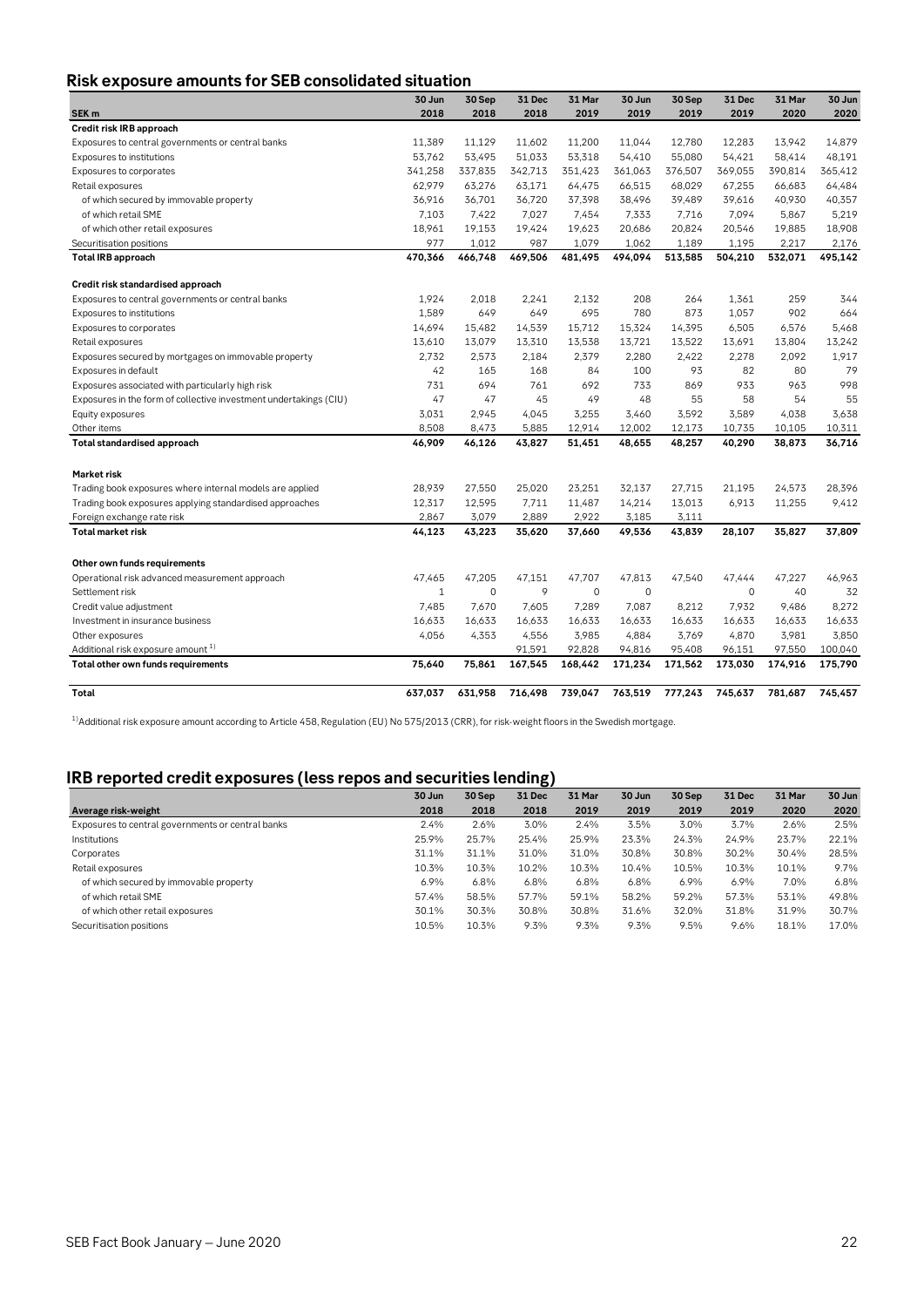### **Risk exposure amount development**

SEK bn

|                                                | Q <sub>2</sub> | Q <sub>3</sub>                       | Q <sub>4</sub>                 | Q <sub>1</sub> | Q <sub>2</sub>           | Q <sub>3</sub> | Q <sub>4</sub> | Q <sub>1</sub> | Q <sub>2</sub> |
|------------------------------------------------|----------------|--------------------------------------|--------------------------------|----------------|--------------------------|----------------|----------------|----------------|----------------|
|                                                | 2018           | 2018                                 | 2018                           | 2019           | 2019                     | 2019           | 2019           | 2020           | 2020           |
| <b>Start of quarter</b>                        | 615            | 637                                  | 632                            | 716            | 739                      | 764            | 777            | 746            | 782            |
| Underlying credit risk change                  | 12             | $-2$                                 |                                | 14             | 13                       | 16             | -9             | 24             | $-25$          |
| - where of asset size                          | Ó              | 8                                    | 9                              |                | 8                        | 8              | 3              | 11             | $-3$           |
| - where of asset quality                       | -3             | -6                                   | -6                             | -1             |                          | 0              | $-2$           | $-2$           | $-2$           |
| - where of foreign exchange movements          | $\circ$        | $-4$                                 | $-3$                           | 9              |                          | 8              | $-11$          | 15             | $-20$          |
| Underlying market and operational risk changes | 13             | $-1$                                 | $\overline{ }$<br>$\mathbf{r}$ |                | 12                       | $-5$           | $-14$          | $\circ$        |                |
| Model updates, methodology and policy          | $-3$           | $\Omega$<br>$\overline{\phantom{a}}$ | 85                             | Ô              | $\overline{\phantom{a}}$ |                | -8             |                | $-12$          |
| End of period                                  | 637            | 632                                  | 716                            | 739            | 764                      | 777            | 746            | 782            | 745            |

#### **All outstanding Subordinated Debt 30 Jun 2020**

|                |               | <b>Maturity</b> | <b>First call</b> | New Coupon if not called at      |                                                                                          |       |
|----------------|---------------|-----------------|-------------------|----------------------------------|------------------------------------------------------------------------------------------|-------|
| <b>Ratings</b> | <b>Coupon</b> | date            | date              | first call date                  | Currency Size (m)                                                                        |       |
|                |               |                 |                   |                                  |                                                                                          |       |
| Baa1/BBB+/A+   | 2.500%        |                 | 28-May-21         | $5$ -yr EUR swap rate $+145$ bps | EUR                                                                                      | 1.000 |
| Baa1/BBB+/A+   | 1.375%        | 31-Oct-28       | 31-Oct-23         | 5-yr EUR swap rate +135 bps      | EUR                                                                                      | 850   |
|                |               |                 |                   |                                  |                                                                                          |       |
| Ba1/-/BBB      | 5.625%        | Perpetual       |                   |                                  | <b>USD</b>                                                                               | 600   |
| Ba1/-/BBB      | 5.125%        | Perpetual       |                   |                                  | <b>USD</b>                                                                               | 900   |
|                |               |                 |                   | 28-May-26                        | 13-May-22 $5$ -yr USD swap rate $+ 349$ bps<br>13-May-25 $5-yr$ USD swap rate $+345$ bps |       |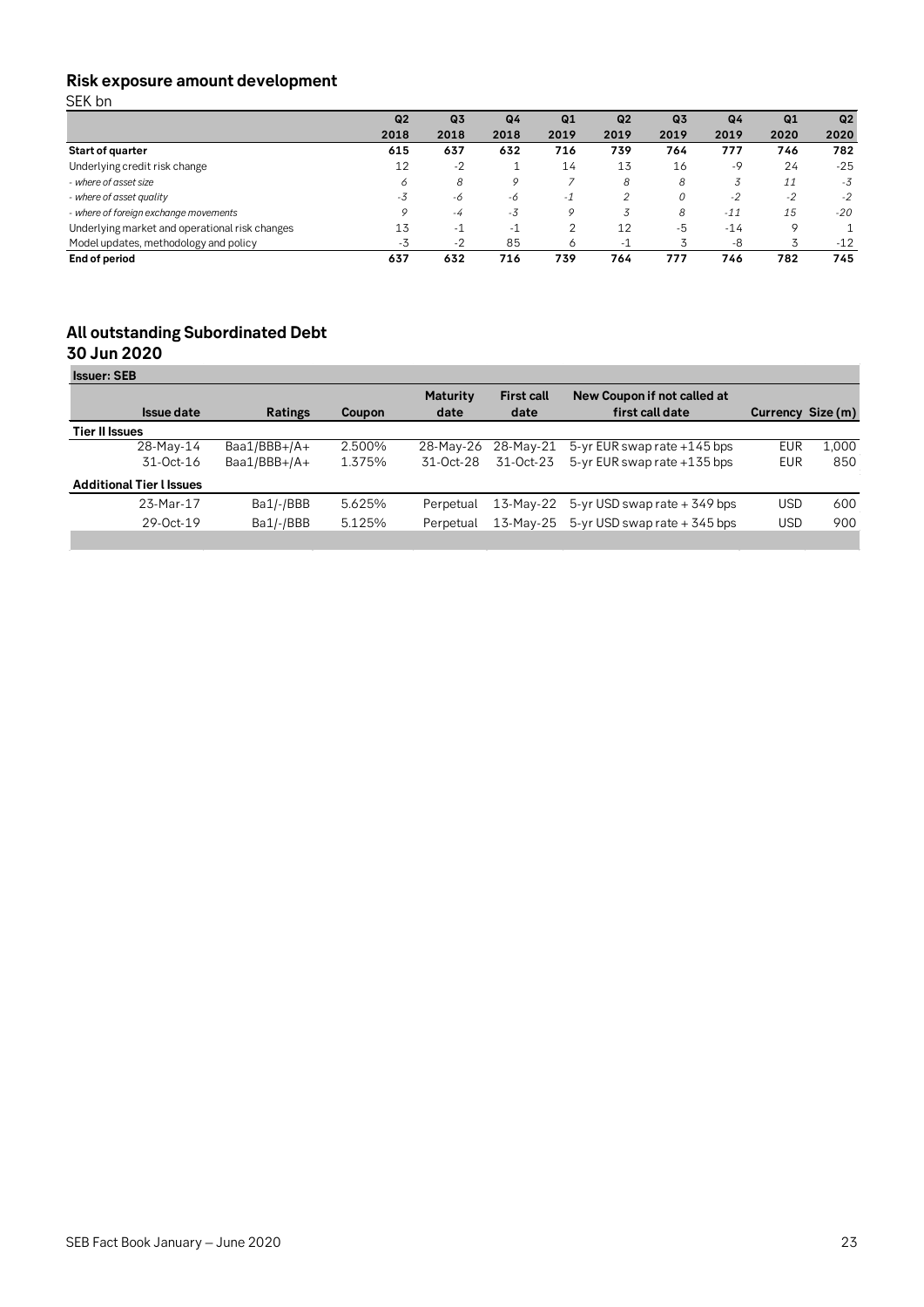### **Assets under management**

| Assets under management, SEK bn           | Q2<br>2018 | Q <sub>3</sub><br>2018 | Q <sub>4</sub><br>2018 | Q1<br>2019 | Q2<br>2019 | Q <sub>3</sub><br>2019 | Q <sub>4</sub><br>2019 | Q1<br>2020 | Q <sub>2</sub><br>2020 |
|-------------------------------------------|------------|------------------------|------------------------|------------|------------|------------------------|------------------------|------------|------------------------|
| Assets under management, start of quarter | 1,854      | 1,838                  | 1,871                  | 1,699      | 1,790      | 1,932                  | 1,943                  | 2,041      | 1,758                  |
| Inflow                                    | 149        | 114                    | 147                    | 126        | 167        | 118                    | 173                    | 139        | 130                    |
| Outflow                                   | $-124$     | $-100$                 | $-150$                 | $-117$     | $-104$     | $-148$                 | $-144$                 | $-175$     | $-110$                 |
| Net inflow of which:                      | 25         | 14                     | $-2$                   | 9          | 64         | $-29$                  | 29                     | $-36$      | 20                     |
| Equities                                  | 9          | 4                      | -5                     | 12         | 55         | $-44$                  | 14                     | $-14$      | 14                     |
| FixedIncome                               | $-1$       | 14                     | 3                      | 4          | 8          | 11                     | 8                      | 5          | 11                     |
| Mixed                                     | 17         | $-5$                   | -1                     | $-3$       | 3          | 4                      | 9                      | $-24$      | -3                     |
| Alternatives                              |            | $-1$                   |                        | -4         | $-2$       | 0                      | $-2$                   | $-3$       | $-2$                   |
| Life external 1                           |            | $\overline{ }$         |                        |            |            |                        |                        |            |                        |
| Acquisition/disposal net                  | -54        |                        | -63                    |            |            |                        |                        |            |                        |
| Change in value                           | 13         | 20                     | $-108$                 | 82         | 78         | 39                     | 69                     | $-247$     | 131                    |
| Assets under management, end of quarter   | 1,838      | 1,871                  | 1,699                  | 1,790      | 1,932      | 1,943                  | 2,041                  | 1,758      | 1,909                  |

 $1$  Life external is split into asset class from Q1 2019

#### **Net inflow per asset class and change in value, SEK bn, Jan-Jun 2020**



#### **AuM per asset class**

| Assets under management per asset class | Q <sub>2</sub><br>2018 | Q <sub>3</sub><br>2018 | Q <sub>4</sub><br>2018 | Q1<br>2019 | Q2<br>2019 | Q <sub>3</sub><br>2019 | Q4<br>2019 | Q1<br>2020 | Q <sub>2</sub><br>2020 |
|-----------------------------------------|------------------------|------------------------|------------------------|------------|------------|------------------------|------------|------------|------------------------|
| Equities                                | 48%                    | 49%                    | 48%                    | 51%        | 53%        | 51%                    | 53%        | 50%        | 54%                    |
| Fixed Income                            | 25%                    | 25%                    | 25%                    | 25%        | 24%        | 26%                    | 24%        | 26%        | 24%                    |
| Mixed                                   | 18%                    | 16%                    | 16%                    | 16%        | 15%        | 16%                    | 16%        | 16%        | 15%                    |
| Alternatives                            | 6%                     | 6%                     | 7%                     | 8%         | 7%         | 8%                     | 7%         | 8%         | 7%                     |
| Life external*                          | 3%                     | 3%                     | 3%                     |            |            |                        |            |            |                        |
| Assets under management, end of quarter | 1.838                  | 1.871                  | 1,699                  | 1.790      | 1.932      | 1.943                  | 2.041      | 1,758      | 1,909                  |

\*Life external is split into asset class from Q1 2019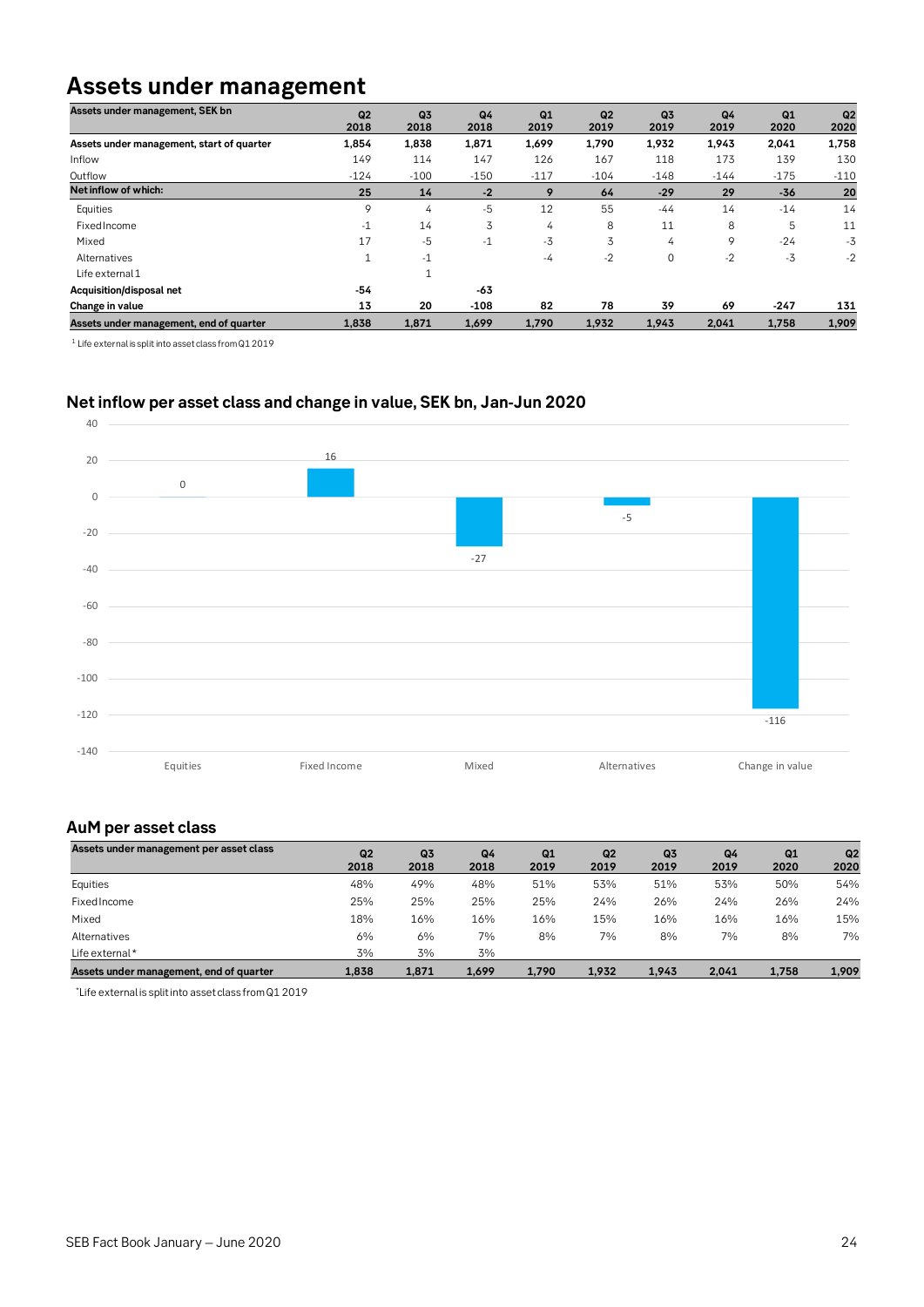## **Credit portfolio**

#### **Credit portfolio**

On & off balance, SEK bn

|                               | 30 Jun | 30 Sep | <b>31 Dec</b> | 31 Mar | 30 Jun | 30 Sep | <b>31 Dec</b> | 31 Mar | 30 Jun |
|-------------------------------|--------|--------|---------------|--------|--------|--------|---------------|--------|--------|
| <b>SEB Group</b>              | 2018   | 2018   | 2018          | 2019   | 2019   | 2019   | 2019          | 2020   | 2020   |
| Lending                       | 1.547  | 1.539  | 1,534         | 1,569  | 1,633  | 1.644  | 1.654         | 1,714  | 1,656  |
| <b>Contingent Liabilities</b> | 601    | 598    | 618           | 651    | 662    | 690    | 680           | 684    | 766    |
| Derivative Instruments        | 111    | 104    | 103           | 98     | 102    | 129    | 107           | 148    | 123    |
| Collateral Margin             | 36     | 37     | 29            | 34     | 31     | 39     | 34            | 32     | 28     |
| Repos                         | 14     | 16     |               | 15     | 15     | 8      | 23            | 10     | 26     |
| <b>Total Credit Portfolio</b> | 2.309  | 2.294  | 2.292         | 2.367  | 2.443  | 2.510  | 2.498         | 2.587  | 2.599  |

#### **Credit portfolio by industry and geography\***

**SEB Group, 30 June 2020**

|                                    |           | <b>Other Nordic</b> | <b>Baltic</b>       | Germany,  |        |           |
|------------------------------------|-----------|---------------------|---------------------|-----------|--------|-----------|
| <b>SEK m</b>                       | Sweden    |                     | countries countries | <b>UK</b> | Other  | Total     |
| <b>Banks</b>                       | 60,136    | 14,822              | 1,680               | 4,417     | 8,243  | 89,298    |
| Finance and insurance              | 127,503   | 13,165              | 638                 | 35,366    | 8,039  | 184,710   |
| Wholesale and retail               | 51,359    | 31,156              | 24,810              | 13,113    | 10,157 | 130,596   |
| Transportation                     | 23,076    | 18,858              | 11,470              | 9,251     | 211    | 62,866    |
| Shipping                           | 17,914    | 24,534              | 1,077               | 22,395    | 6,880  | 72,801    |
| Business and household services    | 134,651   | 65,192              | 8,505               | 81,079    | 7,055  | 296,482   |
| Construction                       | 20,640    | 5,863               | 3,694               | 4,936     | 3,282  | 38,414    |
| Manufacturing                      | 110,685   | 98,859              | 14,286              | 51,095    | 18,816 | 293,741   |
| Agriculture, forestry and fishing  | 19,534    | 2,052               | 8,247               | 82        | 435    | 30,351    |
| Mining, oil and gas extraction     | 6,020     | 48,808              | 765                 | 2,901     | 121    | 58,616    |
| Electricity, gas and water supply  | 28,753    | 55,336              | 15,886              | 22,683    | 172    | 122,831   |
| Other                              | 32,126    | 1,070               | 764                 | 5,373     | 581    | 39,913    |
| <b>Corporates</b>                  | 572,260   | 364,892             | 90,144              | 248,274   | 55,750 | 1,331,321 |
| Commercial real estate management  | 119,239   | 43,035              | 24,703              | 11,392    | 1,085  | 199,454   |
| Residential real estate management | 133,474   | 2,095               |                     | 2,978     | 63     | 138,609   |
| <b>Real Estate Management</b>      | 252,713   | 45,129              | 24,703              | 14,370    | 1,148  | 338,063   |
| Housing co-operative associations  | 64,051    | 156                 |                     |           |        | 64,206    |
| <b>Public Administration</b>       | 60,498    | 4,223               | 4,296               | 4,705     | 3,067  | 76,788    |
| Household mortgage                 | 545,715   | 955                 | 63,563              |           | 4,810  | 615,043   |
| Other                              | 46,456    | 26,415              | 9,288               |           | 2,423  | 84,582    |
| <b>Households</b>                  | 592,171   | 27,369              | 72,851              |           | 7,233  | 699,624   |
| Credit portfolio                   | 1,601,828 | 456,592             | 193,674             | 271,765   | 75,442 | 2,599,301 |

#### **SEB Group, 31 March 2020**

|                                    |           | <b>Other Nordic</b> | <b>Baltic</b> | Germany, |        |           |
|------------------------------------|-----------|---------------------|---------------|----------|--------|-----------|
| SEK <sub>m</sub>                   | Sweden    | countries           | countries     | UK       | Other  | Total     |
| <b>Banks</b>                       | 78,202    | 13,903              | 1,364         | 5,566    | 12,105 | 111,138   |
| Finance and insurance              | 142,289   | 15,454              | 432           | 39,529   | 7,355  | 205,058   |
| Wholesale and retail               | 48,987    | 29,413              | 26,000        | 12,645   | 10,051 | 127,096   |
| Transportation                     | 23,821    | 20,139              | 12,045        | 10,742   | 191    | 66,938    |
| Shipping                           | 19,274    | 27,736              | 917           | 24,644   | 7,502  | 80,073    |
| Business and household services    | 123,697   | 52,807              | 8,306         | 83,196   | 6,778  | 274,784   |
| Construction                       | 19,350    | 6,780               | 3,778         | 6,009    | 3,092  | 39,010    |
| Manufacturing                      | 113,887   | 83,689              | 15,724        | 44,601   | 20,090 | 277,990   |
| Agriculture, forestry and fishing  | 19,999    | 2,010               | 8,381         | 97       | 465    | 30,952    |
| Mining, oil and gas extraction     | 7,156     | 55,746              | 832           | 3,138    | 2      | 66,874    |
| Electricity, gas and water supply  | 26,846    | 47,675              | 14,454        | 26,546   | 172    | 115,693   |
| Other                              | 30,212    | 1,991               | 822           | 5,849    | 622    | 39,496    |
| Corporates                         | 575,519   | 343,441             | 91,689        | 256,996  | 56,320 | 1,323,964 |
| Commercial real estate management  | 114,745   | 41,021              | 26,143        | 12,806   | 1,138  | 195,852   |
| Residential real estate management | 129,567   | 2,496               |               | 3,176    | 34     | 135,274   |
| <b>Real Estate Management</b>      | 244,313   | 43,517              | 26,143        | 15,982   | 1,171  | 331,126   |
| Housing co-operative associations  | 64,167    | 1                   |               |          |        | 64,168    |
| <b>Public Administration</b>       | 45,736    | 4,304               | 4,464         | 5,294    | 4,296  | 64,094    |
| Household mortgage                 | 533,358   | 1,054               | 66,451        |          | 5,232  | 606,095   |
| Other                              | 46,366    | 27,404              | 9,952         |          | 2,832  | 86,554    |
| <b>Households</b>                  | 579,724   | 28,458              | 76,403        |          | 8,064  | 692,650   |
| Credit portfolio                   | 1,587,659 | 433,625             | 200,063       | 283,838  | 81,956 | 2,587,141 |

\*The geographic split is based on SEB's operations.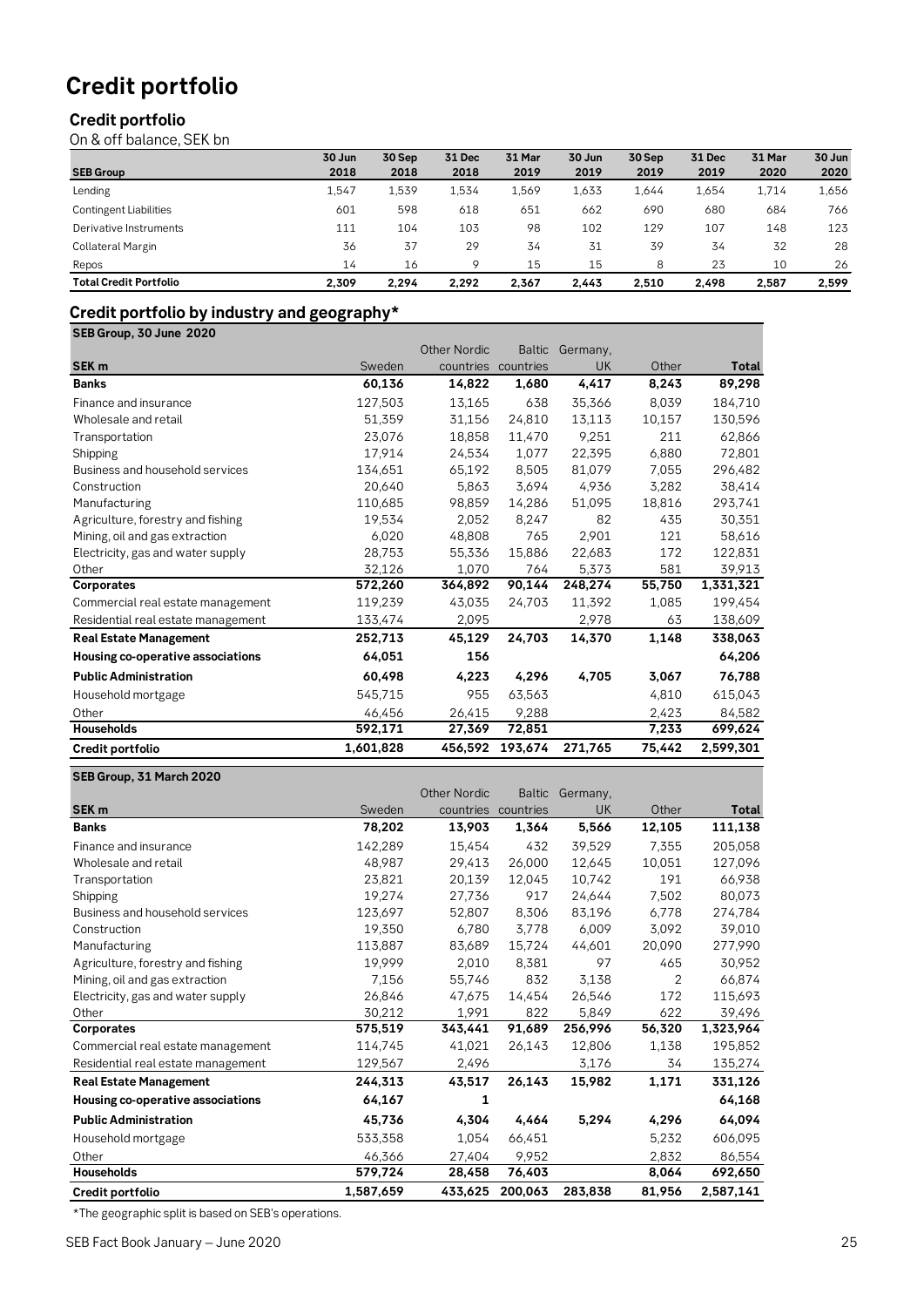### **Lending portfolio by industry and geography\***

| SEB Group, 30 June 2020                     |           |                     |               |                       |        |              |
|---------------------------------------------|-----------|---------------------|---------------|-----------------------|--------|--------------|
|                                             |           | <b>Other Nordic</b> | <b>Baltic</b> |                       |        |              |
| SEK <sub>m</sub>                            | Sweden    | countries           |               | countries Germany, UK | Other  | <b>Total</b> |
| <b>Banks</b>                                | 14,483    | 3,776               | 350           | 2,522                 | 6,580  | 27,711       |
| Finance and insurance                       | 59,455    | 5,908               | 572           | 17,065                | 7,173  | 90,173       |
| Wholesale and retail                        | 30,562    | 21,506              | 15,102        | 3,096                 | 6,122  | 76,388       |
| Transportation                              | 13,157    | 8,743               | 8,731         | 4,425                 | 37     | 35,093       |
| Shipping                                    | 14,057    | 19,297              | 655           | 17,401                | 5,318  | 56,728       |
| Business and household services             | 76,522    | 35,121              | 6,560         | 40,926                | 6,151  | 165,280      |
| Construction                                | 11,004    | 1,626               | 1,411         | 371                   | 185    | 14,598       |
| Manufacturing                               | 38,955    | 27,664              | 9,674         | 12,730                | 10,041 | 99,064       |
| Agriculture, forestry and fishing           | 12,977    | 1,413               | 7,381         |                       | 402    | 22,172       |
| Mining, oil and gas extraction              | 1,689     | 25,980              | 627           | 1,659                 |        | 29,955       |
| Electricity, gas and water supply           | 10,137    | 23,080              | 9,038         | 9,885                 | 76     | 52,215       |
| Other                                       | 13,651    | 828                 | 646           | 1,538                 | 538    | 17,202       |
| Corporates                                  | 282,166   | 171,166             | 60,397        | 109,096               | 36,043 | 658,868      |
| Commercial real estate management           | 96.970    | 35,321              | 23,430        | 10,783                | 1,047  | 167,552      |
| Residential real estate management          | 116,943   | 1,790               |               | 2,963                 | 30     | 121,725      |
| <b>Real Estate Management</b>               | 213,914   | 37,111              | 23,430        | 13,746                | 1,077  | 289,277      |
| Housing co-operative associations           | 60,585    | 155                 |               |                       |        | 60,740       |
| <b>Public Administration</b>                | 6,266     | 2,286               | 3,292         | 1,356                 | 1,788  | 14,988       |
| Household mortgage                          | 494,109   | 955                 | 62,484        |                       | 4,810  | 562,357      |
| Other                                       | 24,421    | 7,723               | 7,366         |                       | 2,133  | 41,643       |
| <b>Households</b>                           | 518,530   | 8,677               | 69,850        |                       | 6,943  | 604,000      |
| Lending portfolio                           | 1,095,943 | 223,170             | 157,319       | 126,721               | 52,430 | 1,655,583    |
| Collateral margin, to the public and credit |           |                     |               |                       |        |              |
| institutions                                |           |                     |               |                       |        | 62,931       |
| Reverse repos, to the public and credit     |           |                     |               |                       |        |              |
| institutions                                |           |                     |               |                       |        | 242,315      |
| <b>ECL</b> allowances                       |           |                     |               |                       |        | $-9,477$     |
| Loans, credit institutions & to the public  |           |                     |               |                       |        | 1,951,353    |

#### **SEB Group, 31 March 2020**

|                                             |           | <b>Other Nordic</b> | <b>Baltic</b> |                       |        |              |
|---------------------------------------------|-----------|---------------------|---------------|-----------------------|--------|--------------|
| SEK <sub>m</sub>                            | Sweden    | countries           |               | countries Germany, UK | Other  | <b>Total</b> |
| <b>Banks</b>                                | 26,885    | 3,512               | 411           | 3,051                 | 9,240  | 43,100       |
| Finance and insurance                       | 72,674    | 6,810               | 363           | 21,760                | 6,640  | 108,247      |
| Wholesale and retail                        | 33,657    | 21,221              | 17,921        | 5,730                 | 7,004  | 85,533       |
| Transportation                              | 12,271    | 9,829               | 9,807         | 6,444                 | 25     | 38,376       |
| Shipping                                    | 15,515    | 22,225              | 617           | 18,638                | 6,198  | 63,194       |
| Business and household services             | 73,628    | 31,310              | 6,531         | 43,766                | 5,939  | 161,174      |
| Construction                                | 9,768     | 3,859               | 1,430         | 398                   | 153    | 15,607       |
| Manufacturing                               | 36,917    | 30,752              | 10,955        | 14,895                | 11,084 | 104,603      |
| Agriculture, forestry and fishing           | 13,550    | 1,438               | 7,611         | 11                    | 410    | 23,021       |
| Mining, oil and gas extraction              | 1,791     | 30,422              | 667           | 1,242                 |        | 34,121       |
| Electricity, gas and water supply           | 10,142    | 23,960              | 9,947         | 12,277                | 84     | 56,411       |
| Other                                       | 11,895    | 1,660               | 708           | 1,734                 | 579    | 16,576       |
| Corporates                                  | 291,806   | 183,486             | 66,557        | 126,895               | 38,117 | 706,863      |
| Commercial real estate management           | 92,126    | 33,880              | 24,530        | 12,201                | 1,100  | 163,837      |
| Residential real estate management          | 116,331   | 2,279               |               | 3,161                 | 32     | 121,803      |
| <b>Real Estate Management</b>               | 208,457   | 36,159              | 24,530        | 15,361                | 1,132  | 285,639      |
| Housing co-operative associations           | 60,825    | 1                   |               |                       |        | 60,826       |
| <b>Public Administration</b>                | 5,351     | 2,288               | 3,360         | 2,219                 | 2,972  | 16,189       |
| Household mortgage                          | 486,745   | 1,054               | 65,086        |                       | 5,232  | 558,117      |
| Other                                       | 24,220    | 8,467               | 7,902         |                       | 2,330  | 42,918       |
| <b>Households</b>                           | 510,964   | 9,521               | 72,988        |                       | 7,562  | 601,035      |
| Lending portfolio                           | 1,104,289 | 234,968             | 167,846       | 147,527               | 59,024 | 1,713,653    |
| Collateral margin, to the public and credit |           |                     |               |                       |        |              |
| institutions                                |           |                     |               |                       |        | 93,608       |
| Reverse repos, to the public and credit     |           |                     |               |                       |        |              |
| institutions                                |           |                     |               |                       |        | 205,772      |
| <b>ECL</b> allowances                       |           |                     |               |                       |        | $-8,321$     |
| Loans, credit institutions & to the public  |           |                     |               |                       |        | 2,004,711    |

\*The geographic split is based on SEB's operations.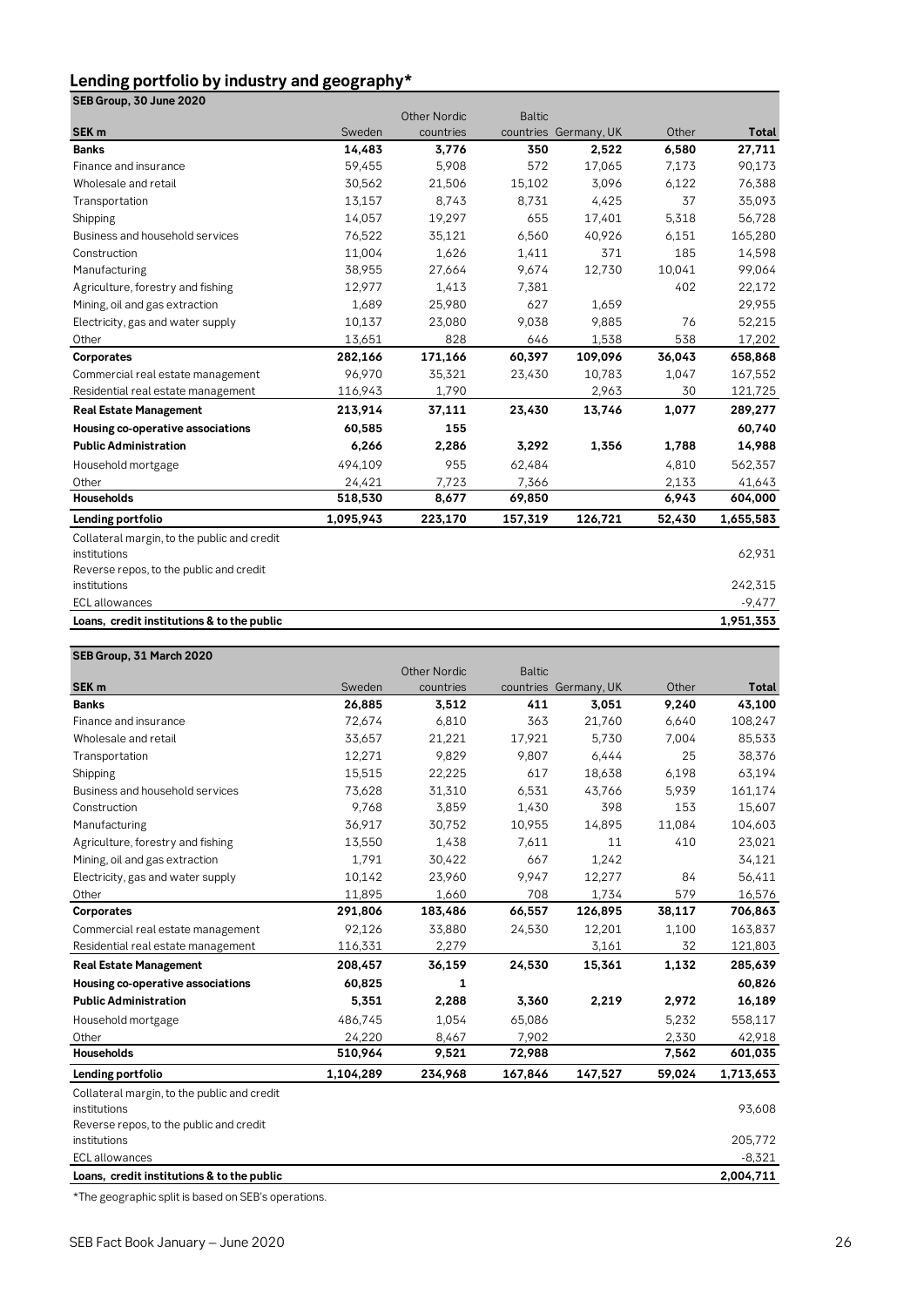SEK bn SEK bn SEK bn SEK bn SEK bn SEK bn SEK bn SEK bn SEK bn SEK bn SEK bn SEK bn SEK bn SEK bn SEK bn SEK bn

8<sub>2%</sub> 83% 83% 81%

Dec '12

Dec '13

Dec '11

 $\frac{7\%}{7\%}$   $\frac{7\%}{8\%}$   $\frac{7\%}{8\%}$   $\frac{10\%}{10\%}$ 

 $\frac{793}{7\%}$   $\frac{2\%}{7\%}$   $\frac{7\%}{8\%}$   $\frac{7\%}{8\%}$   $\frac{10\%}{10\%}$ 

4%

Dec '10

703

#### Corporates development and a settlement of the Real Estate Management  $8\%$  10% 11% <sub>129</sub> 12% 11% 11% 11% 6% 7% 7% 8% 8% 7% 7% 7%  $\frac{724}{2\%}$   $\frac{745}{2\%}$   $\frac{2\%}{7\%}$   $\frac{2\%}{10\%}$   $\frac{10\%}{2\%}$   $\frac{10\%}{2\%}$   $\frac{2\%}{10\%}$ 1% 1% 790 958 928 1034 1039 1146 1268 1324 1331 **LCFI CPC** Baltic **CPC** Dether 1% 1% 23% 24% 24% 28% 28% 28%  $242$   $242$ <br> $221$   $1\%$   $1\%$ <br> $1\%$   $1\%$ <br> $13\%$ <sup>242</sup> <sup>248</sup> <sup>259</sup> <sup>261</sup> <sup>257</sup> <sup>295</sup> <sup>287</sup> <sup>296</sup> <sup>319</sup> <sup>331</sup> <sup>338</sup> ■ LCFI Nordic, commercial ■ Germany, commercial ■ CPC, commercial ■ Baltic, commercial ■ LCFI Nordic, residential ■ Germany, residential CPC, residential Baltic, residential

9%

Dec '10 Dec '11

15%

12%

 $1\frac{1}{2}$ 

#### **Credit portfolio by industry and geography\***

Dec '14

84% 83%

Dec '15 Dec '16 Dec '17

82% 80%

80%

Dec '18 Dec '19

81% 81%

Mar '20 Jun '20

|                                   | o-<br>o<br>---<br>30 Jun | 30 Sep         | 31 Dec         | 31 Mar              | 30 Jun         | 30 Sep       | 31 Dec       | 31 Mar | 30 Jun         |
|-----------------------------------|--------------------------|----------------|----------------|---------------------|----------------|--------------|--------------|--------|----------------|
| <b>SEK bn</b>                     | 2018                     | 2018           | 2018           | 2019                | 2019           | 2019         | 2019         | 2020   | 2020           |
| <b>Banks</b>                      | 109                      | 100            | 93             | 109                 | 114            | 98           | 99           | 111    | 89             |
| Corporates                        | 1,135                    | 1,133          | 1,146          | 1,178               | 1,223          | 1,293        | 1,268        | 1,324  | 1,331          |
| Sweden                            | 503                      | 506            | 504            | 508                 | 530            | 555          | 543          | 576    | 572            |
| Other Nordic countries            | 283                      | 283            | 283            | 296                 | 321            | 342          | 339          | 343    | 365            |
| <b>Baltic countries</b>           | 86                       | 83             | 87             | 88                  | 89             | 92           | 87           | 92     | 90             |
| Germany, UK                       | 202                      | 209            | 224            | 236                 | 233            | 253          | 244          | 257    | 248            |
| Other                             | 61                       | 52             | 48             | 50                  | 49             | 51           | 53           | 56     | 56             |
| Commercial real estate management | 190                      | 186            | 186            | 190                 | 190            | 191          | 188          | 196    | 199            |
| Sweden                            | 101                      | 99             | 101            | 106                 | 106            | 107          | 107          | 115    | 119            |
| Other Nordic countries            | 45                       | 43             | 44             | 44                  | 45             | 45           | 42           | 41     | 43             |
| <b>Baltic countries</b>           | 24                       | 24             | 24             | 24                  | 24             | 25           | 24           | 26     | 25             |
| Germany, UK                       | 19                       | 17             | 15             | 14                  | 14             | 14           | 13           | 13     | 11             |
| Other                             | $\overline{2}$           | $\overline{2}$ | $\overline{2}$ | $\overline{2}$      | $\overline{2}$ | 2            | $\mathbf{1}$ | 1      | $\mathbf{1}$   |
| Residental real estate management | 109                      | 108            | 110            | 114                 | 121            | 126          | 131          | 135    | 139            |
| Sweden                            | 104                      | 104            | 106            | 110                 | 117            | 122          | 125          | 130    | 133            |
| Other Nordic countries            | $\mathbf 0$              | $\mathbf 0$    | $\mathbf 0$    | $\mathsf{O}\xspace$ | 0              | $\mathbf{1}$ | 3            | 2      | $\overline{2}$ |
| <b>Baltic countries</b>           |                          |                |                |                     |                |              |              |        |                |
| Germany, UK                       | 5                        | 4              | 4              | 4                   | 4              | 4            | 3            | 3      | 3              |
| Other                             | $\mathbf 0$              | $\mathbf 0$    | $\mathbf 0$    | $\mathbf 0$         | $\mathbf 0$    | $\mathbf 0$  | $\mathbf 0$  | 0      | $\mathbf 0$    |
| Housing co-operative associations | 62                       | 63             | 63             | 62                  | 63             | 63           | 63           | 64     | 64             |
| Sweden                            |                          |                |                |                     |                |              |              |        |                |
| <b>Public administration</b>      | 63                       | 65             | 55             | 63                  | 63             | 61           | 72           | 64     | 77             |
| <b>Households</b>                 | 641                      | 639            | 638            | 652                 | 669            | 677          | 678          | 693    | 700            |
| Sweden                            | 530                      | 533            | 533            | 543                 | 559            | 565          | 566          | 580    | 592            |
| Other Nordic countries            | 33                       | 32             | 31             | 32                  | 32             | 31           | 31           | 28     | 27             |
| <b>Baltic countries</b>           | 65                       | 65             | 66             | 68                  | 70             | 72           | 72           | 76     | 73             |
| Germany, UK                       | $\mathbf 0$              | $\overline{0}$ | $\mathbf 0$    | $\mathbf 0$         |                |              |              |        |                |
| Other                             | 13                       | 9              | 9              | 9                   | 9              | 8            | 9            | 8      | 7              |
| Total credit portfolio            | 2.309                    | 2.294          | 2,292          | 2.367               | 2.443          | 2,510        | 2,498        | 2,587  | 2,599          |

\*The geographic split is based on SEB's operations.

21% 24% 25% 28% 28% 28% 29% 30% 32% 31% 31% 32%

Dec '16 Dec '17

Dec '18 Dec '19

Mar '20

Jun '20

Dec '15

 $\frac{11\%}{11\%}$   $\frac{13\%}{1.00}$   $\frac{13\%}{1.004}$   $\frac{13\%}{1.004}$   $\frac{13\%}{1.004}$   $\frac{13\%}{1.004}$   $\frac{13\%}{1.004}$   $\frac{13\%}{1.004}$   $\frac{13\%}{1.004}$   $\frac{13\%}{1.004}$ 

<mark>16% <sub>17%</sub> 17% 17% <sup>17% 17%</sup></mark>

7% 8% 8% 7% 8% 7%

 $\frac{2\%}{12\%}$   $\frac{2\%}{11\%}$   $\frac{17\%}{12\%}$   $\frac{12\%}{12\%}$   $\frac{11\%}{12\%}$ 

 $\frac{2\%}{2\%}$   $\frac{2\%}{2\%}$   $\frac{1\%}{12\%}$   $\frac{1\%}{12\%}$  11%

 $\frac{1170}{21\%}$  18%  $\frac{16\%}{8}$   $\frac{14\%}{8}$   $\frac{15\%}{8}$  13%

Dec '12

8% 7%

 $\frac{13\%}{12\%}$   $\frac{13\%}{13\%}$   $\frac{15\%}{15\%}$   $\frac{16\%}{16\%}$ 

Dec '13

 $\frac{15\%}{15\%}$  16%  $\frac{8\%}{7\%}$   $\frac{10\%}{7\%}$  11%

 $10\%$   $8\%$  6%  $4\%$  3%

12% 13% 22% 21% 23%

7% 7% 7%

Dec '14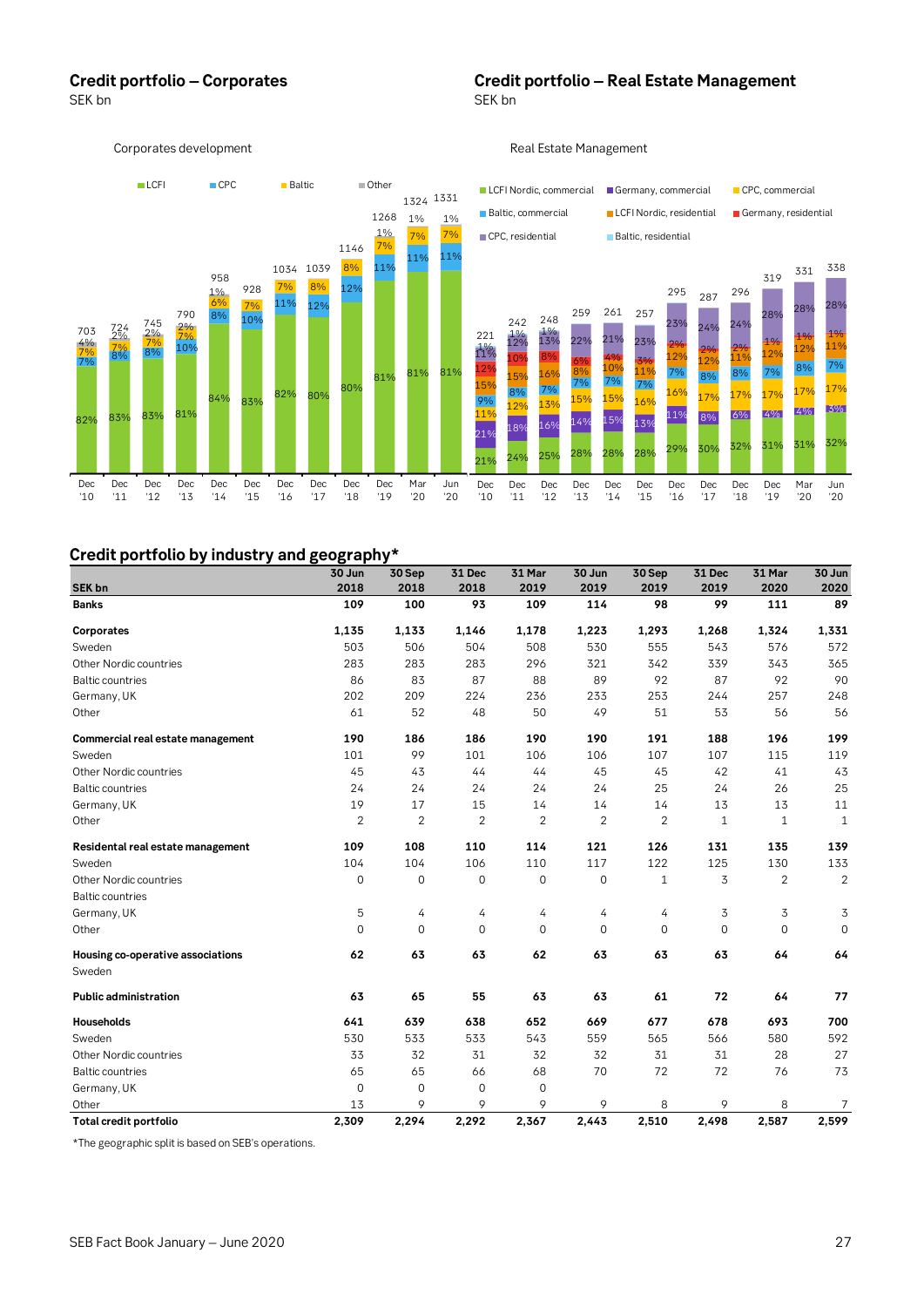## **Asset quality**

**Net expected credit loss (ECL) level by division, %**

2018 – Jun 2020

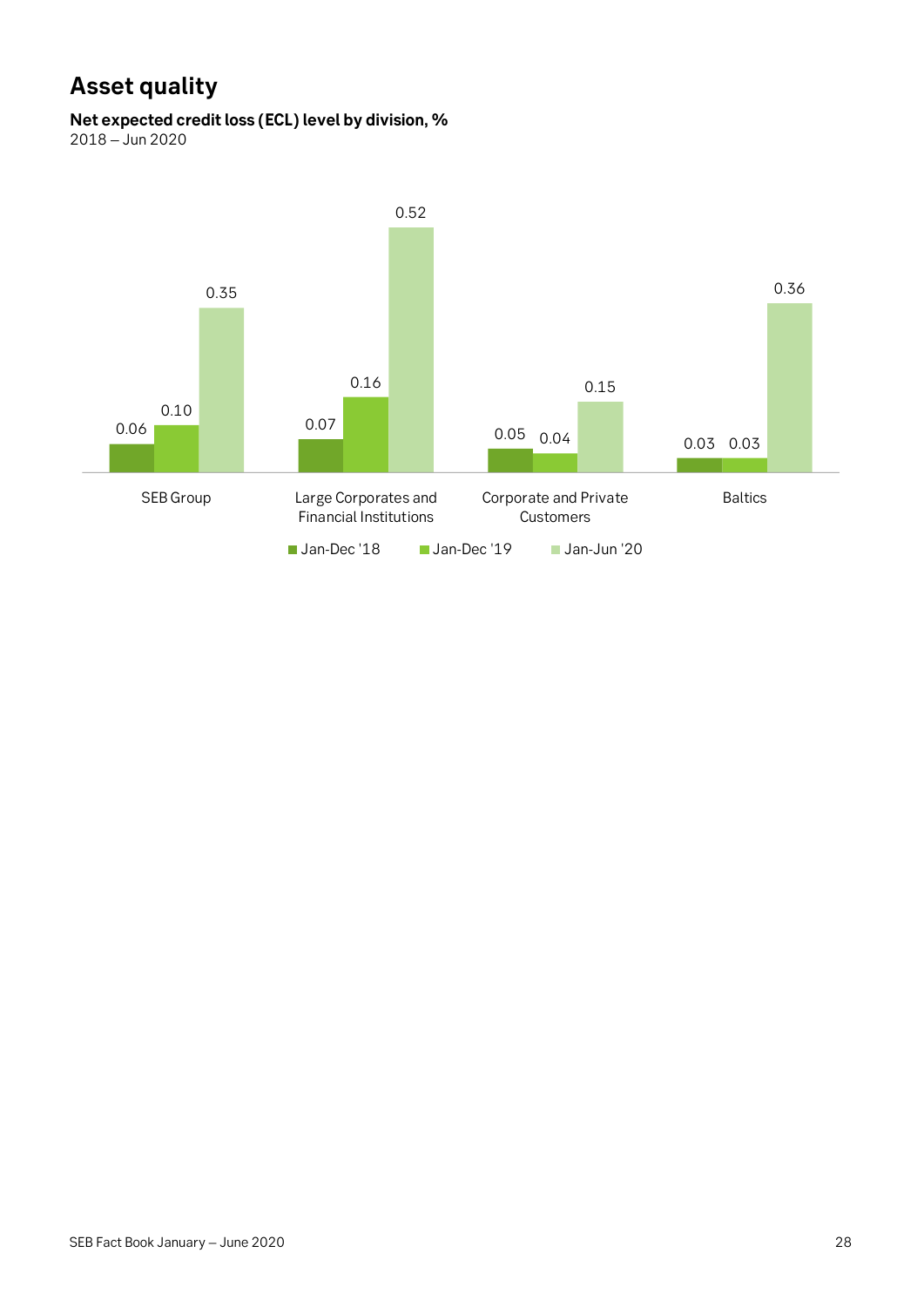#### **Market risk**

SEB's business model is driven by customer demand. Value-at-Risk (VaR) in the trading operations has averaged SEK 207m in 2020 compared to SEK 98m in 2019. On average, the Group does not expect to lose more than this amount during a period of ten trading days, with 99 per cent probability.

|                      | Value at Risk (99 per cent, ten days) |                 |              |              |              |  |  |  |  |  |  |  |
|----------------------|---------------------------------------|-----------------|--------------|--------------|--------------|--|--|--|--|--|--|--|
| <b>SEKm</b>          | <b>Min 2020</b>                       | <b>Max 2020</b> | 30 June 2020 | Average 2020 | Average 2019 |  |  |  |  |  |  |  |
| Commodities          | 18                                    | 54              | 31           | 28           | 21           |  |  |  |  |  |  |  |
| <b>Credit spread</b> | 23                                    | 83              | 61           | 53           | 29           |  |  |  |  |  |  |  |
| Equity               |                                       | 69              | 19           | 25           | 48           |  |  |  |  |  |  |  |
| <b>FX</b>            | 10                                    | 63              | 43           | 34           | 42           |  |  |  |  |  |  |  |
| Interest rate        | 39                                    | 346             | 187          | 183          | 65           |  |  |  |  |  |  |  |
| <b>Volatilities</b>  | 19                                    | 75              | 29           | 31           | 33           |  |  |  |  |  |  |  |
| Diversification      |                                       |                 | $-189$       | $-147$       | $-140$       |  |  |  |  |  |  |  |
| <b>Total</b>         | 69                                    | 420             | 181          | 207          | 98           |  |  |  |  |  |  |  |

#### **Debt instruments**

30 Jun 2020

Credit Risk Exposure SEK 332 bn

| <b>By</b>     | <b>Central &amp; local</b> |         |                                 | Asset-backed |                   |        |
|---------------|----------------------------|---------|---------------------------------|--------------|-------------------|--------|
| <b>Rating</b> | governments                |         | <b>Corporates Covered bonds</b> | securities   | <b>Financials</b> | Total  |
| AAA           | 54.3%                      | 0.1%    | 27.2%                           | 2.5%         | 0.5%              | 84.6%  |
| AA            | 4.8%                       | $0.0\%$ | $0.0\%$                         |              | 0.6%              | 5.4%   |
| A             | 0.8%                       | 0.2%    |                                 | 0.5%         | $0.1\%$           | 1.5%   |
| <b>BBB</b>    |                            | 0.3%    |                                 |              | $0.0\%$           | 0.3%   |
| BB/B          | $0.0\%$                    | $0.0\%$ |                                 |              |                   | 0.0%   |
| CCC/CC        |                            | $0.0\%$ |                                 |              |                   | 0.0%   |
| Not rated     | 6.3%                       | 0.7%    | 0.1%                            |              | 1.1%              | 8.1%   |
| Total         | 66.1%                      | 1.3%    | 27.3%                           | 2.9%         | 2.3%              | 100.0% |

|                | <b>Central &amp; local</b> |         |                                 | Asset-backed |                   |         |
|----------------|----------------------------|---------|---------------------------------|--------------|-------------------|---------|
| By Geography   | governments                |         | <b>Corporates Covered bonds</b> | securities   | <b>Financials</b> | Total   |
| Sweden         | 40.5%                      | 0.6%    | 12.8%                           |              | 0.2%              | 54.2%   |
| Germany        | 9.0%                       | 0.2%    | 0.1%                            |              | $0.0\%$           | 9.4%    |
| Denmark        | 3.8%                       | $0.0\%$ | 6.9%                            |              | $0.0\%$           | 10.8%   |
| Norway         | 3.7%                       | 0.3%    | 3.0%                            |              | 0.6%              | 7.6%    |
| Finland        | $0.2\%$                    | $0.0\%$ | 4.5%                            |              | 1.3%              | $6.0\%$ |
| <b>Baltics</b> | 0.8%                       |         |                                 |              |                   | 0.8%    |
| Luxembourg     | 2.5%                       |         |                                 | 2.9%         |                   | 5.5%    |
| Europe, other  | 1.1%                       | $0.0\%$ | $0.0\%$                         |              | 0.2%              | 1.3%    |
| <b>US</b>      | 2.4%                       |         |                                 |              | $0.0\%$           | 2.4%    |
| Rest of World  | 2.1%                       | $0.0\%$ |                                 |              |                   | 2.1%    |
| Total          | 66.1%                      | 1.3%    | 27.3%                           | 2.9%         | 2.3%              | 100.0%  |

Note: Excluding derivative instruments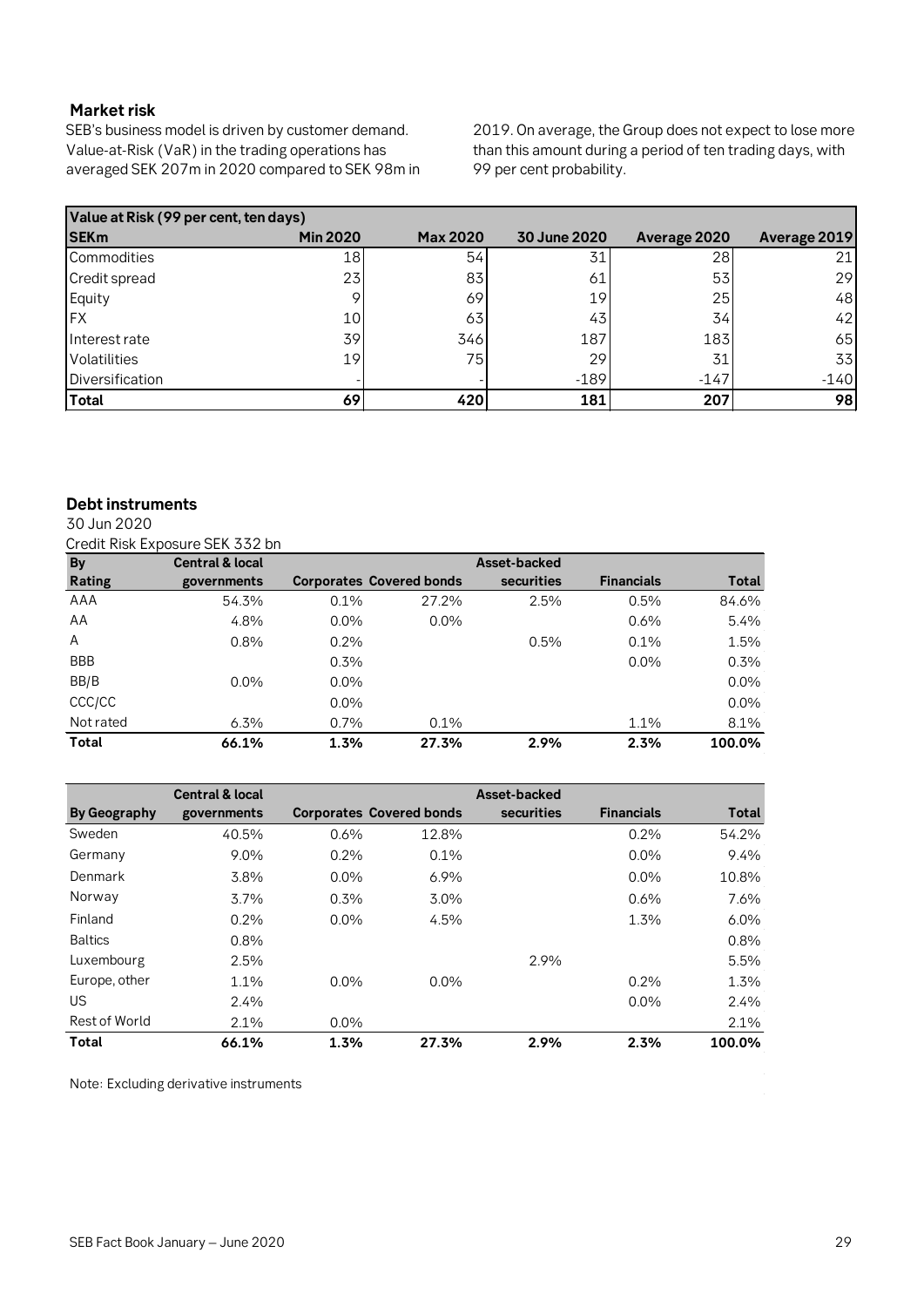### **Macro**

|                      |      |      | GDP (%) |       |      |      | Inflation (%) |       |
|----------------------|------|------|---------|-------|------|------|---------------|-------|
|                      | 2018 | 2019 | 2020F   | 2021F | 2018 | 2019 | 2020F         | 2021F |
| Sweden               | 2.2  | 1.2  | $-5.0$  | 4.0   | 2.0  | 1.8  | 0.3           | 1.3   |
| Norway               | 1.3  | 1.2  | $-4.0$  | 1.4   | 2.8  | 2.2  | 1.2           | 2.8   |
| Finland*             | 1.6  | 1.0  | $-7.0$  | 4.5   | 1.2  | 1.1  | 0.5           | 1.0   |
| Denmark*             | 2.4  | 2.4  | $-6.5$  | 6.5   | 0.8  | 0.8  | 0.3           | 1.3   |
| Germany*             | 1.5  | 0.6  | $-7.7$  | 5.8   | 1.7  | 1.4  | 0.4           | 1.4   |
| Estonia*             | 4.8  | 4.3  | $-9.8$  | 6.5   | 3.4  | 2.3  | 0.4           | 2.8   |
| Latvia*              | 4.3  | 2.2  | $-8.3$  | 5.0   | 2.5  | 2.8  | 0.3           | 1.8   |
| Lithuania*           | 3.6  | 3.9  | $-7.2$  | 5.7   | 2.5  | 2.2  | 0.8           | 2.2   |
| Euro zone*           | 1.9  | 1.2  | $-9.0$  | 6.7   | 1.8  | 1.2  | 0.4           | 1.3   |
| <b>United States</b> | 2.9  | 2.3  | $-6.0$  | 5.3   | 2.4  | 1.8  | 0.5           | 1.4   |

*Sources: SEB Economic Research, June 2020*

*\*Harmonised consumer index*

### **SEB Group by business segment**

#### **Profit before credit losses by segment**

Jan – Jun 2019 vs. Jan – Jun 2020 SEK m

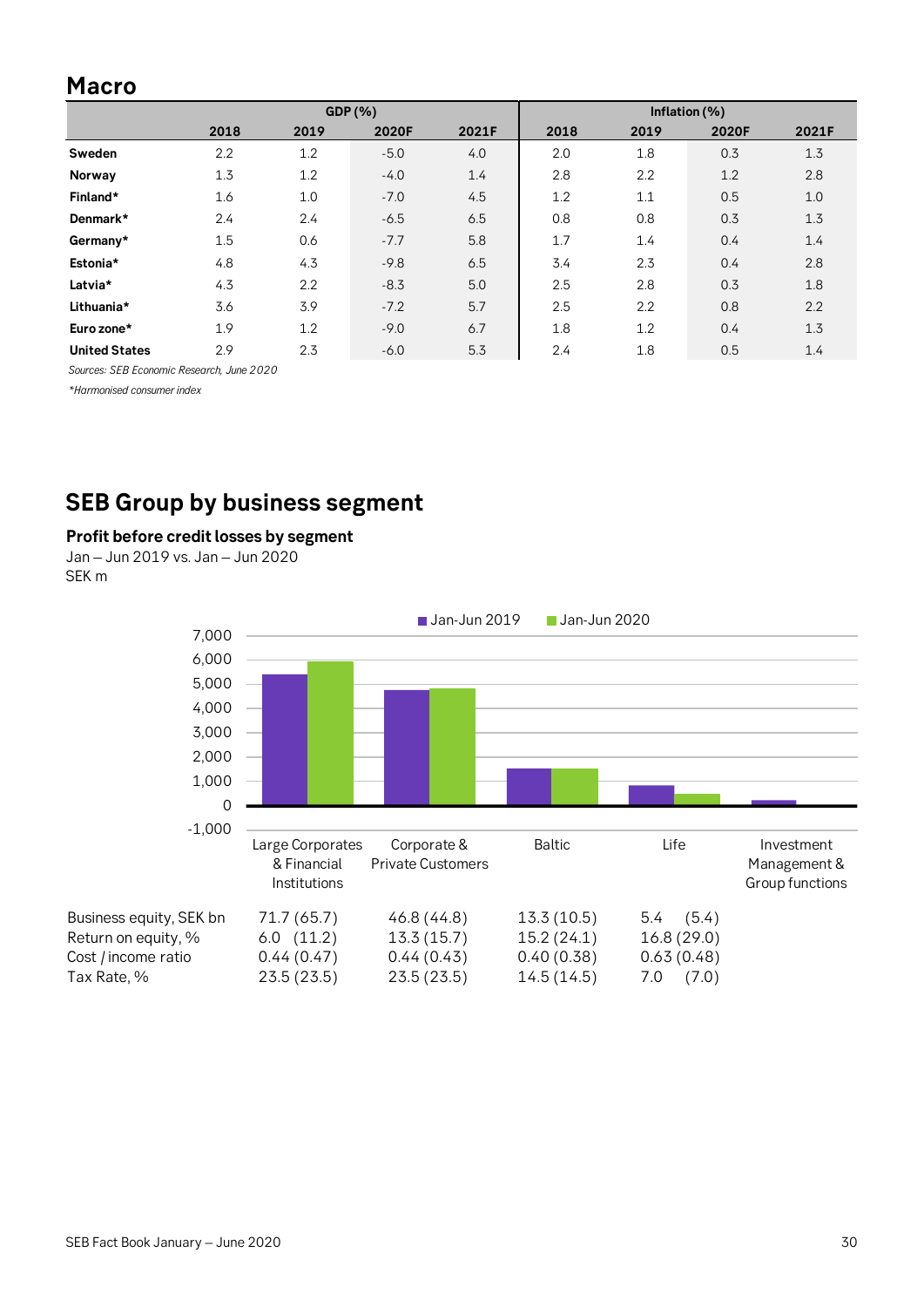## **Large Corporates & Financial Institutions**

|                                                | Q <sub>2</sub> | Q <sub>3</sub>                                                 | Q <sub>4</sub>                                        | Q1     | Q <sub>2</sub>    | Q3       | Q <sub>4</sub> | Q1       | Q2            |
|------------------------------------------------|----------------|----------------------------------------------------------------|-------------------------------------------------------|--------|-------------------|----------|----------------|----------|---------------|
| <b>SEK m</b>                                   | 2018           | 2018                                                           | 2018                                                  | 2019   | 2019              | 2019     | 2019           | 2020     | 2020          |
| Net interest income                            | 2,283          | 2,181                                                          | 2,010                                                 | 2,278  | 2,201             | 2,443    | 2,450          | 2,664    | 2,697         |
| Net fee and commission income                  | 1,814          | 1,445                                                          | 1,802                                                 | 1,478  | 1,644             | 1,613    | 1,824          | 1,674    | 1,656         |
| Net financial income                           | 766            | 772                                                            | 902                                                   | 1,355  | 921               | 753      | 1.434          | $-473$   | 2,430         |
| Net other income                               | 34             | 30                                                             | 200                                                   | 11     | 237               | $-50$    | 22             | $-20$    | 34            |
| <b>Total operating income</b>                  | 4,897          | 4,427                                                          | 4,913                                                 | 5,121  | 5,003             | 4,759    | 5,730          | 3,845    | 6,817         |
| Staff costs                                    | $-898$         | $-1,016$                                                       | -1,030                                                |        | $-1,033$ $-1,056$ | $-1,034$ | $-1,170$       | $-1,026$ | $-1,063$      |
| Other expenses                                 | $-1,282$       |                                                                | $-1,205$ $-1,230$ $-1,284$ $-1,304$ $-1,235$ $-1,363$ |        |                   |          |                | $-1,322$ | $-1,284$      |
| Depreciation, amortisation and impairment of   |                |                                                                |                                                       |        |                   |          |                |          |               |
| tangible and intangible assets                 | $-13$          | $-14$                                                          | $-15$                                                 | $-17$  | $-17$             | $-17$    | $-17$          | $-16$    | $-17$         |
| <b>Total operating expenses</b>                |                | $-2,193$ $-2,235$ $-2,275$ $-2,334$ $-2,377$ $-2,286$ $-2,550$ |                                                       |        |                   |          |                | $-2,365$ | $-2,364$      |
| <b>Profit before credit losses</b>             | 2,703          | 2,192                                                          | 2,637                                                 | 2,787  | 2,626             | 2,473    | 3,180          | 1,481    | 4,453         |
| Gains less losses from tangible and intangible |                |                                                                |                                                       |        |                   |          |                |          |               |
| assets                                         |                |                                                                |                                                       |        |                   |          |                |          |               |
| Net expected credit losses                     | $-110$         | $-287$                                                         | $-259$                                                | $-322$ | $-261$            | $-349$   | $-879$         |          | $-907 -2,211$ |
| <b>Operating profit before</b>                 |                |                                                                |                                                       |        |                   |          |                |          |               |
| items affecting comparability                  | 2,594          | 1,905                                                          | 2,378                                                 | 2,465  | 2,365             | 2,124    | 2,301          | 574      | 2,243         |
| Items affecting comparability                  |                |                                                                |                                                       |        |                   |          |                |          |               |
| <b>Operating profit</b>                        | 2,594          | 1,905                                                          | 2,378                                                 | 2,465  | 2,365             | 2,124    | 2,301          | 574      | 2,243         |
|                                                |                |                                                                |                                                       |        |                   |          |                |          |               |
| Cost/Income                                    | 0.45           | 0.50                                                           | 0.46                                                  | 0.46   | 0.48              | 0.48     | 0.45           | 0.61     | 0.35          |
| Business equity, SEK bn                        | 63.8           | 64.4                                                           | 63.8                                                  | 63.8   | 67.6              | 70.8     | 69.3           | 69.0     | 74.4          |
| Return on business equity, per cent            |                |                                                                |                                                       |        |                   |          |                |          |               |
| -isolated in the quarter                       | 12.2           | 8.9                                                            | 11.2                                                  | 11.8   | 10.7              | 9.2      | 10.2           | 2.5      | 9.2           |
| -accumulated in the period                     | 10.5           | 10.0                                                           | 10.3                                                  | 11.8   | 11.2              | 10.5     | 10.4           | 2.5      | 6.0           |
| Risk exposure amount, SEK bn                   | 371            | 369                                                            | 360                                                   | 373    | 393               | 401      | 380            | 412      | 384           |
| Lending to the public*, SEK bn                 | 618            | 605                                                            | 600                                                   | 618    | 661               | 666      | 661            | 740      | 667           |
| Deposits from the public*, SEK bn              | 485            | 497                                                            | 473                                                   | 496    | 508               | 519      | 531            | 643      | 632           |
| FTEs, present                                  | 1,993          | 1,990                                                          | 1,997                                                 | 2,045  | 2,056             | 2,058    | 2,085          | 2,104    | 2,089         |

\*excluding repos

#### **Income, expenses and operating profit**

SEK m



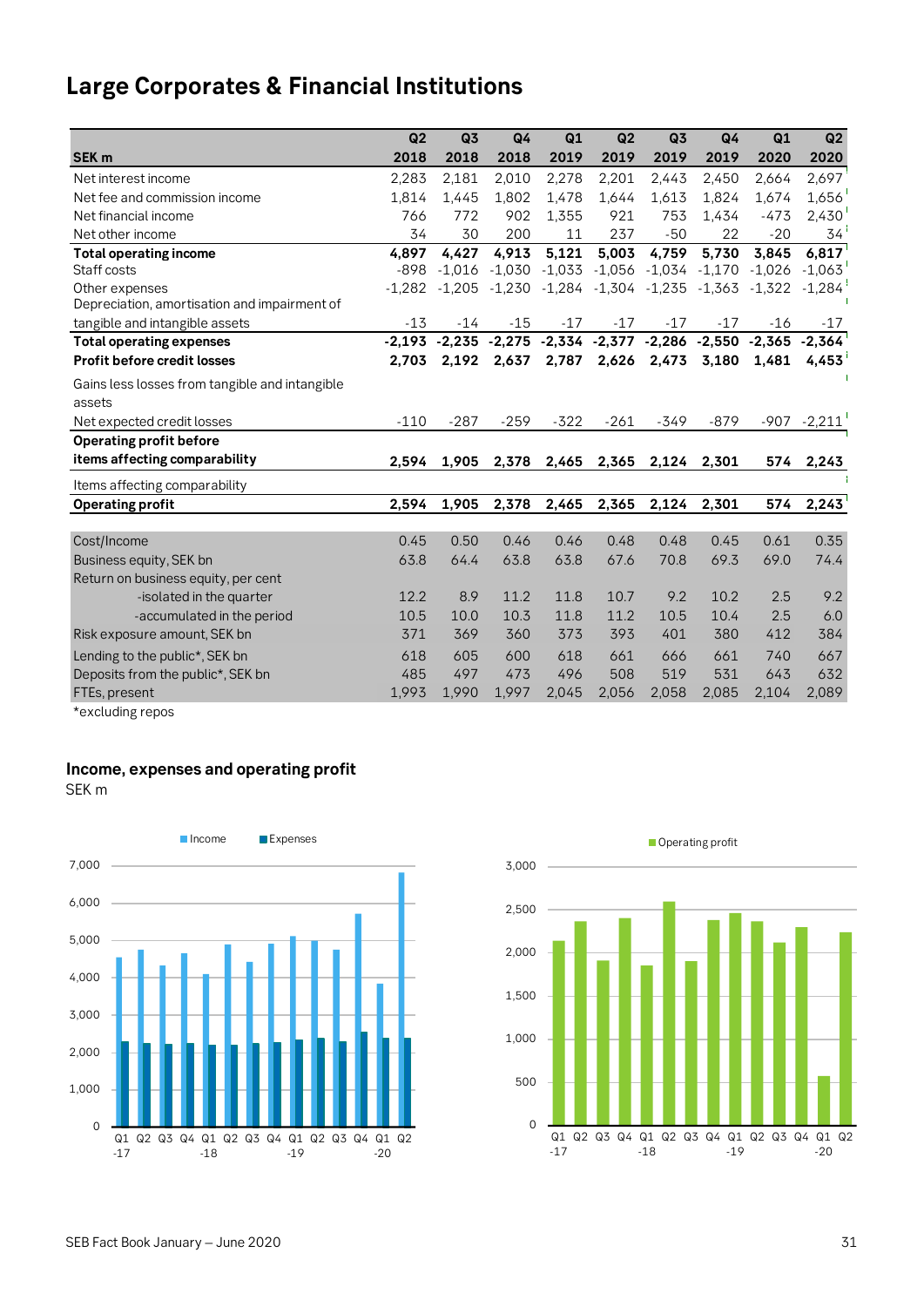

#### **Lending and commitments development\*, FX-adjusted**

\* *To Corporates and Property Management*

#### **Markets income by main product cluster, excl. XVA**

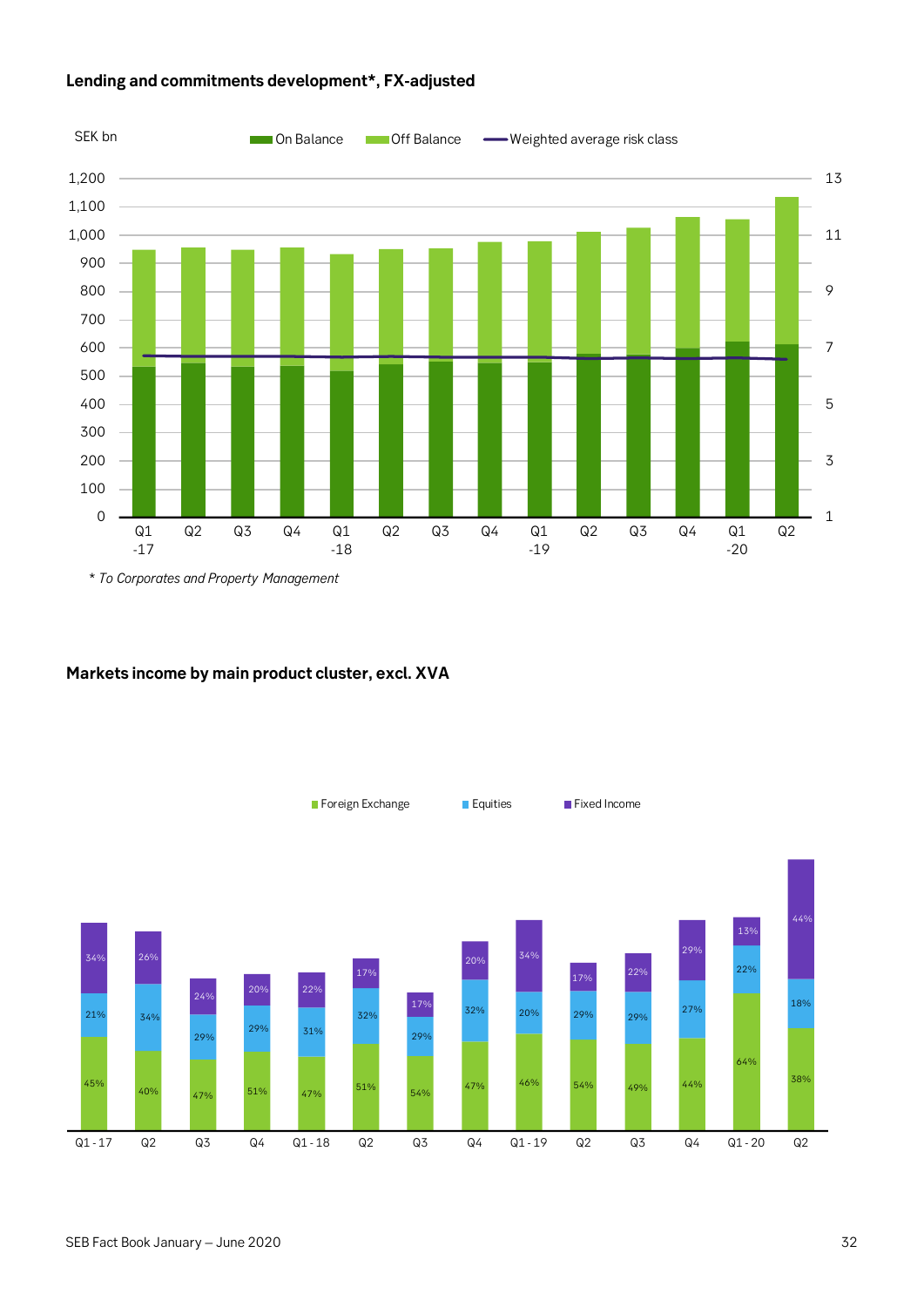#### **League tables**



#### **Low risk trading orientation**

#### **Low-risk in client facilitation operations render minimal losses in the markets operations**

*Daily trading income January 1, 2007 – Jun 30, 2020. 128 negative days out of 3,383 trading days. Average loss SEK 9m.*

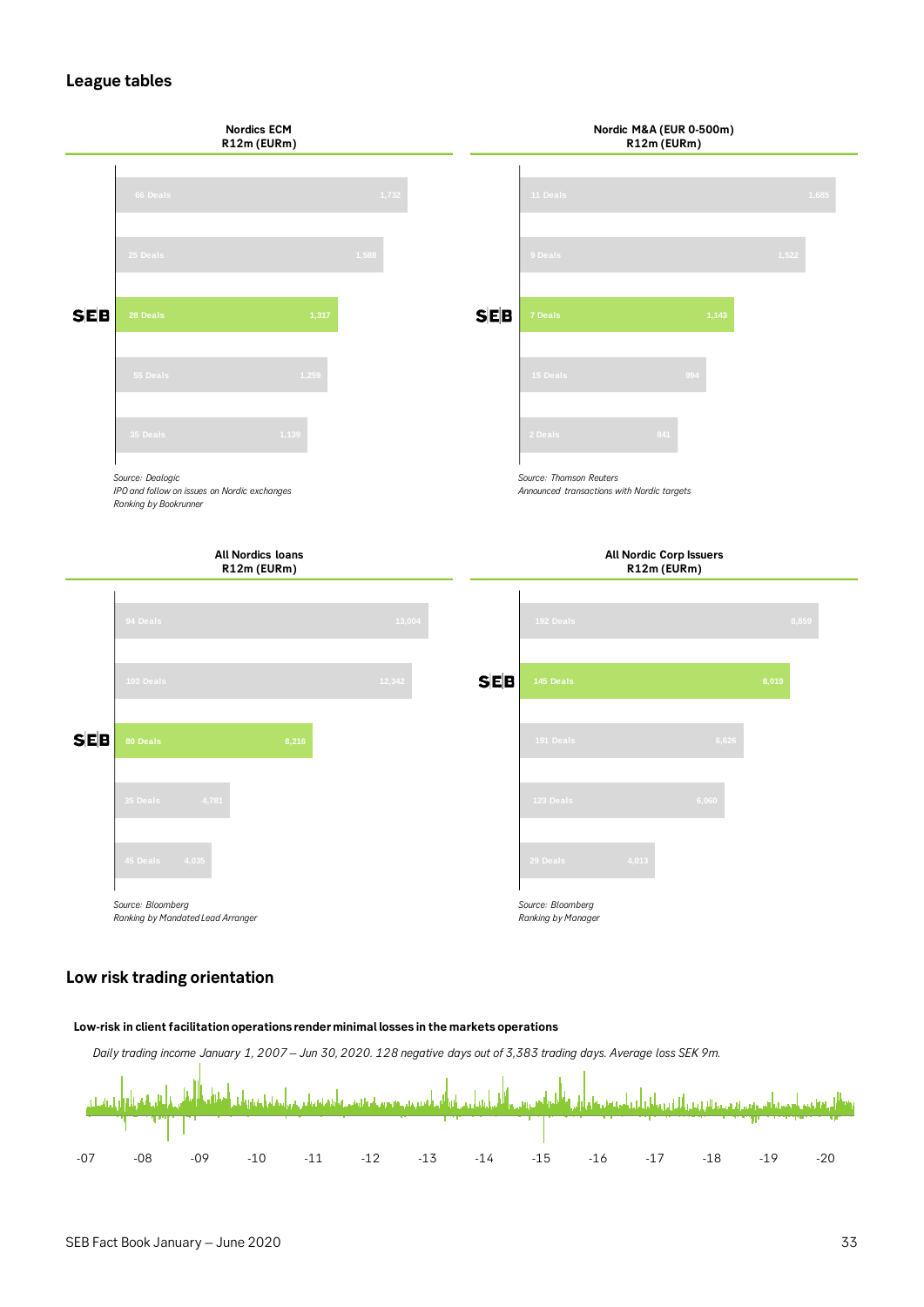## **Corporate & Private Customers**

|                                           | Q2       | Q <sub>3</sub> | Q4       | Q1       | Q <sub>2</sub> | Q3       | Q4       | Q1          | Q2       |
|-------------------------------------------|----------|----------------|----------|----------|----------------|----------|----------|-------------|----------|
| SEK <sub>m</sub>                          | 2018     | 2018           | 2018     | 2019     | 2019           | 2019     | 2019     | 2020        | 2020     |
| Net interest income                       | 2,363    | 2,453          | 2,371    | 2,772    | 2,673          | 2,606    | 2,669    | 3,002       | 2,913    |
| Net fee and commission income             | 1,445    | 1,387          | 1,312    | 1,284    | 1,408          | 1,401    | 1,453    | 1,315       | 1,118    |
| Net financial income                      | 111      | 101            | 119      | 147      | 122            | 116      | 122      | 109         | 77'      |
| Net other income                          | 29       | 5              | 5        | 7        | 4              | 6        | 8        | 12          | 5        |
| <b>Total operating income</b>             | 3,948    | 3,946          | 3,806    | 4,210    | 4,208          | 4,128    | 4,253    | 4,437       | 4,113    |
| Staff costs                               | $-822$   | $-838$         | $-854$   | $-872$   | $-822$         | $-836$   | $-843$   | $-874$      | $-844$   |
| Other expenses                            | $-931$   | $-911$         | $-997$   | $-961$   | $-974$         | $-932$   | $-1,113$ | $-970$      | $-1,003$ |
| Depreciation, amortisation and impairment |          |                |          |          |                |          |          |             |          |
| of tangible and intangible assets         | $-14$    | $-14$          | $-15$    | $-14$    | $-16$          | $-21$    | $-17$    | $-19$       | -16      |
| <b>Total operating expenses</b>           | $-1,767$ | $-1,764$       | $-1,865$ | $-1,846$ | $-1,811$       | $-1,789$ | $-1,972$ | $-1,863$    | $-1,863$ |
| <b>Profit before credit losses</b>        | 2,181    | 2,182          | 1,941    | 2,364    | 2,396          | 2,339    | 2,280    | 2,575       | 2,251    |
| Gains less losses from tangible and       |          |                |          |          |                |          |          |             |          |
| intangible assets                         | 0        | 0              | $\Omega$ | 0        | $\Omega$       | 0        | $-3$     | $\mathbf 0$ | 0        |
| Net expected credit losses                | $-128$   | $-97$          | $-115$   | $-71$    | $-101$         | $-129$   | $-92$    | $-519$      | $-228$   |
| <b>Operating profit before</b>            |          |                |          |          |                |          |          |             |          |
| items affecting comparability             | 2,053    | 2,086          | 1,826    | 2,293    | 2,295          | 2,209    | 2,185    | 2,055       | 2,023    |
| Items affecting comparability             |          |                |          |          |                |          |          |             |          |
| <b>Operating profit</b>                   | 2,053    | 2,086          | 1,826    | 2,293    | 2,295          | 2,209    | 2,185    | 2,055       | 2,023    |
|                                           |          |                |          |          |                |          |          |             |          |
| Cost/Income                               | 0.45     | 0.45           | 0.49     | 0.44     | 0.43           | 0.43     | 0.46     | 0.42        | 0.45     |
| Business equity, SEK bn                   | 42.0     | 43.1           | 43.2     | 45.0     | 44.6           | 45.4     | 44.6     | 45.9        | 47.8     |
| Return on business equity, per cent       |          |                |          |          |                |          |          |             |          |
| -isolated in the quarter                  | 14.7     | 14.5           | 12.7     | 15.6     | 15.7           | 14.9     | 15.0     | 13.7        | 13.0     |
| -accumulated in the period                | 14.2     | 14.3           | 13.9     | 15.6     | 15.7           | 15.4     | 15.3     | 13.7        | 13.3     |
| Risk exposure amount, SEK bn              | 127      | 128            | 220      | 225      | 227            | 230      | 225      | 225         | 220      |
| Lending to the public*, SEK bn            | 766      | 775            | 781      | 793      | 804            | 817      | 823      | 827         | 834      |
| Deposits from the public*, SEK bn         | 402      | 407            | 421      | 430      | 452            | 456      | 457      | 473         | 507      |
| FTEs, present                             | 3,606    | 3,583          | 3,594    | 3,578    | 3,601          | 3,507    | 3,478    | 3,553       | 3,590    |

\*excluding repos

#### **Income, expenses and operating profit**

SEK m



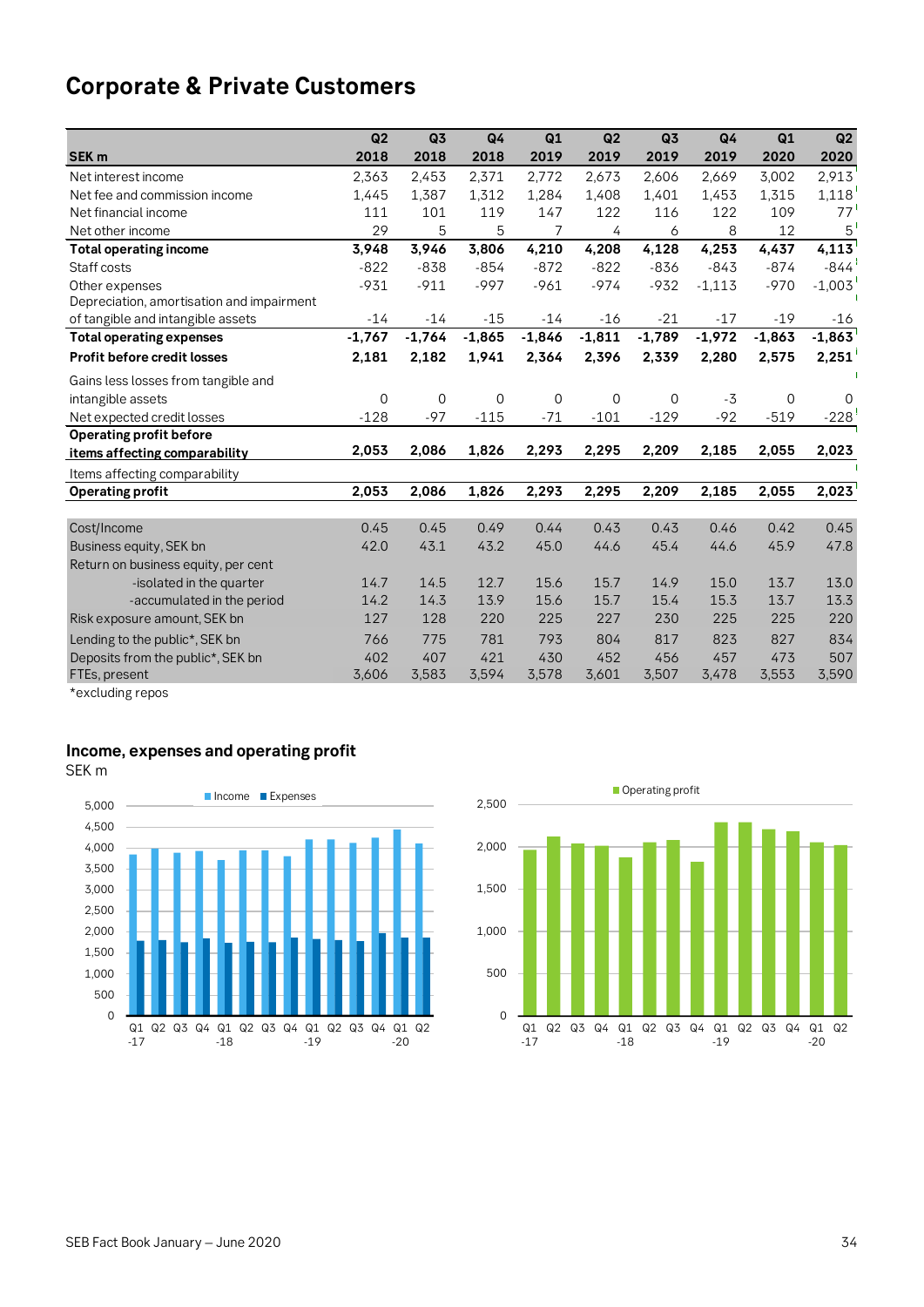#### **Business volume development by area**



■ Transaction account

**Transaction account** corporate & public Savings account private

Savings account corporate & public

private

#### **Corporate & Private Customers**





|                                                           | Q <sub>2</sub> | Q <sub>3</sub> |      | Q1   | Q <sub>2</sub> | Q <sub>3</sub> | Q4   | Q1   | Q <sub>2</sub> |
|-----------------------------------------------------------|----------------|----------------|------|------|----------------|----------------|------|------|----------------|
| <b>SEK bn</b>                                             | 2018           | 2018           | 2018 | 2019 | 2019           | 2019           | 2019 | 2020 | 2020           |
| Swedish household mortgage lending excluding sole traders | 455            | 456            | 459  | 462  | 469            | 475            | 483  | 487  | 494            |

#### **Cards**

44% 53%

0% 3%

30 Jun 2020

**Deposit breakdown, Per cent of total deposits**





Note: Card exchange from Visa to Mastercard during 2017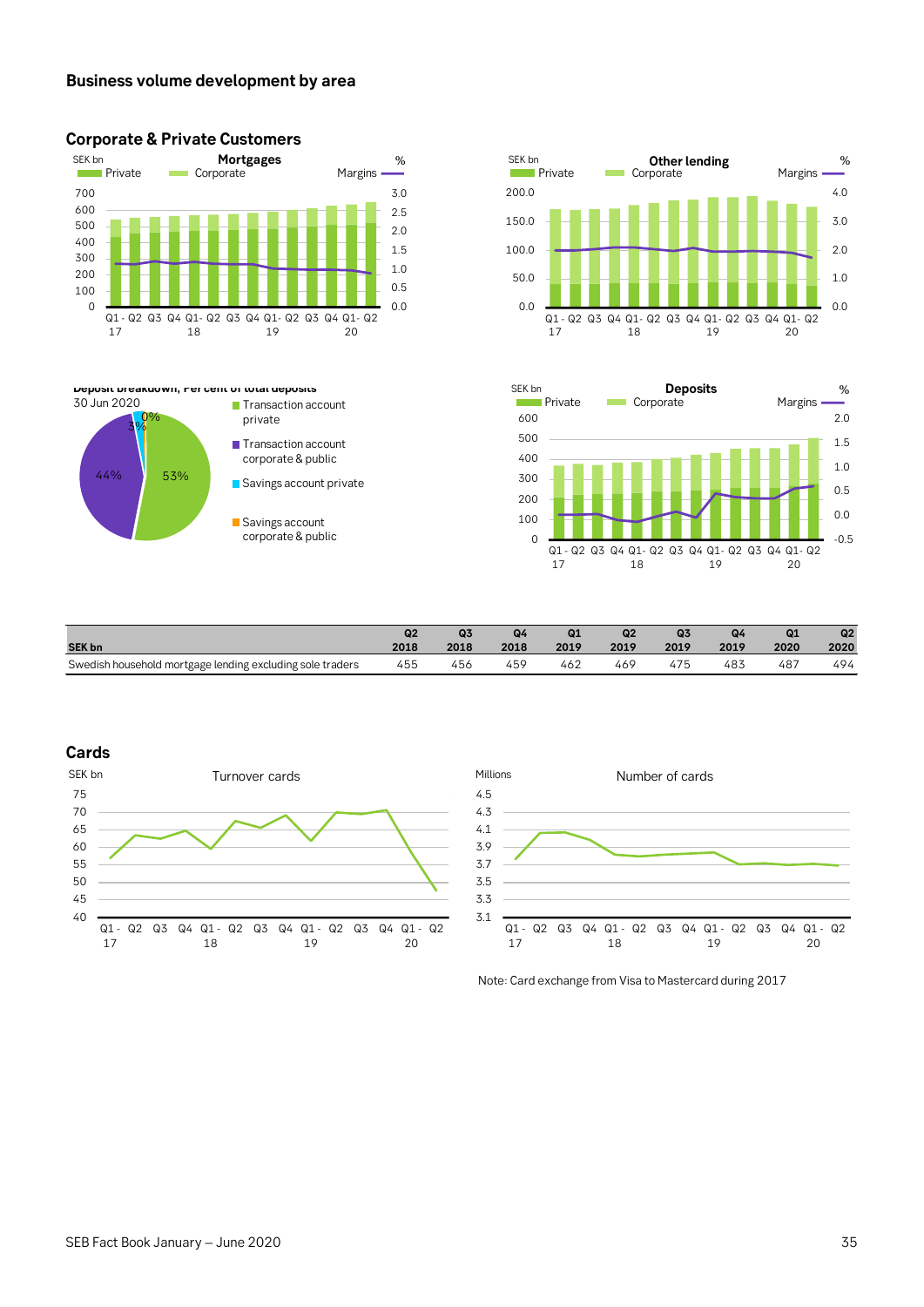### **Baltic**

|                                                       | Q2     | Q3          | Q <sub>4</sub> | Q1          | Q <sub>2</sub> | Q <sub>3</sub> | Q <sub>4</sub> | Q1          | Q2          |
|-------------------------------------------------------|--------|-------------|----------------|-------------|----------------|----------------|----------------|-------------|-------------|
| SEK <sub>m</sub>                                      | 2018   | 2018        | 2018           | 2019        | 2019           | 2019           | 2019           | 2020        | 2020        |
| Net interest income                                   | 706    | 735         | 749            | 762         | 802            | 823            | 831            | 849         | 784         |
| Net fee and commission income                         | 369    | 375         | 377            | 376         | 424            | 413            | 426            | 399         | 381         |
| Net financial income                                  | 73     | 75          | 56             | 70          | 69             | 70             | 111            | 32          | 96          |
| Net other income                                      | $-14$  | $\mathbf 0$ | -6             | $-1$        | $-2$           | $\mathbf 0$    | -4             | $\Omega$    | $\mathbf 0$ |
| <b>Total operating income</b>                         | 1,135  | 1,186       | 1,177          | 1,207       | 1,293          | 1,305          | 1,364          | 1,280       | 1,262       |
| Staff costs                                           | $-208$ | $-206$      | $-217$         | $-203$      | $-209$         | $-223$         | $-221$         | $-225$      | $-218$      |
| Other expenses                                        | $-261$ | $-258$      | $-248$         | $-262$      | $-271$         | $-280$         | $-310$         | $-278$      | $-288$      |
| Depreciation, amortisation and impairment of tangible |        |             |                |             |                |                |                |             |             |
| and intangible assets                                 | $-13$  | $-14$       | $-13$          | -8          | $-7$           | -8             | -8             | -8          | -8          |
| <b>Total operating expenses</b>                       | $-483$ | $-479$      | $-478$         | $-473$      | $-487$         | $-511$         | $-539$         | $-511$      | $-514$      |
| Profit before credit losses                           | 651    | 707         | 698            | 734         | 806            | 794            | 825            | 770         | 748         |
| Gains less losses from tangible and intangible assets | 13     | $-1$        | $-1$           | $\mathbf 0$ | $\mathbf 0$    | 1              | 1              | $\mathbf 0$ | $\Omega$    |
| Net expected credit losses                            | 17     | $-44$       | $-45$          | $-20$       | $-33$          | 11             | $-17$          | $-77$       | $-260$      |
| <b>Operating profit before</b>                        |        |             |                |             |                |                |                |             |             |
| items affecting comparability                         | 681    | 662         | 652            | 715         | 773            | 806            | 810            | 693         | 488         |
| Items affecting comparability                         |        |             |                |             |                |                |                |             |             |
| <b>Operating profit</b>                               | 681    | 662         | 652            | 715         | 773            | 806            | 810            | 693         | 488         |
| Cost/Income                                           | 0.43   | 0.40        | 0.41           | 0.39        | 0.38           | 0.39           | 0.40           | 0.40        | 0.41        |
| Business equity, SEK bn                               | 9.8    | 10.1        | 10.1           | 10.5        | 10.6           | 10.9           | 11.0           | 13.3        | 13.3        |
| Return on business equity, per cent                   |        |             |                |             |                |                |                |             |             |
| -isolated in the quarter                              | 23.1   | 21.8        | 21.5           | 23.3        | 25.0           | 25.2           | 25.2           | 17.9        | 12.5        |
| -accumulated in the period                            | 23.2   | 22.7        | 22.4           | 23.3        | 24.1           | 24.5           | 24.7           | 17.9        | 15.2        |
| Risk exposure amount, SEK bn                          | 79     | 80          | 82             | 82          | 83             | 87             | 83             | 88          | 84          |
| Lending to the public*, SEK bn                        | 146    | 145         | 148            | 153         | 156            | 160            | 157            | 166         | 156         |
| Deposits from the public*, SEK bn                     | 127    | 129         | 138            | 142         | 146            | 151            | 153            | 167         | 169         |
| FTEs, present                                         | 2,417  | 2,350       | 2,341          | 2,306       | 2,366          | 2,362          | 2,350          | 2,339       | 2,299       |
| *excluding repos                                      |        |             |                |             |                |                |                |             |             |

#### **Income, expenses and operating profit SEK m**



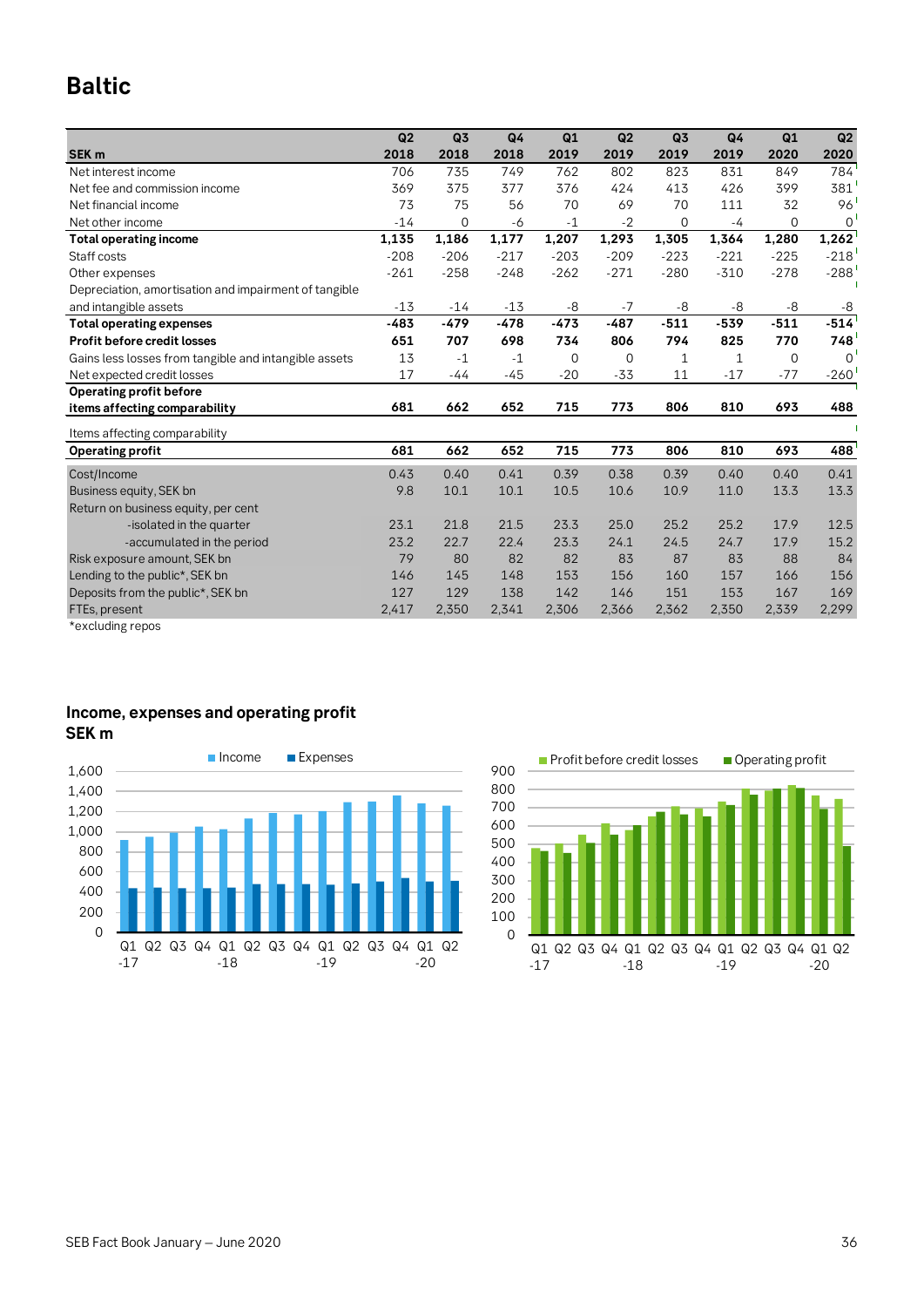#### **Business volume development by area**

SEK bn Q2 2020 (change vs. Q2 2019 in local currency)



#### **Deposit breakdown, per cent of total deposits**

30 Jun 2020



#### **Deposit market shares**



nia Q2 2020 data is not available at time of publication. SEB Latvia 's Q2 2020 figures are May 2020. Ict 2017 merging DNB and Nordea's Baltic operations. anske's Lithuanian volumes are no longer reported

*ancial Supervision Authority, Finance Latvia Association, Association of Lithuanian Banks, SEB Group*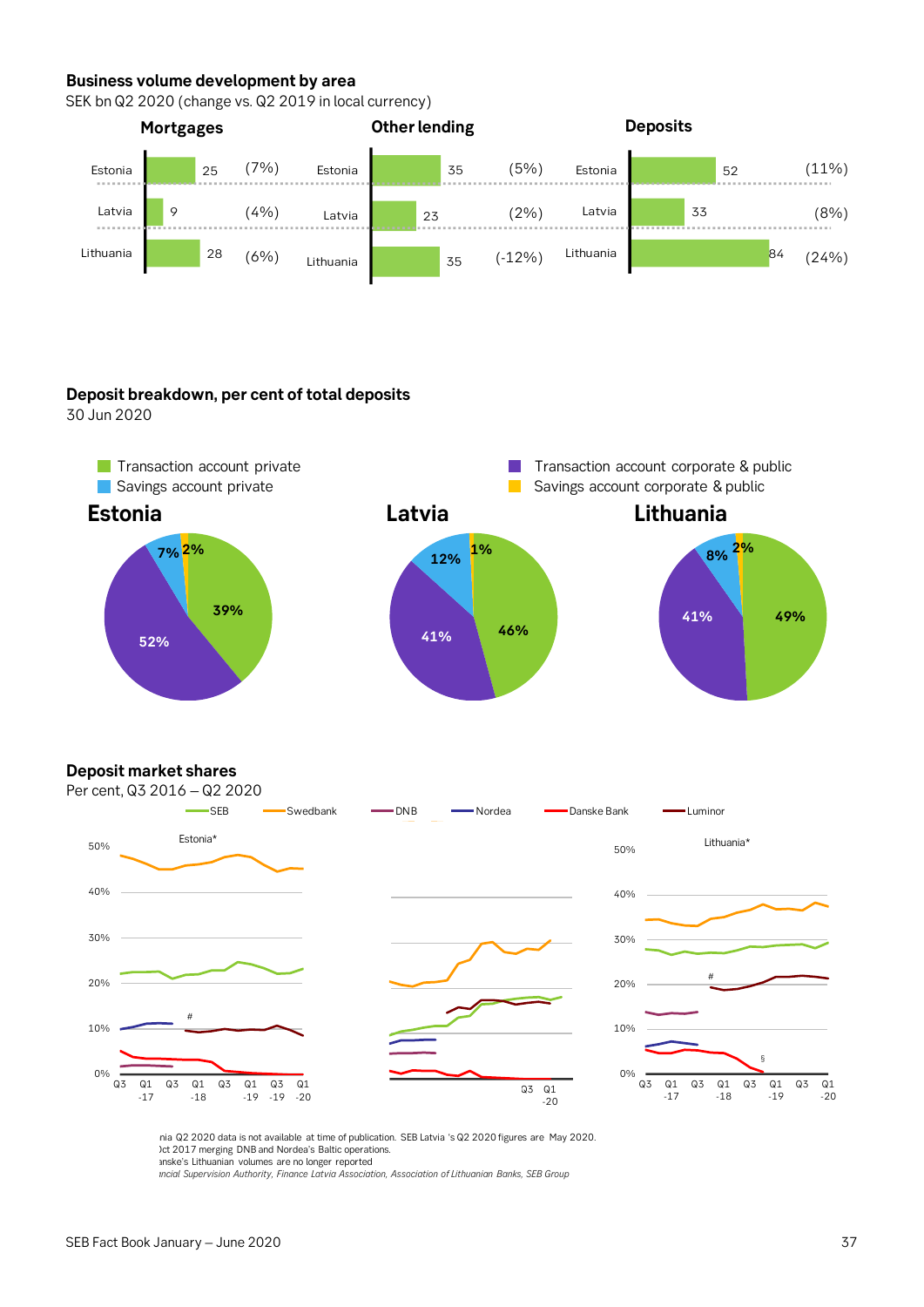#### **Baltic lending market shares**

#### Per cent, Q3 2016 – Q2 2020



ania Q2 2020 data is not available at time of publication. SEB Latvia 's Q2 2020 figures are May 2020. Oct 2017 merging DNB and Nordea's Baltic operations.

 7 decreases in Estonia and Latvia are due to a partial transferring of its corporate loan portfolio to its parent bank. anske's Lithuanian volumes are no longer reported

*ancial Supervision Authority, Finance Latvia Association, Association of Lithuanian Banks, SEB Group*

#### **Loan portfolio**

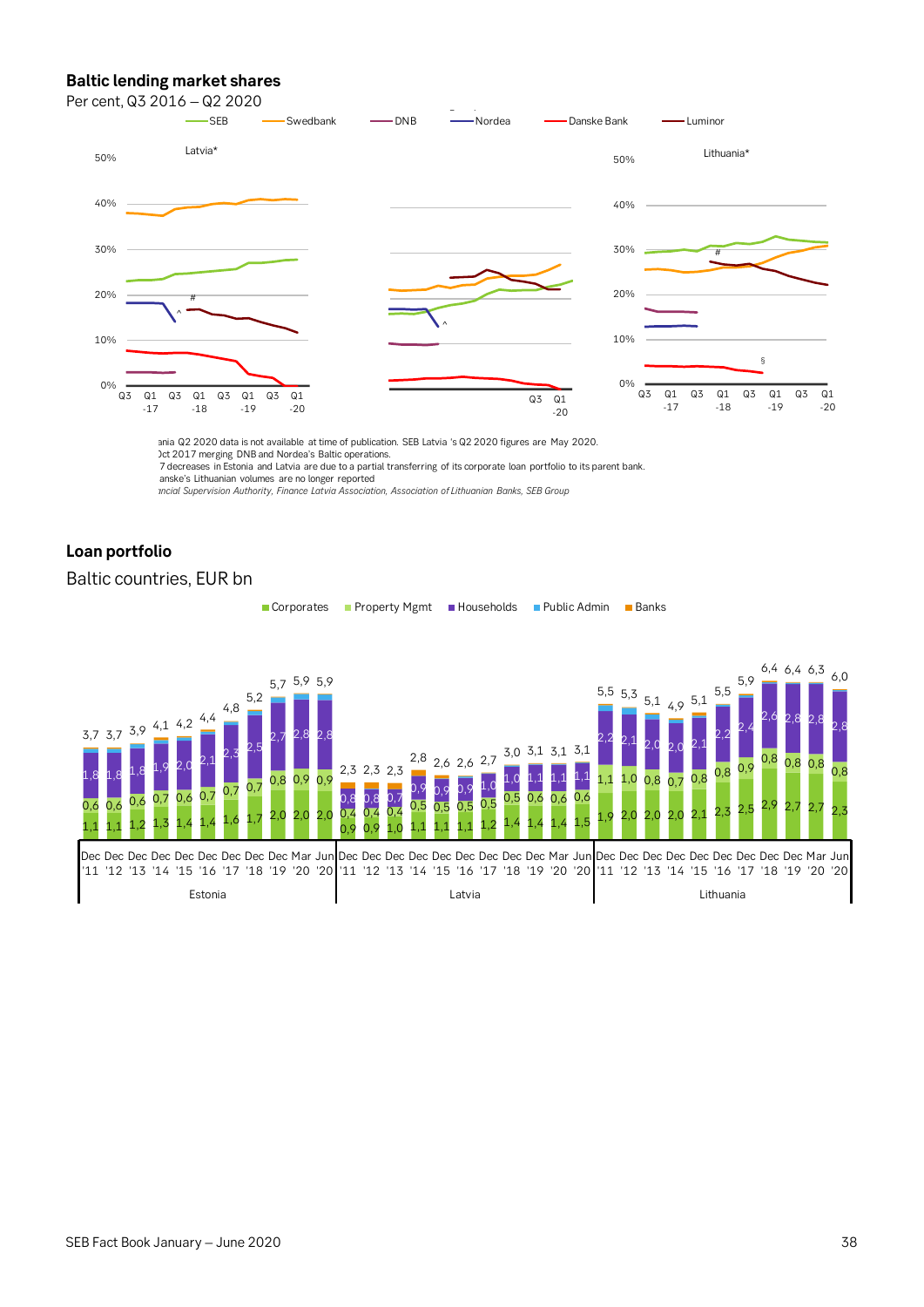#### **Volumes**

Baltic Estonia







#### Baltic Latvia





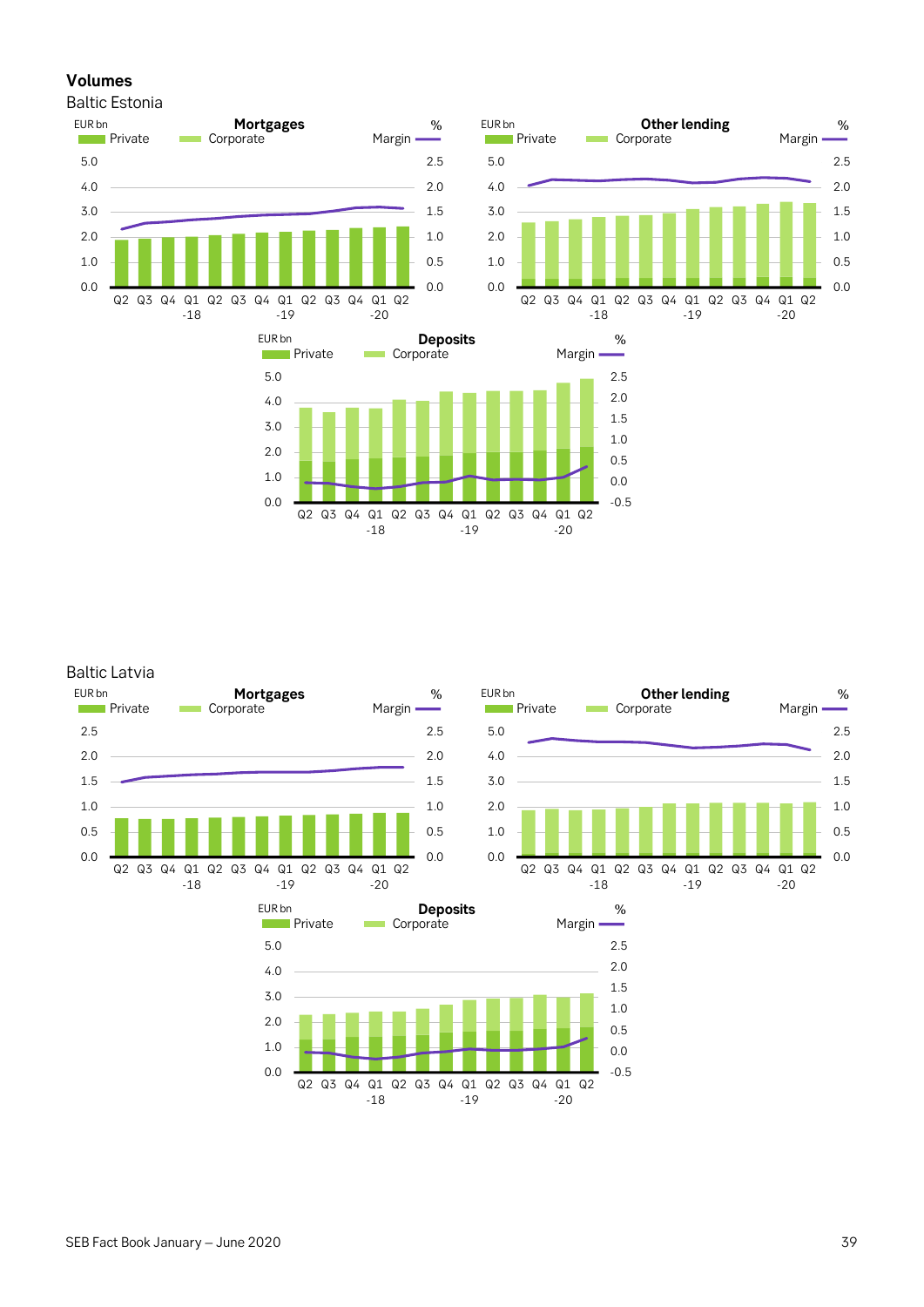





#### Baltic Lithuania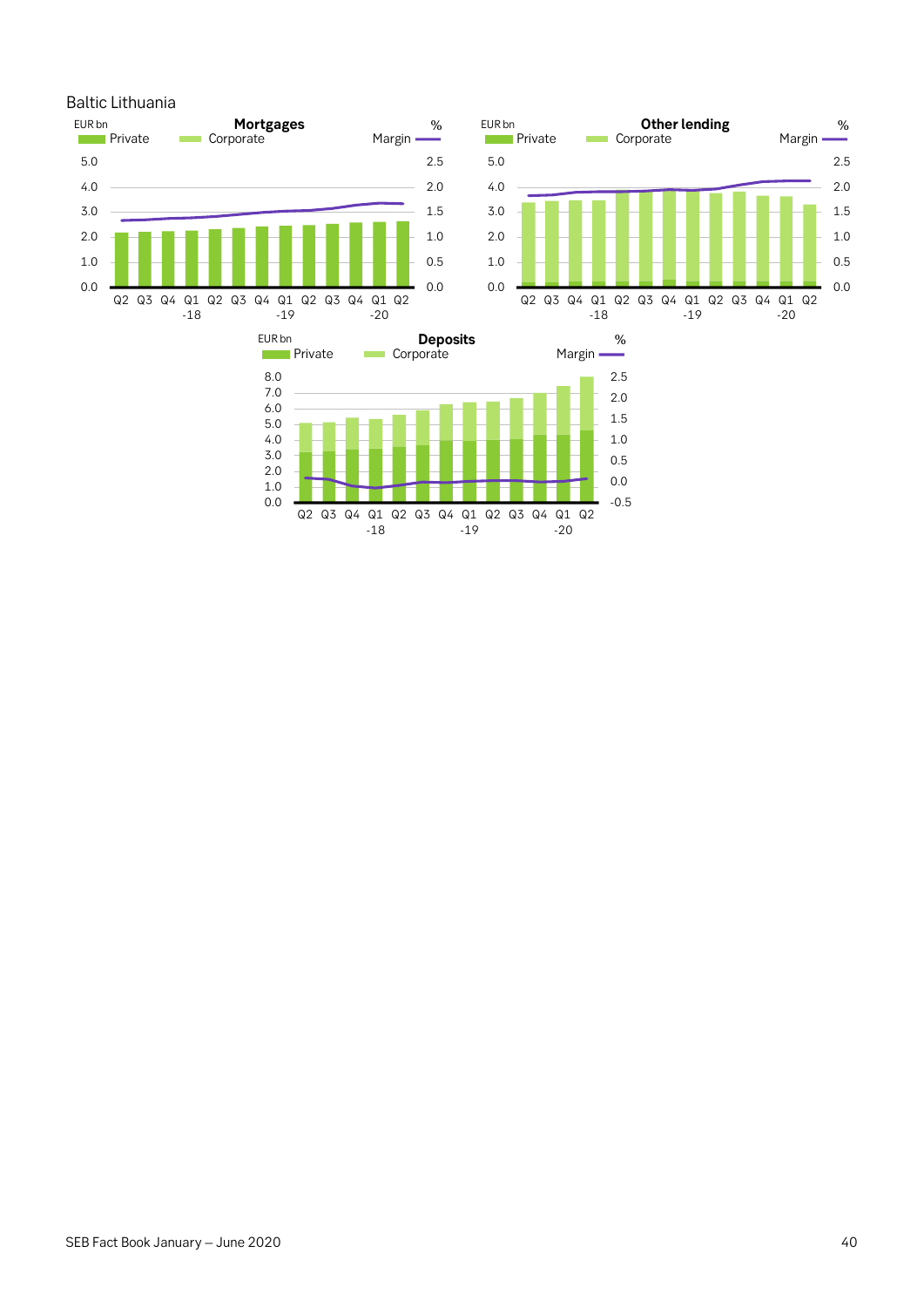### **Life**

|                                                       | Q <sub>2</sub> | Q <sub>3</sub> | Q <sub>4</sub> | Q1     | Q <sub>2</sub> | Q <sub>3</sub> | Q <sub>4</sub> | Q1          | Q2     |
|-------------------------------------------------------|----------------|----------------|----------------|--------|----------------|----------------|----------------|-------------|--------|
| SEK <sub>m</sub>                                      | 2018           | 2018           | 2018           | 2019   | 2019           | 2019           | 2019           | 2020        | 2020   |
| Net interest income                                   | $-7$           | $-7$           | $-7$           | $-3$   | $-3$           | $-5$           | $-5$           | -8          | $-8$   |
| Net fee and commission income                         | 705            | 690            | 607            | 600    | 635            | 647            | 648            | 605         | 593    |
| Net financial income                                  | 328            | 195            | 118            | 154    | 199            | 152            | 207            | $-118$      | 235    |
| Net other income                                      | $-1$           | $-11$          | $-8$           | 51     | $-2$           | 14             | 15             | $-5$        | 6      |
| <b>Total operating income</b>                         | 1,025          | 866            | 710            | 801    | 829            | 808            | 866            | 475         | 825    |
| Staff costs                                           | $-271$         | $-219$         | $-210$         | $-218$ | $-206$         | $-215$         | $-221$         | $-220$      | $-216$ |
| Other expenses                                        | $-152$         | $-148$         | $-177$         | $-172$ | $-178$         | $-172$         | $-183$         | $-184$      | $-183$ |
| Depreciation, amortisation and impairment of          |                |                |                |        |                |                |                |             |        |
| tangible and intangible assets                        | -6             | -4             | $-4$           | -5     | $-5$           | $-5$           | $-5$           | -6          | $-5$   |
| <b>Total operating expenses</b>                       | $-428$         | $-371$         | $-392$         | $-395$ | -390           | $-393$         | $-410$         | $-410$      | $-405$ |
| Profit before credit losses                           | 597            | 496            | 319            | 406    | 439            | 415            | 456            | 64          | 420    |
| Gains less losses from tangible and intangible assets |                |                |                |        |                |                |                |             |        |
| Net expected credit losses                            | $-1$           | 0              | $-1$           | 0      | $-1$           | $\mathbf 0$    | $\mathbf 0$    | $\mathbf 0$ | 0      |
| <b>Operating profit before</b>                        |                |                |                |        |                |                |                |             |        |
| items affecting comparability                         | 596            | 495            | 318            | 406    | 438            | 415            | 456            | 64          | 420    |
| Items affecting comparability                         |                |                |                |        |                |                |                |             |        |
| <b>Operating profit</b>                               | 596            | 495            | 318            | 406    | 438            | 415            | 456            | 64          | 420    |
| Cost/Income                                           | 0.42           | 0.43           | 0.55           | 0.49   | 0.47           | 0.49           | 0.47           | 0.86        | 0.49   |
| Business equity, SEK bn                               | 6.2            | 5.4            | 5.4            | 5.4    | 5.4            | 5.4            | 5.4            | 5.5         | 5.3    |
| Return on business equity, per cent                   |                |                |                |        |                |                |                |             |        |
| -isolated in the quarter                              | 34.1           | 32.5           | 20.8           | 27.8   | 30.2           | 28.5           | 31.2           | 4.4         | 29.7   |
| -accumulated in the period                            | 31.9           | 32.1           | 29.4           | 27.8   | 29.0           | 28.8           | 29.4           | 4.4         | 16.8   |
| FTEs, present                                         | 1,042          | 1,020          | 1,056          | 1,050  | 1,037          | 1,030          | 1,061          | 1,054       | 1,043  |

#### **Income, expenses and operating profit**

SEK m





Note: SEB Pension divested in June 2018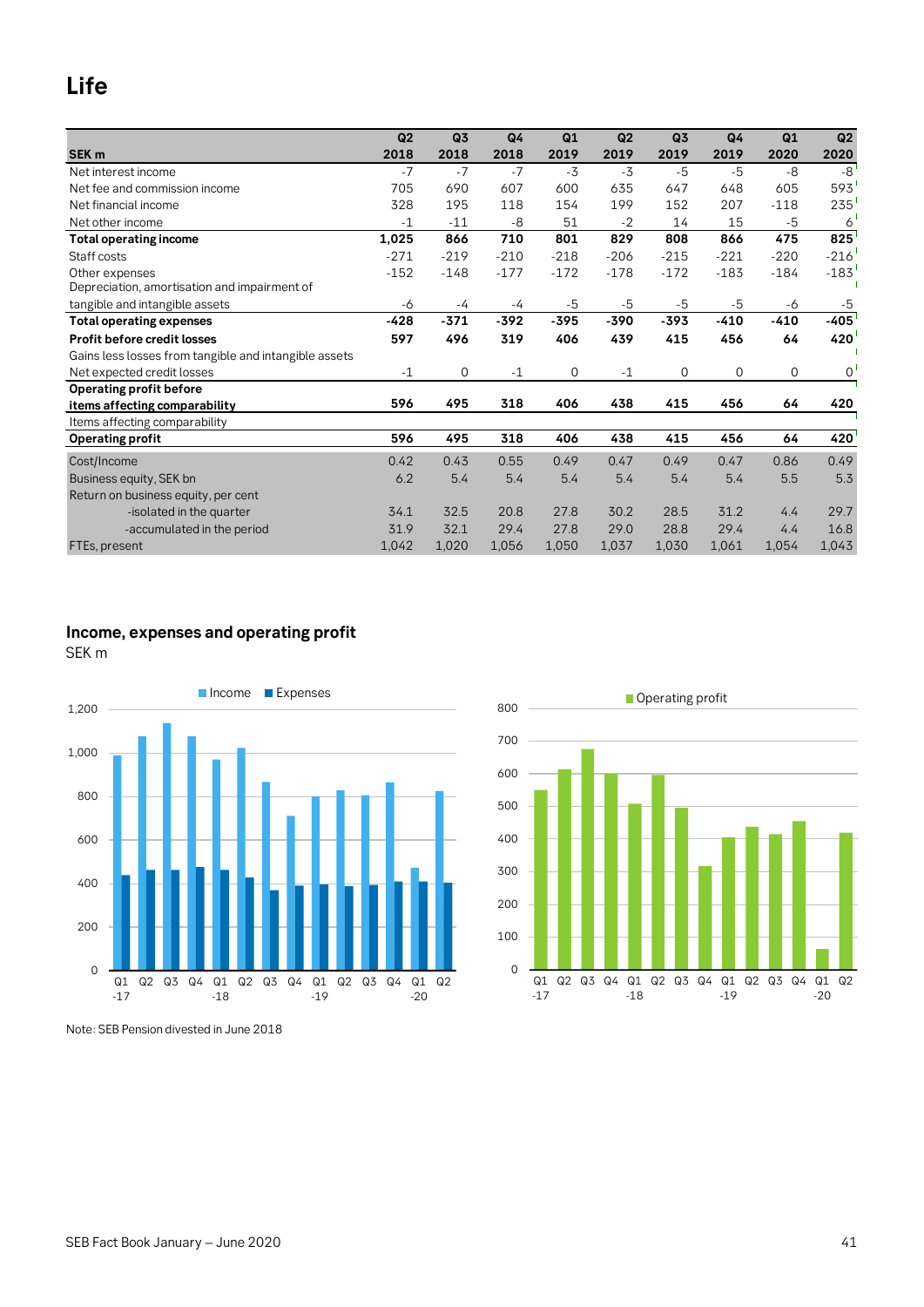

#### **Market shares life insurance, premium income new and existing policies**

#### **Market share, Sweden**

Weighted sales volume (single premiums + regular premiums times ten) Rolling 12-months

**Rolling 12 months**



| Q2 2018 - Q1 2019 |       |
|-------------------|-------|
| alecta            | 19.0% |
| skandia: 13.9%    |       |
| SEB               | 8.1%  |
| Folksam 13.2%     |       |
| ලක Spp            | 5.5%  |
| AVANZA II         | 5.3%  |
|                   | 11.1% |

6.9%

6.7%

17.7%

**10.6%**

5.3%

*Source: Svensk Försäkring*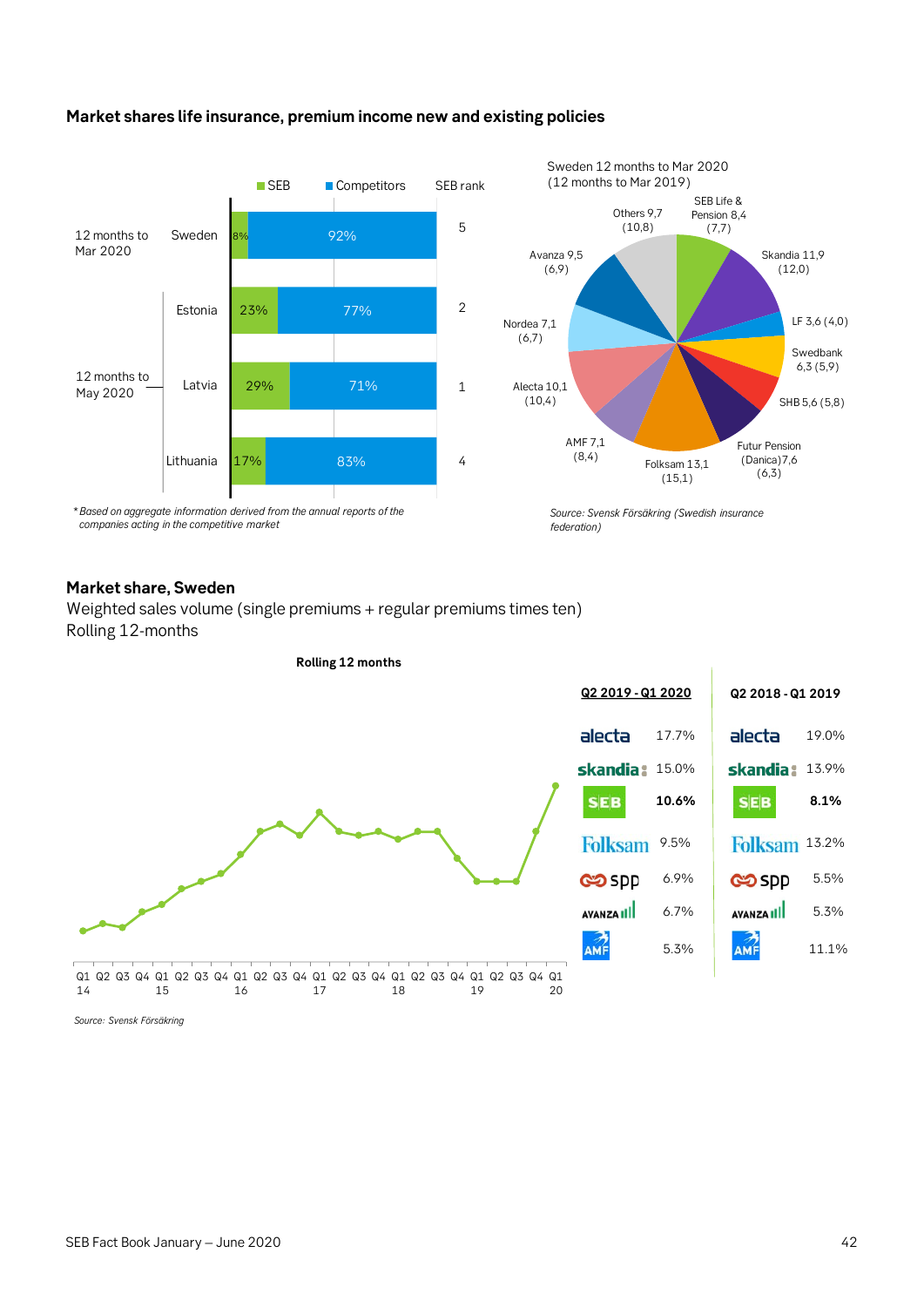#### **Embedded value, Life**

| SEK <sub>m</sub>                                                 | 31 Dec 2016 | 31 Dec 2017    | 31 Dec 2018 | 31 Dec 2019 | 30 Jun 2020 |
|------------------------------------------------------------------|-------------|----------------|-------------|-------------|-------------|
|                                                                  |             |                |             |             |             |
| Equity <sup>1)</sup>                                             | 10,129      | 7,845          | 7.720       | 7,800       | 6,779       |
| Surplus values <sup>2)</sup>                                     | 22,261      | 25.433         | 15.990      | 17.160      | 15,713      |
|                                                                  |             |                |             |             |             |
| 1) Effect of dividend paid to the parent company                 | $-1,800$    | $-2,500$       | $-5,500$    | $-1,500$    | $-1,500$    |
| Effect of Restate IFRS 15 DAC                                    |             | $-2,038$       |             |             |             |
| Other changes in accounting principles                           | $-440$      |                |             | 0           |             |
| Effect from divestment of SEB Pension Denmark (capital gain etc) |             |                | 3,397       |             |             |
| Other changes, mainly net profit                                 | 1,981       | 2,254          | 1,978       | 1,580       | 479         |
| Total change                                                     | $-259$      | $-2,284$       | $-125$      | 80          | $-1,021$    |
| 2) Effect of Restate IFRS 15 DAC                                 |             | 2,038          |             |             |             |
| Adjustments of opening balance (calculation method etc)          | 1,142       | $\overline{2}$ | 0           |             |             |
| Effect from divestment of SEB Pension Denmark                    |             |                | $-5,944$    |             |             |
| Other changes                                                    | 1,490       | 1,132          | $-3,499$    | 1,169       | -1,446      |
| Total change                                                     | 2,632       | 3,172          | $-9,443$    | 1,169       | $-1,446$    |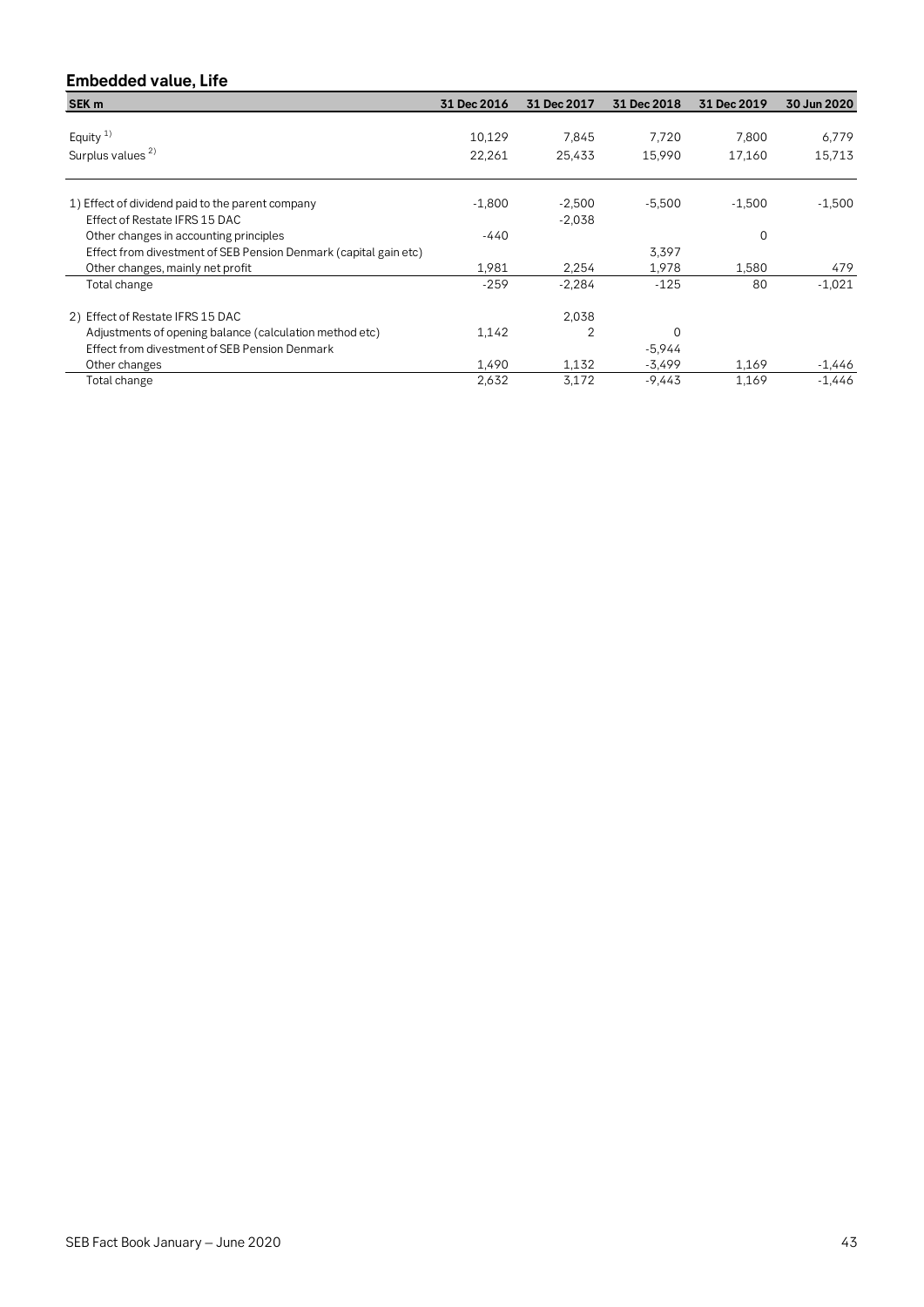#### **Premium income and assets under management, Life**

|                                                                  | Q2    | Q <sub>3</sub> | Q <sub>4</sub> | Q1    | Q2    | Q <sub>3</sub> | Q4    | Q1     | Q2    |
|------------------------------------------------------------------|-------|----------------|----------------|-------|-------|----------------|-------|--------|-------|
| SEK <sub>m</sub>                                                 | 2018  | 2018           | 2018           | 2019  | 2019  | 2019           | 2019  | 2020   | 2020  |
| Premium income:                                                  |       |                |                |       |       |                |       |        |       |
| <b>Sweden and International</b>                                  | 8,479 | 6,886          | 6,521          | 7,150 | 8,003 | 7,004          | 8,931 | 10,231 | 7,413 |
| Traditional life and sickness/health insurance                   | 1,228 | 1,175          | 1,145          | 1,294 | 1,319 | 1,147          | 1,251 | 1,490  | 1,086 |
| Unit-linked and Portfolio Bond                                   | 5,979 | 4,406          | 4,181          | 4,148 | 4,900 | 4,255          | 6,279 | 6,938  | 4,850 |
| Other saving products                                            | 1,272 | 1,305          | 1,196          | 1,707 | 1,784 | 1,602          | 1,401 | 1,802  | 1,477 |
| <b>SEB Life &amp; Pension Sweden</b>                             | 3,946 | 3,684          | 3,477          | 4,075 | 3,637 | 3,367          | 3,505 | 4,431  | 3,624 |
| Traditional life and sickness/health insurance                   | 1,101 | 1,033          | 957            | 1,143 | 1,182 | 997            | 1,087 | 1,323  | 964   |
| Unit-linked and Portfolio Bond                                   | 2,828 | 2,634          | 2,504          | 2,916 | 2,439 | 2,353          | 2,401 | 3,108  | 2,660 |
| Other saving products                                            | 17    | 17             | 17             | 17    | 17    | 17             | 17    |        |       |
| <b>SEB Life &amp; Pension International</b>                      | 4,532 | 3,202          | 3,044          | 3,075 | 4,365 | 3,637          | 5,426 | 5,800  | 3,790 |
| Traditional life and sickness/health insurance                   | 127   | 142            | 187            | 152   | 137   | 150            | 163   | 168    | 122   |
| Unit-linked and Portfolio Bond                                   | 3,151 | 1,771          | 1,677          | 1,232 | 2,461 | 1,902          | 3,878 | 3,830  | 2,191 |
| Other saving products                                            | 1,255 | 1,289          | 1,179          | 1,691 | 1,767 | 1,585          | 1,385 | 1,802  | 1,477 |
| <b>Other business</b>                                            |       |                |                |       |       |                |       |        |       |
| <b>SEB Pension Denmark</b>                                       | 2,677 |                |                |       |       |                |       |        |       |
| Traditional life and sickness/health insurance                   | 572   |                |                |       |       |                |       |        |       |
| Unit-linked and Portfolio Bond                                   | 2,105 |                |                |       |       |                |       |        |       |
| Gamla Liv                                                        | 123   | 113            | 150            | 131   | 119   | 113            | 144   | 117    | 103   |
| <b>Assets under management, SEK bn:</b>                          |       |                |                |       |       |                |       |        |       |
| <b>Sweden and International</b>                                  | 360.6 | 365.8          | 333.8          | 363.6 | 373.2 | 383.2          | 395.3 | 343.1  | 369.3 |
| Traditional life and sickness/health insurance                   | 20.5  | 20.7           | 21.5           | 23.0  | 24.5  | 25.4           | 26.0  | 26.5   | 27.1  |
| Unit-linked and Portfolio Bond                                   | 296.2 | 300.3          | 270.0          | 294.0 | 300.3 | 307.2          | 317.3 | 278.4  | 302.2 |
| Other saving products                                            | 43.9  | 44.9           | 42.4           | 46.6  | 48.5  | 50.6           | 52.0  | 38.2   | 40.0  |
| <b>SEB Life &amp; Pension Sweden</b>                             | 255.1 | 258.9          | 235.1          | 257.4 | 263.7 | 269.6          | 278.8 | 228.5  | 248.0 |
| Traditional life and sickness/health insurance                   | 18.2  | 18.5           | 19.3           | 20.7  | 22.1  | 23.0           | 23.7  | 23.9   | 24.6  |
| Unit-linked and Portfolio Bond                                   | 219.8 | 223.2          | 200.4          | 219.9 | 224.5 | 229.4          | 237.2 | 204.6  | 223.3 |
| Other saving products $1)$                                       | 17.0  | 17.2           | 15.5           | 16.8  | 17.2  | 17.3           | 17.8  |        |       |
| <b>SEB Life &amp; Pension International</b>                      | 105.5 | 106.9          | 98.7           | 106.1 | 109.5 | 113.6          | 116.6 | 114.7  | 121.3 |
| Traditional life and sickness/health insurance                   | 2.2   | 2.2            | 2.2            | 2.3   | 2.4   | 2.5            | 2.4   | 2.6    | 2.5   |
| Unit-linked and Portfolio Bond                                   | 76.3  | 77.1           | 69.6           | 74.0  | 75.8  | 77.8           | 80.1  | 73.9   | 78.8  |
| Other saving products <sup>2)</sup>                              | 26.9  | 27.7           | 26.9           | 29.8  | 31.4  | 33.3           | 34.2  | 38.2   | 40.0  |
| <b>Other business</b>                                            |       |                |                |       |       |                |       |        |       |
| <b>SEB Pension Denmark</b>                                       |       |                |                |       |       |                |       |        |       |
| Traditional life and sickness/health insurance                   |       |                |                |       |       |                |       |        |       |
| Unit-linked and Portfolio Bond                                   |       |                |                |       |       |                |       |        |       |
| <b>Gamla Liv</b>                                                 | 177.2 | 179.4          | 175.0          | 175.9 | 177.1 | 176.8          | 174.9 | 165.4  | 164.2 |
| 1) Volume moved to other division within SEB -17.8 bn in Q1 2020 |       |                |                |       |       |                |       |        |       |

2) Volume moved from other division within SEB +6.0 bn in Q1 2020

#### Gamla Livförsäkringsaktiebolaget

Traditional insurance business operated in Gamla Livförsäkringsaktiebolaget SEB Trygg Liv (Gamla Liv) is run according to mutual principles and therefore not consolidated in SEB Life & Pension. Gamla Liv is closed for new business since 1997. The policyholder organisation, Trygg Stiftelsen (the Trygg Foundation), has the purpose to secure policyholders' influence

#### Surplus value

Surplus value is the calculated present values of future profits from existing insurance contracts. The calculation is made to better understand the value and profitability of long term insurance contracts. In the financial accounts income from the contracts is

in Gamla Liv. The Trygg Foundation is entitled to:

• Appoint two board members of Gamla Liv and, jointly with SEB, appoint the Chairman of the Board, which consists of five members.

• Appoint the majority of members and the Chairman of the Finance Delegation, which is responsible for the asset management of Gamla Liv.

reported throughout the duration of the contracts but much of the expenses arises at the point of sale. This causes a mismatch in time between income and expenses. Surplus values are not included in the financial accounts.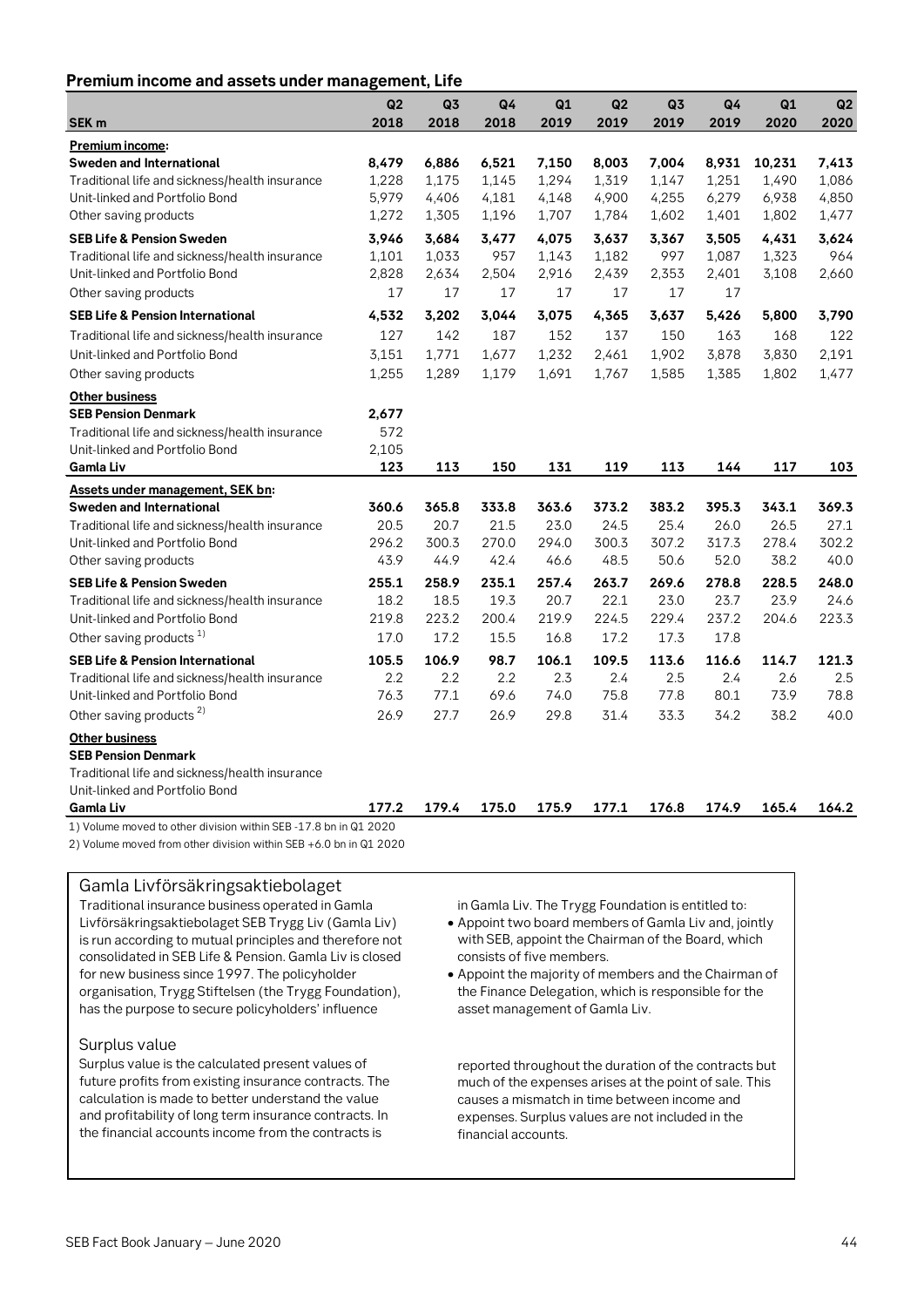#### **Surplus value accounting, Life**

|                                                              | Q2       | Q <sub>3</sub> | Q4<br>2018 | Q1<br>2019 | Q <sub>2</sub><br>2019 | Q <sub>3</sub> | Q4     | Q1       | Q2     |
|--------------------------------------------------------------|----------|----------------|------------|------------|------------------------|----------------|--------|----------|--------|
| SEK <sub>m</sub>                                             | 2018     | 2018           |            |            |                        | 2019           | 2019   | 2020     | 2020   |
| Surplus values, opening balance                              | 25,352   | 19,990         | 20,081     | 15,990     | 17,410                 | 17,786         | 17,907 | 17,160   | 14,672 |
| Adjustment opening balance 1)                                | 0        |                | 4          | $-9$       | 6                      | $\Omega$       | $-233$ | 9        |        |
| Present value of new sales <sup>2)</sup>                     | 334      | 248            | 183        | 227        | 325                    | 225            | 190    | 228      | 260    |
| Return/realised value on policies from previous periods      | $-286$   | $-304$         | $-302$     | $-265$     | $-276$                 | $-287$         | $-328$ | $-300$   | $-320$ |
| Actual outcome compared to assumptions <sup>3)</sup>         | 130      | 29             | $-1,424$   | 88         | 52                     | $-139$         | $-40$  | $-87$    | $-93$  |
| Change in surplus values ongoing business, gross             | 178      | $-27$          | $-1,543$   | 50         | 101                    | $-201$         | -178   | $-159$   | $-152$ |
| Effect of change in deferred acquisition costs               | 10       | 28             | 53         | 69         | 72                     | 69             | 68     | 53       | 59     |
| Effect of change in deferred front end fees                  | 7        | 3              | 9          | $-11$      | $-7$                   | $-5$           | 3      | $-9$     | $-2$   |
| Change in surplus values ongoing business, net <sup>4)</sup> | 195      | 3              | $-1,481$   | 108        | 166                    | $-137$         | $-107$ | $-115$   | $-95$  |
| Financial effects due to short term market fluctuations b)   | 488      | 162            | $-1,845$   | 1,316      | 220                    | 259            | 539    | $-2,484$ | 1,291  |
| Change in assumptions <sup>6)</sup>                          | $-20$    | $-13$          | $-723$     |            |                        | $-1$           | $-837$ |          |        |
| Total change in surplus values                               | 663      | 153            | $-4,049$   | 1,424      | 386                    | 121            | -406   | $-2,598$ | 1,196  |
| Sold operation                                               | $-5,944$ |                |            |            |                        |                |        |          |        |
| Exchange rate differences etc                                | -81      | $-62$          | $-45$      | 5.         | $-15$                  | $-1$           | $-109$ | 102      | $-155$ |
| Surplus values, closing balance <sup>7)</sup>                | 19.990   | 20.081         | 15,990     | 17,410     | 17,786                 | 17,907         | 17,160 | 14,672   | 15,713 |
| <b>SEB Pension Denmark</b>                                   |          |                |            |            |                        |                |        |          |        |
| Remaining business                                           | 19.990   | 20,081         | 15.990     | 17,410     | 17,786                 | 17,907         | 17,160 | 14,672   | 15,713 |
| Effect from reversal of SEB internal DAC <sup>8)</sup>       | 639      | 632            | 609        | 589        | 569                    | 549            | 530    | 512      | 494    |
| Surplus value in the SEB Group                               | 20,629   | 20,713         | 16,599     | 17,999     | 18,356                 | 18,457         | 17,689 | 15,184   | 16,207 |

**Most important assumptions (Swedish unit-linked which represent 85 per cent of the surplus value), per cent.**

| Discount rate                                           |        | 6.5               |
|---------------------------------------------------------|--------|-------------------|
| Growth in fund units, gross before fees and taxes       |        | 4.65              |
| Transfer rate                                           |        | 3.81              |
| Lapse rate of regular premiums                          |        | 8.2               |
| Surrender of endowment insurance contracts:             |        |                   |
| contracts signed within 1 year / 1-4 years / 5 years    |        | 2/6/13/           |
| / 6 years / thereafter                                  |        | 12/8              |
| Inflation CPI / Inflation expenses                      |        | 2/3               |
| Mortality                                               |        | Groups experience |
| Sensitivity to changes in assumptions (total division). |        |                   |
| Change in assumed discount rate                         | $+1\%$ | -1.026            |
|                                                         | $-1\%$ | 1.140             |
| Change in value growth of investment assets $+1\%$      |        | 1,426             |
|                                                         | $-1%$  | $-1.301$          |

<sup>1)</sup> Adjustments of the calculation method.

 $2)$  Sales defined as new contracts and extra premiums on existing contracts.

<sup>3)</sup> The actual outcome of previously signed contracts can be compared with earlier assumptions and deviations can be calculated. The most important components consist of extensions of contracts as well as cancellations.The negative deviation in Q4 2018 is mainly related to changes in internal commissions to SEB due to new regulations (IDD) but also higher rate of transfers out.

<sup>4)</sup> Acquisition costs are capitalised in the accounts and amortised according to plan. Certain front end fees are also recorded on the balance sheet and recognized as revenue in the income statement during several years. The reported change in surplus values is adjusted by the net effect of changes in deferred acquisition costs and deferred front end fees during the period.

<sup>5)</sup> Assumed investment return (growth in fund values) is 4.65 per cent gross before fees and taxes. Actual return results in positive or negative financial effects.

 $6$ ) The negative effect in Q4 2018 mainly relates to increase in expected transfers out of policies and higher assumed expenses. The negative effect in Q4 2019 is related to various changes in assumptions such as: positive effect from lower discount rate and negative effect from transfers out, lower growth in funds and higher expenses.

 $7$  The calculated surplus value is not included in the SEB Group's consolidated accounts. The closing balance is net of capitalised acquisition costs and deferred front end fees.

 $8)$  Capitalised internal acquisition costs relating to investment contracts are reversed (IFRS 15).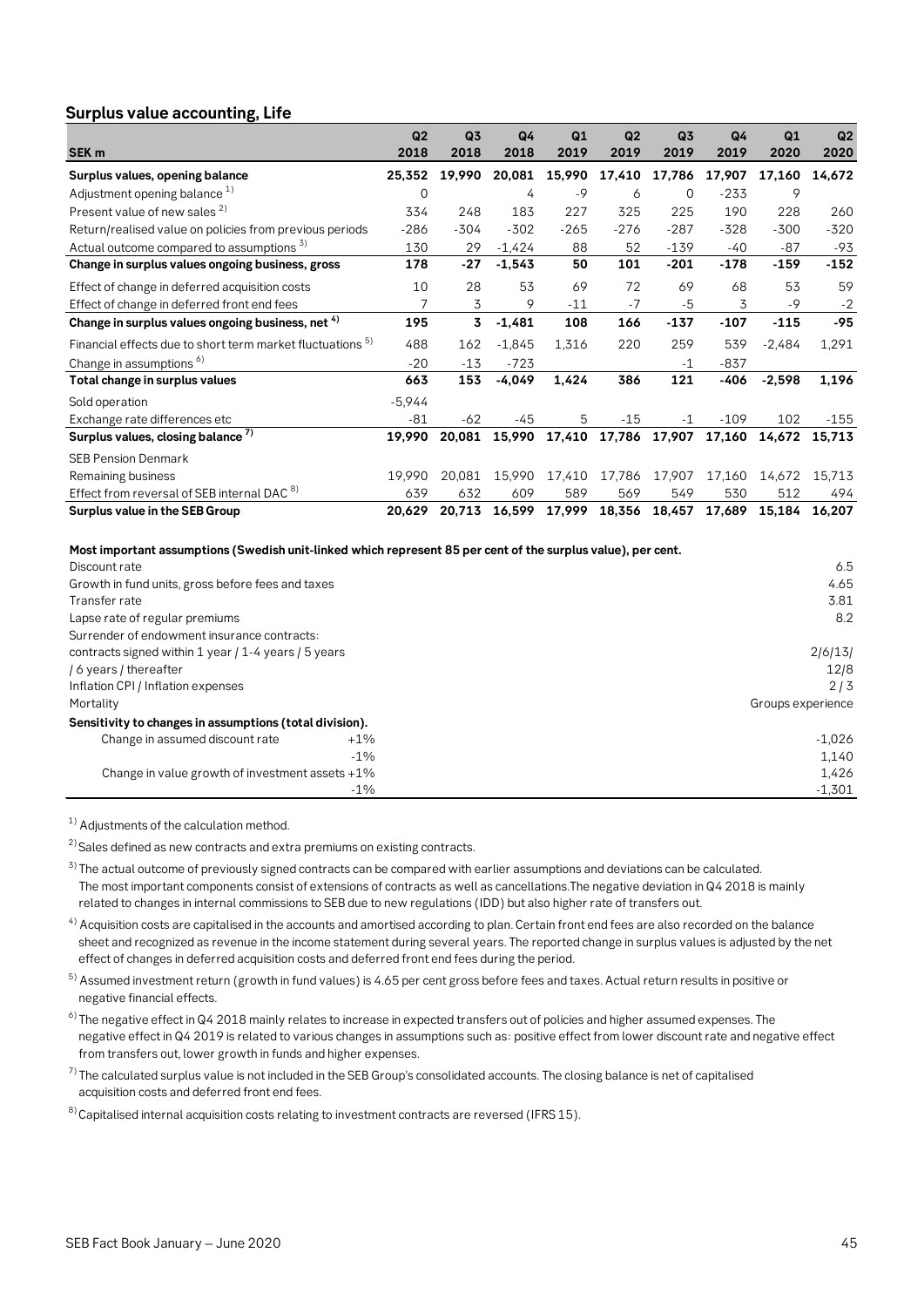## **Investment Management & Group functions**

|                                                       | Q2       | Q3       | Q <sub>4</sub> | Q1       | Q <sub>2</sub> | Q <sub>3</sub> | Q4       | Q1       | Q <sub>2</sub> |
|-------------------------------------------------------|----------|----------|----------------|----------|----------------|----------------|----------|----------|----------------|
| SEK <sub>m</sub>                                      | 2018     | 2018     | 2018           | 2019     | 2019           | 2019           | 2019     | 2020     | 2020           |
| Net interest income                                   | 256      | 41       | $-221$         | $-373$   | $-85$          | 91             | $-11$    | $-276$   | $-294$         |
| Net fee and commission income                         | 531      | 594      | 744            | 528      | 617            | 588            | 659      | 607      | 634            |
| Net financial income                                  | 315      | 363      | 318            | 393      | 169            | 107            | 936      | $-352$   | 705            |
| Net other income                                      | -64      | 76       | $-12$          | 94       | 45             | 107            | 309      | 82       | 3              |
| <b>Total operating income</b>                         | 1,038    | 1,075    | 831            | 641      | 747            | 893            | 1,892    | 61       | 1,048          |
| Staff costs                                           | $-1,352$ | $-1.284$ | $-1,075$       | $-1,312$ | $-1,328$       | $-1,299$       | $-1,355$ | $-1,278$ | $-1,457$       |
| Other expenses                                        | 694      | 780      | 974            | 1,020    | 1,167          | 1,066          | 1,212    | 1,150    | 1,335          |
| Depreciation, amortisation and impairment of tangible |          |          |                |          |                |                |          |          |                |
| and intangible assets                                 | $-136$   | $-136$   | $-141$         | $-356$   | $-365$         | $-328$         | $-427$   | $-379$   | $-511$         |
| <b>Total operating expenses</b>                       | -795     | -640     | $-243$         | $-647$   | $-526$         | $-561$         | $-570$   | $-507$   | $-633$         |
| <b>Profit before credit losses</b>                    | 243      | 435      | 588            | -6       | 222            | 332            | 1,322    | -446     | 416            |
| Gains less losses from tangible and intangible assets | 0        | 0        | $-2$           | $\Omega$ | $\mathbf 0$    | $\Omega$       | $-1$     | $\Omega$ | $\Omega$       |
| Net expected credit losses                            | 34       | 6        | $\Omega$       | $-2$     | 11             | $-22$          | $-9$     | 10       | 7              |
| <b>Operating profit before</b>                        |          |          |                |          |                |                |          |          |                |
| items affecting comparability                         | 277      | 441      | 586            | -8       | 233            | 310            | 1,311    | -436     | 422            |
| Items affecting comparability                         | 4,506    |          |                |          |                |                |          |          | $-1,000$       |
| <b>Operating profit</b>                               | 4,783    | 441      | 586            | -8       | 233            | 310            | 1,311    | -436     | $-578$         |

Group functions consists of business support, technology, treasury, staff units and German run-off operations.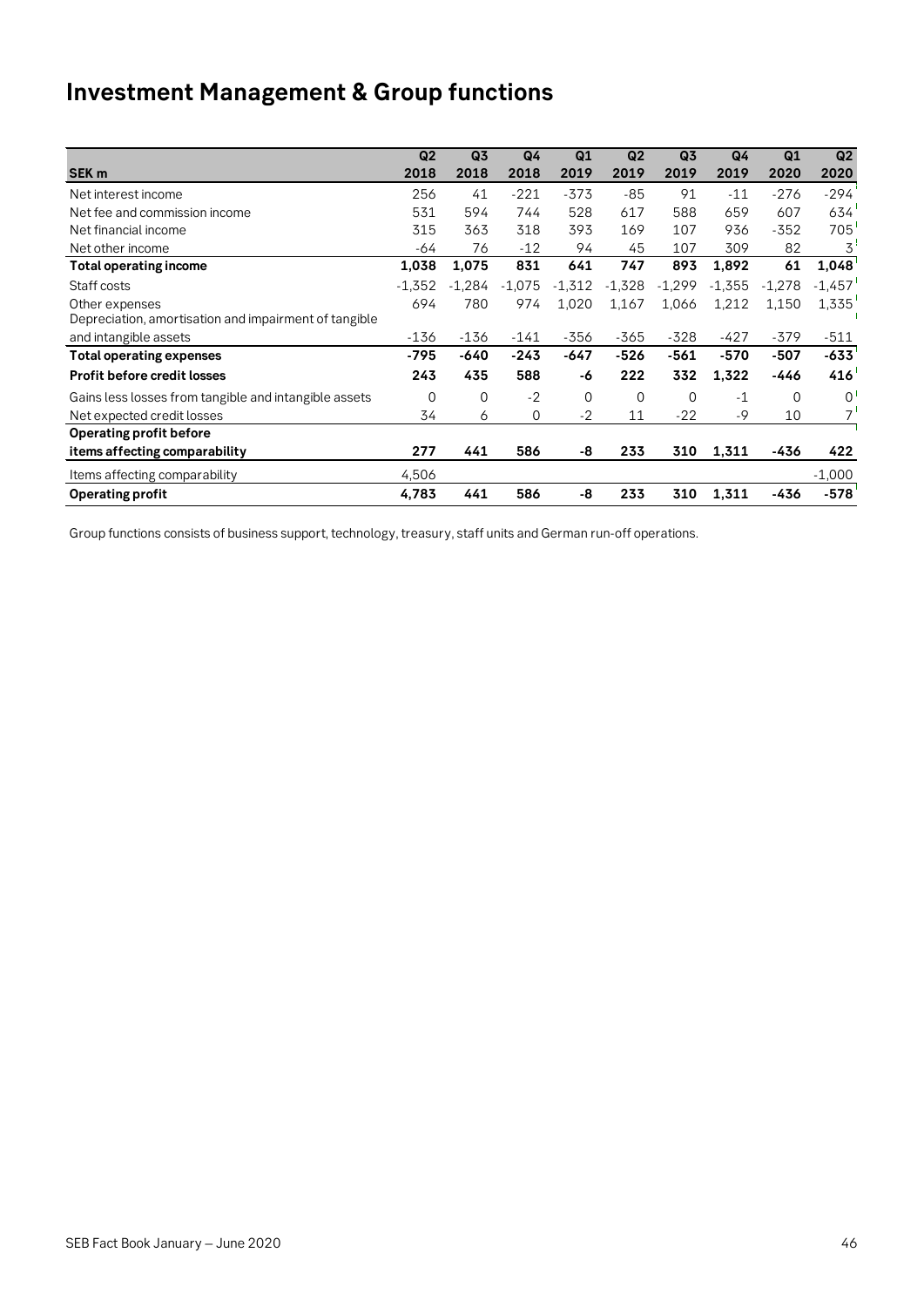### **Investment Management**

|                                                       | Q2             | Q <sub>3</sub> | Q <sub>4</sub> | Q1     | Q2           | Q <sub>3</sub> | Q <sub>4</sub> | Q1     | Q2     |
|-------------------------------------------------------|----------------|----------------|----------------|--------|--------------|----------------|----------------|--------|--------|
| SEK <sub>m</sub>                                      | 2018           | 2018           | 2018           | 2019   | 2019         | 2019           | 2019           | 2020   | 2020   |
| Net interest income                                   | -5             | $-7$           | -8             | $-7$   | $-7$         | $-7$           | -6             | $-5$   | $-5$   |
| Net fee and commission income                         | 518            | 560            | 691            | 497    | 570          | 524            | 595            | 574    | 547    |
| Net financial income                                  | $-4$           | $-1$           | 2              | 15     | 3            | 23             | -6             | 13     | $-25$  |
| Net other income                                      | 2              | 1              | $\mathbf{1}$   | 2      | 1            | $\mathbf{1}$   | 1              | 1      | 1      |
| <b>Total operating income</b>                         | 510            | 552            | 686            | 507    | 567          | 540            | 584            | 583    | 518    |
| Staff costs                                           | $-114$         | -90            | $-79$          | $-102$ | $-101$       | $-91$          | $-124$         | $-103$ | $-107$ |
| Other expenses                                        | $-94$          | $-97$          | $-112$         | $-110$ | $-112$       | $-109$         | $-122$         | $-124$ | $-90$  |
| Depreciation, amortisation and impairment of tangible |                |                |                |        |              |                |                |        |        |
| and intangible assets                                 | $-2$           | $-1$           | $-1$           | $-2$   | $-1$         | $-2$           | $-2$           | $-2$   | $-2$   |
| <b>Total operating expenses</b>                       | $-210$         | $-187$         | $-192$         | $-215$ | $-215$       | $-201$         | $-247$         | $-229$ | $-200$ |
| Net expected credit losses                            |                |                |                |        |              |                |                |        |        |
| Operating profit                                      | 300            | 365            | 493            | 292    | 353          | 339            | 337            | 354    | 318    |
|                                                       |                |                |                |        |              |                |                |        |        |
| Cost/Income                                           | 0.41           | 0.34           | 0.28           | 0.42   | 0.38         | 0.37           | 0.42           | 0.39   | 0.39   |
| FTEs, present                                         | 185            | 183            | 188            | 190    | 189          | 195            | 201            | 190    | 190    |
| SEB labelled mutual funds, SEK bn*                    | 611            | 633            | 567            | 631    | 647          | 668            | 685            | 562    | 614    |
| Net sales per quarter, SEK bn*                        | $\overline{4}$ | 4              | $\overline{2}$ | $-2$   | $\mathbf{1}$ | 4              | $-3$           | $-4$   | 8      |

#### **Income, expenses and operating profit**

SEK m





#### **AuM per asset class SEB labelled mutual funds**

|                                    | Q2   | Q <sub>3</sub> | Q4   | Q <sub>1</sub> | Q <sub>2</sub> | Q <sub>3</sub> | Q4   | Q1   | Q <sub>2</sub> |
|------------------------------------|------|----------------|------|----------------|----------------|----------------|------|------|----------------|
|                                    | 2018 | 2018           | 2018 | 2019           | 2019           | 2019           | 2019 | 2020 | 2020           |
| Equities                           | 46%  | 46%            | 43%  | 45%            | 45%            | 44%            | 47%  | 45%  | 49%            |
| Fixed Income                       | 18%  | 19%            | 20%  | 19%            | 19%            | 20%            | 19%  | 23%  | 25%            |
| Mixed                              | 32%  | 32%            | 33%  | 32%            | 32%            | 31%            | 30%  | 28%  | 22%            |
| Alternatives                       | 4%   | 4%             | 3%   | 4%             | 4%             | 4%             | 4%   | 5%   | 4%             |
| SEB labelled mutual funds. SEK bn* | 611  | 633            | 567  | 631            | 647            | 668            | 685  | 562  | 614            |

\* The definition of AuM has been further clarified for SEB-labelled mutual funds, active as of the 1 January 2020, leading to an overall lower AuM figure. Historical periods are adjusted proforma. The management of Baltic pension funds has been transferred over to the Life division.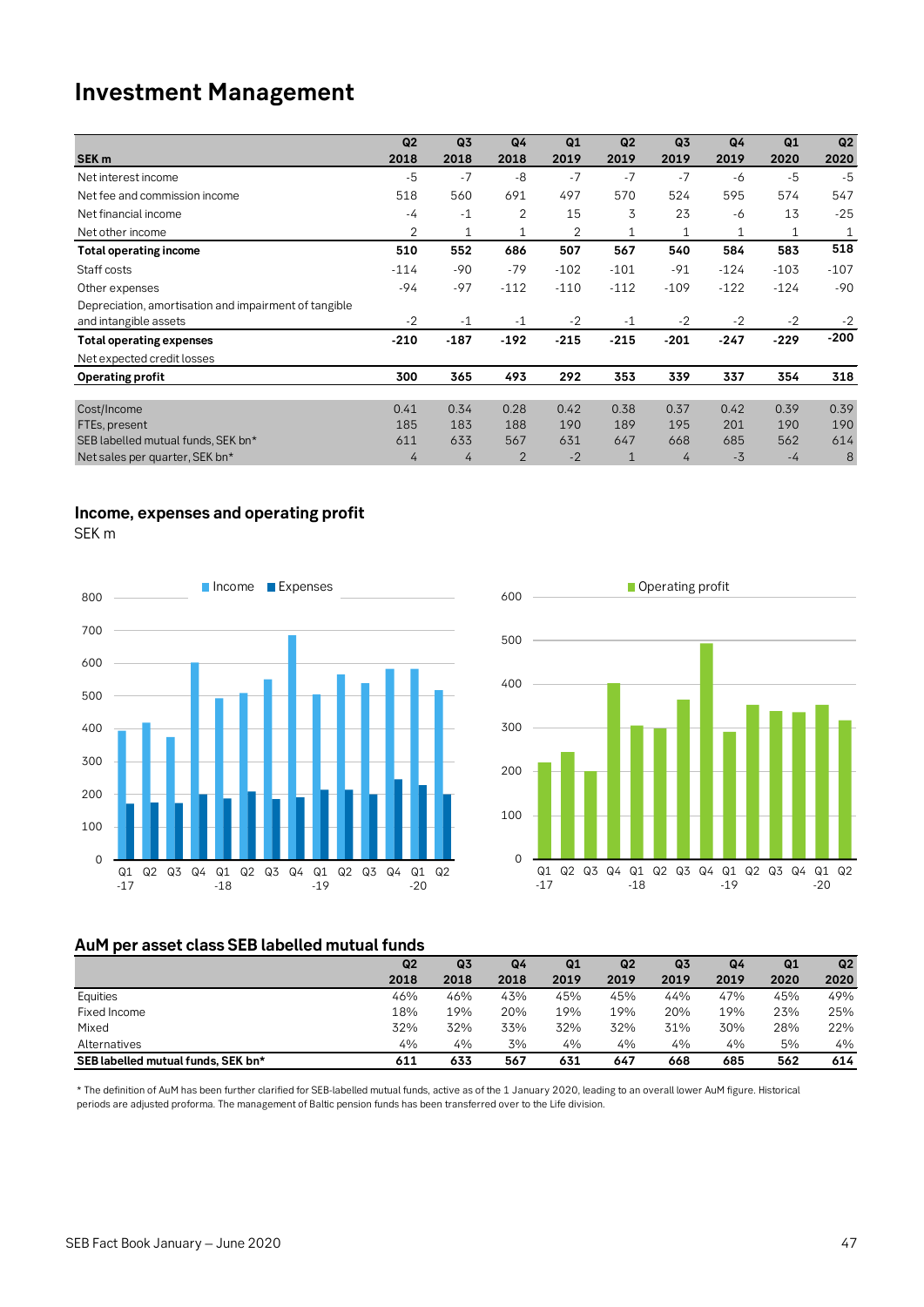#### **Definitions - Alternative Performance Measures\* Items affecting comparability**

To facilitate the comparison of operating profit between current and previous periods, items with significant impact that management considers affect the comparability or are relevant for the understanding of the financial result, are identified and separately described, e.g. impairment of goodwill, restructuring, net profit from divestments and other income or costs that are not recurring.

#### **Operating profit**

Total profit before tax.

#### **Operating profit before items affecting comparability**

Total profit before items affecting comparability and tax.

#### **Net profit**

Total profit after tax.

#### **Return on equity**

Net profit attributable to shareholders in relation to average<sup>[1\)](#page-47-0)</sup> shareholders' equity.

#### **Return on equity excluding items affecting comparability**

Net profit attributable to shareholders, excluding items affecting comparability and their related tax effect, in relation to average<sup>1)</sup> shareholders' equity.

#### **Return on business equity**

Operating profit by division, reduced by a standard tax rate, in relation to the divisions' average<sup>1)</sup> business equity (allocated capital).

#### **Return on total assets**

Net profit attributable to shareholders, in relation to average<sup>1)</sup> total assets.

#### **Return on risk exposure amount**

Net profit attributable to shareholders in relation to average $1$ ) risk exposure amount.

#### **Cost/income ratio**

Total operating expenses in relation to total operating income.

#### **Basic earnings per share**

Net profit attributable to shareholders in relation to the weighted average<sup>[2](#page-47-0))</sup> number of shares outstanding.

#### **Diluted earnings per share**

Net profit attributable to shareholders in relation to the weighted average2) diluted number of shares. The calculated dilution is based on the estimated economic value of the longterm equity-based programmes.

#### **Net worth per share**

The total of shareholders' equity, the equity portion of any surplus values in the holdings of interest-bearing securities and the surplus value in life insurance operations in relation to the number of shares outstanding.

#### **Equity per share**

Shareholders' equity in relation to the number of shares outstanding.

#### **Core gap ratio**

l

Structural liquidity risk measure defined as total liabilities

deemed to mature beyond one year in relation to total assets deemed to mature beyond one year.

#### *APMs related to credit risk:*

#### *Based upon IFRS 9* **Expected credit Losses, ECL**

Probability weighted credit losses with the respective risk of a default.

#### **ECL allowances**

The allowance for expected credit losses on financial assets, contract assets, loan commitments and financial guarantee contracts.

#### **Net ECL level**

Net credit impairments in relation to the opening balance of debt securities and loans to the public and credit institutions measured at amortised cost, financial guarantees and loan commitments, less ECL allowances.

#### **ECL coverage ratio**

ECL allowances as in relation to underlying gross carrying amounts and nominal amounts of financial guarantees and loan commitments.

#### **Stage 3 loans / Total loans, gross**

Gross carrying amount for stage 3 loans (credit-impaired loans) in relation to gross carrying amount for total loans measured at amortised cost (excluding demand deposits credit institutions and including trade and client receivables presented as other assets).

#### **Stage 3 loans / Total loans, net**

Carrying amount for stage 3 loans (credit-impaired loans) in relation to carrying amounts for total loans measured at amortised cost (excluding demand deposits credit institutions and including trade and client receivables presented as other assets).

#### *APMs related to credit risk:*

#### *Pre IFRS 9 implementation*

**Credit loss level**

Net credit losses in relation to the opening balance of loans to the public, loans to credit institutions and loan guarantees less specific, collective and off balance sheet reserves.

*2) Average, calculated on a daily basis.*

<span id="page-47-0"></span>*<sup>1)</sup> Average year to date, calculated on month-end figures.*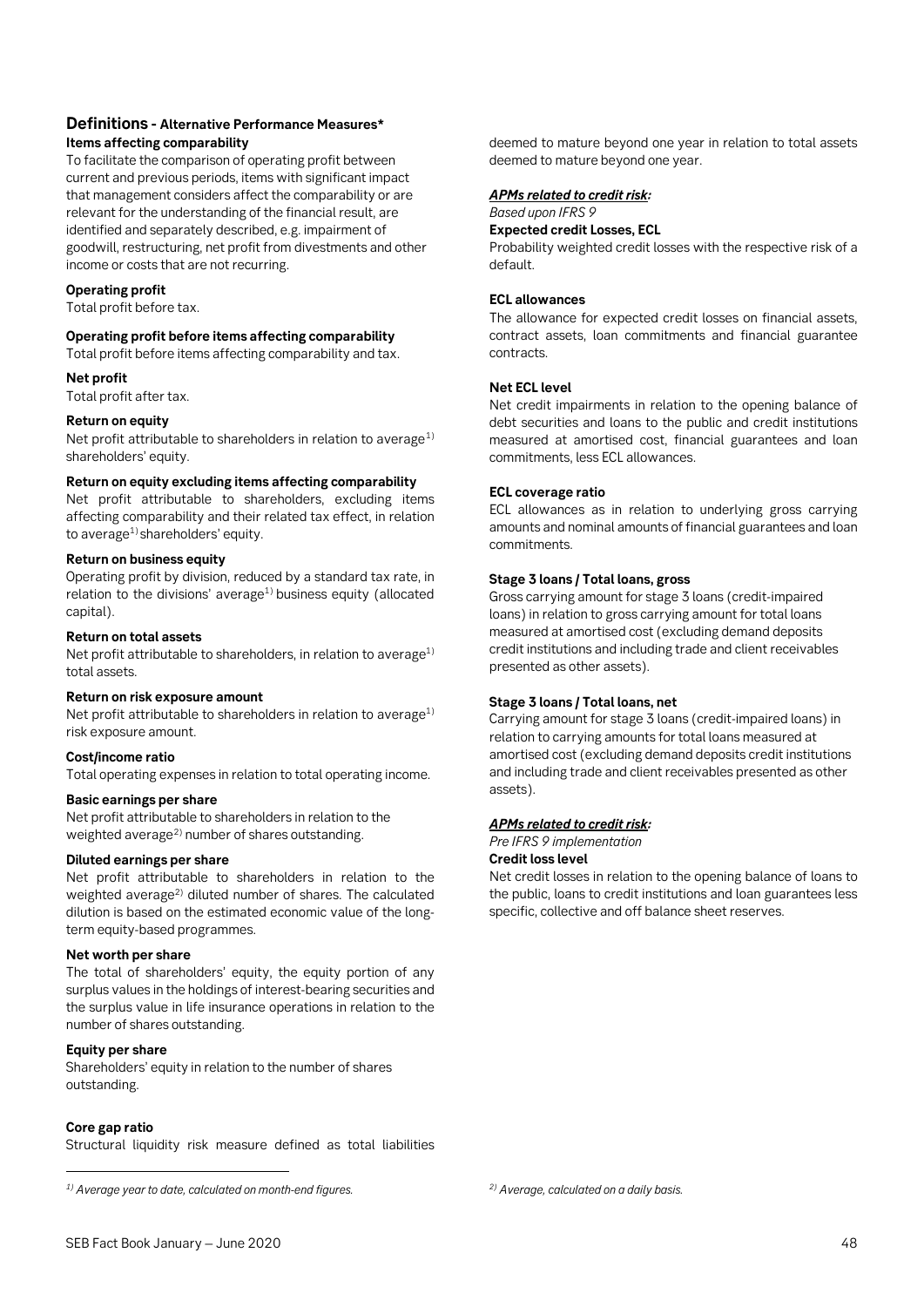#### **Definitions - According to the EU Capital Requirements Regulation no 575/2013 (CRR)**

#### **Risk exposure amount**

Total assets and off balance sheet items, weighted in accordance with capital adequacy regulations for credit risk and market risk. The operational risks are measured and added as risk exposure amount. Risk exposure amounts are only defined for the consolidated situation, excluding insurance entities and items deducted from own funds.

#### **Common Equity Tier 1 capital**

Shareholders' equity excluding proposed dividend, deferred tax assets, intangible assets and certain other regulatory adjustments defined in EU Regulation no 575/2013 (CRR).

#### **Tier 1 capital**

Common Equity Tier 1 capital plus qualifying forms of subordinated loans.

#### **Tier 2 capital**

Mainly subordinated loans not qualifying as Tier 1 capital contribution.

#### **Own funds**

The sum of Tier 1 and Tier 2 capital.

#### **Common Equity Tier 1 capital ratio**

Common Equity Tier 1 capital as a percentage of risk exposure amount.

#### **Tier 1 capital ratio**

Tier 1 capital as a percentage of risk exposure amount.

### **Total capital ratio**

Total own funds as a percentage of risk exposure amount.

#### **Leverage ratio**

Tier 1 capital as a percentage of total assets including off balance sheet items with conversion factors according to the standardised approach.

#### **Liquidity Coverage Ratio (LCR)**

High-quality liquid assets in relation to the estimated net liquidity outflows over the next 30 calendar days.

\* *Alternative Performance Measures, APMs, are financial measures of historical or future financial performance, financial position, or cash flows, other than those defined in the applicable financial reporting framework (IFRS) or in the EU Capital Requirements Regulation and Directive CRR/CRD IV. APMs are used by SEB when relevant to assess and describe the performance of SEB and provide additional relevant information and tools to enable a view on SEB's performance. APMs on basic earnings per share, diluted earnings per share, net worth per share, equity per share, return on equity, return on total assets and return on risk exposure amount provide relevant information on the performance in relation to different investment measurements. The cost/income ratio provides information on SEB's cost efficiency. APMs related to lending provide information on provisions in relation to credit risk. All these measures may not be comparable to similarly titled measures used by other companies.* 

**The excel file Alternative Performance Measures, available on sebgroup.com/ir, provides information on how the measures are calculated.**